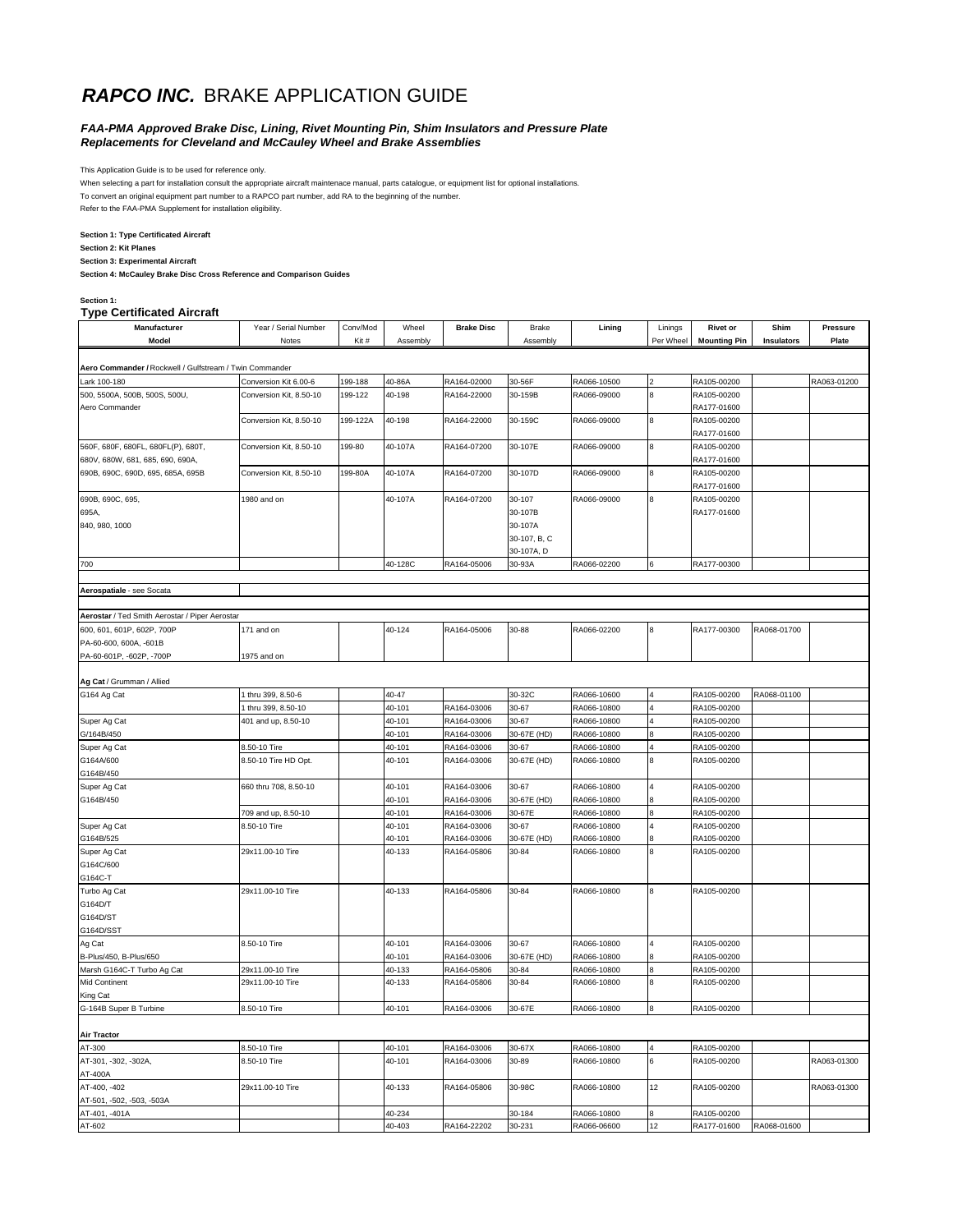| Manufacturer<br>Model                                                             | Year / Serial Number<br>Notes            | Conv/Mod<br>Kit# | Wheel<br>Assembly  | <b>Brake Disc</b>          | Brake<br>Assembly      | Lining                     | Linings<br>Per Wheel | <b>Rivet or</b><br><b>Mounting Pin</b> | Shim<br>Insulators | <b>Pressure</b><br>Plate   |
|-----------------------------------------------------------------------------------|------------------------------------------|------------------|--------------------|----------------------------|------------------------|----------------------------|----------------------|----------------------------------------|--------------------|----------------------------|
| AT-802, -802A                                                                     |                                          |                  | 40-279             | RA164-23000                | 30-210                 | RA066-13100                | 16                   | RA105-06700                            |                    |                            |
|                                                                                   |                                          |                  | 40-279A            | RA164-23001                | 30-210                 | RA066-13100                | 16                   | RA105-06700                            |                    |                            |
|                                                                                   |                                          |                  | 40-279A            | RA164-23002                | 30-210A                | RA066-13100                | 16                   | RA105-06700                            |                    |                            |
| Alon Aircoupe - see Univair                                                       |                                          |                  |                    |                            |                        |                            |                      |                                        |                    |                            |
|                                                                                   |                                          |                  |                    |                            |                        |                            |                      |                                        |                    |                            |
| American Aviation / American General- see Grumman American                        |                                          |                  |                    |                            |                        |                            |                      |                                        |                    |                            |
| American Champion / Bellanca/ Champion / Aeronca                                  |                                          |                  |                    |                            |                        |                            |                      |                                        |                    |                            |
| 7ECA, 7AGCAA Citabria,<br>7GCBC, 7KCBA, 7SRS                                      | 1964 and on                              |                  | 40-28D             | RA164-00500                | 30-19A                 | RA066-10600                | 2                    | RA105-00200                            |                    |                            |
| 7ACA Champ                                                                        | Thru 1970<br>1971 and on                 |                  | 40-28D<br>40-78B   | RA164-00500<br>RA164-01700 | 30-19A<br>30-9         | RA066-10600<br>RA066-10600 |                      | RA105-00200<br>RA105-00200             |                    |                            |
| <b>8GCBC Scout</b>                                                                | 8.50-6 Tire                              |                  | 40-47              |                            | 30-32B                 | RA066-10600                | 4                    | RA105-00200                            | RA068-01100        |                            |
| 8KCAB Decathalon                                                                  |                                          |                  | 40-28D             | RA164-00500                | 30-19A                 | RA066-10600                |                      | RA105-00200                            |                    |                            |
|                                                                                   |                                          |                  |                    |                            |                        |                            |                      |                                        |                    |                            |
| <b>Arctic Aircraft</b><br>S1B2 Artic Tern                                         | 001 - 1021                               |                  | 40-2B              | RA164-00500                | $30 - 18$              | RA066-10600                |                      | RA105-00200                            |                    |                            |
|                                                                                   | 1022 and on                              |                  | 40-86B             | RA164-02000                | 30-55                  | RA066-10500                | l2                   | RA105-00200                            |                    | RA063-01200                |
| Aviat / Pitts / Christen / Sky Int.                                               |                                          |                  |                    |                            |                        |                            |                      |                                        |                    |                            |
| S-1S, S-1T Pitts Special                                                          |                                          |                  | 40-78B             | RA164-01700                | $30-9$                 | RA066-10600                | 2                    | RA105-00200                            |                    |                            |
| S-2, S-2A, S-2B, S-2B                                                             |                                          |                  |                    |                            |                        |                            |                      |                                        |                    |                            |
| A-1 Husky                                                                         |                                          |                  | 40-60              | RA164-06700                | 30-60, -60A            | RA066-10600                | $\overline{4}$       | RA105-00200                            |                    |                            |
| Avions Pierre Robin / CADB / APEX                                                 |                                          |                  |                    |                            |                        |                            |                      |                                        |                    |                            |
| 140,160                                                                           |                                          |                  |                    | RA164-03601                | 30-52T                 | RA066-10500                |                      | RA105-00200                            |                    | RA063-01100                |
| DR400 Series                                                                      |                                          |                  | 40-97D             | RA164-02601                | 30-63E                 | RA066-10500                |                      | RA105-00200                            |                    | RA063-01200<br>RA063-01200 |
| HR100/120, 200<br>HR100/200, 210                                                  |                                          |                  |                    | RA164-02601<br>RA164-03601 | 30-63D, -63E<br>30-52N | RA066-10500<br>RA066-10500 |                      | RA105-00200<br>RA105-00200             |                    | RA063-01100                |
| DR400 Series                                                                      |                                          |                  |                    | N/A                        | 30-52T                 | RA066-10500                |                      | RA105-00200                            |                    | RA063-01100                |
| R1000 Series                                                                      |                                          |                  |                    | N/A                        | 30-63E                 | RA066-10500                |                      | RA105-00200                            |                    | RA063-01200                |
| R2000 Series                                                                      |                                          |                  |                    | N/A                        | 30-63E                 | RA066-10500                |                      | RA105-00200                            |                    | RA063-01200                |
| R3000 Series                                                                      |                                          |                  |                    | N/A                        | 30-63E                 | RA066-10500                | l2                   | RA105-00200                            |                    | RA063-01200                |
| Ayres - see Thrush<br>Beech / Beechcraft / Raytheon / Hawker Beechcraft / Textron |                                          |                  |                    |                            |                        |                            |                      |                                        |                    |                            |
| D18C, D18S, E18S, E18S-9700, H18,<br>G18S, C45G, TC-45G, RC-45J, C-45H,           | Conversion Kit, 8.50-10<br>Volpar        | 199-127          | 40-170             | RA164-20900                | 30-144B                | RA066-09000                | 8                    | RA105-00200<br>RA177-01600             |                    |                            |
| TC-45H, TC45J, JRB-6,                                                             | Conversion Kit, 11.00-12                 | 199-141          | 40-21101           | RA164-22400                | 30-170                 | RA066-10000                | 8                    | RA105-00200                            | RA068-04600        |                            |
| 3N, 3NM, 3TM<br>45 (TY-34),                                                       | Conversion Kit, 6.50-8                   | 199-50           | 40-98              | RA164-02706                | 30-66                  | RA066-04400                | 4                    | RA177-01600<br>RA177-00300             | RA068-01700        |                            |
| A45 (T-34A-34A, B-45),<br>D45 (T-34B)                                             |                                          |                  |                    |                            |                        |                            |                      |                                        |                    |                            |
|                                                                                   | Conversion Kit, 6.00-6                   | 199-124          | 40-113C            | RA164-04300                | 30-75B                 | RA066-10500                | $\overline{2}$       | RA105-00200                            |                    | RA063-01200                |
| 19, 19A, B19, A-23                                                                | MB-1 thru MB-521                         |                  |                    |                            |                        |                            |                      |                                        |                    |                            |
| 23, A23, A23A, B23, C23                                                           | M--2 thru M-1361                         |                  |                    |                            |                        |                            |                      |                                        |                    |                            |
| A23-24, A24                                                                       | MA-1 thru MA-268                         |                  |                    |                            |                        |                            |                      |                                        |                    |                            |
| A24R<br>23. 24 Musketeer                                                          | MC-2 thru MC-97                          |                  |                    |                            |                        |                            |                      |                                        |                    |                            |
| B19, C33, 24R Sierra, Sport, Sundowner                                            | 1971 and on<br>1974 to 1977              |                  | 40-113C<br>40-113C | RA164-04300<br>RA164-04300 | 30-79A<br>30-75B       | RA066-10500<br>RA066-10500 | 2<br>$\overline{2}$  | RA105-00200<br>RA105-00200             |                    | RA063-01200<br>RA063-01200 |
|                                                                                   | 1978 and on                              |                  | 40-59              | RA164-06900                | 30-59                  | RA066-11200                |                      | RA105-00200                            |                    |                            |
| Debonair                                                                          |                                          |                  |                    |                            |                        |                            |                      |                                        |                    |                            |
| 35-33, 35-A33, 35-B33, 35-C33, 35-C33A<br>Bonanza E33A, F33, F33A, F33C           | Conversion Kit,<br>6.00-6 or 7.00-6 Tire | 199-49           | 40-83              | RA164-02504                | 30-54                  | RA066-10500                |                      | RA105-00200                            |                    | RA063-01100                |
| 35-33, 35-A33, 35-B33, 35-C33, 35-C33A                                            | Conversion Kit, 6.00-6                   | 199-124          | 40-113C            | RA164-04300                | 30-75B                 | RA066-10500                | $\overline{2}$       | RA105-00200                            |                    | RA063-01200                |
| E33A, F33, F33A, F33C<br>33, A33                                                  | CD-1 thru CD-387                         |                  | $40 - 1$           | RA164-00900                | $30-1$                 | RA066-11100                | l2                   | RA105-00200                            |                    |                            |
| <b>B33</b>                                                                        | CD-388 thru CD-639                       |                  | 40-37              | RA164-00700                | 30-24                  | RA066-10600                |                      | RA105-00200                            |                    |                            |
| F33A                                                                              | CD-1272 thru CD-1304                     |                  | 40-83              | RA164-02504                | 30-54                  | RA066-10500                | $\overline{4}$       | RA105-00200                            |                    | RA063-01100                |
| F33C,                                                                             | CJ-31 thru CJ-124<br>CE-301 thru CE-634  |                  | 40-83              | RA164-02504                | 30-54                  | RA066-10500                |                      | RA105-00200                            |                    | RA063-01100                |
| F33A, F33C                                                                        | CE-635 thru CE-1071                      |                  | 40-83A             | RA164-02505                | 30-54A                 | RA066-10500                | 4                    | RA105-00200                            |                    | RA063-01100                |
|                                                                                   | CJ-125 thru CJ-155                       |                  |                    |                            |                        |                            |                      |                                        |                    |                            |
| F33A, F33C                                                                        | CE-1072 and on<br>CJ-156 and on          |                  | 40-83A             | RA164-02505                | 30-54C                 | RA066-10500                |                      | RA105-00200                            |                    | RA063-01100                |
| T34C Mentor                                                                       |                                          |                  | 40-111A            | RA164-06506                | 30-74B                 | RA066-06700                |                      | RA177-00300                            |                    |                            |
| Bonanza                                                                           | Conversion Kit,                          | 199-49           | 40-83              | RA164-02504                | 30-54                  | RA066-10500                | $\overline{4}$       | RA105-00200                            |                    | RA063-01100                |
| 35, A35, B35, C35, D35, E35, F35, G35                                             | 6.00-6 or 7.00-6 Tire                    |                  |                    |                            |                        |                            |                      |                                        |                    |                            |
| H35, J35, K35, M35, N35, P35, 35R, S35,                                           |                                          |                  |                    |                            |                        |                            |                      |                                        |                    |                            |
| V35, V35A, V35B,                                                                  |                                          |                  |                    |                            |                        |                            |                      |                                        |                    |                            |
| 35, A35, B35, C35, D35, E35, F35,<br>G35, 35R, H35, J35, K35, M35,                | Conversion Kit, 6.50-8                   | 199-50           | 40-98              | RA164-02706                | 30-66                  | RA066-04400                | 4                    | RA177-00300                            | RA068-01700        |                            |
| N35, P35, S35,                                                                    |                                          |                  |                    |                            |                        |                            |                      |                                        |                    |                            |
| 35, A35, B35, D35, E35, F35, G35, 35R,                                            | Conversion Kit, 6.00-6                   | 199-124          | 40-113C            | RA164-04300                | 30-75B                 | RA066-10500                | $\overline{2}$       | RA105-00200                            |                    | RA063-01200                |
| G33, H35, J35, K35, M35, N35, P35, S35,                                           |                                          |                  |                    |                            |                        |                            |                      |                                        |                    |                            |
| V35, V35A, V35B                                                                   |                                          |                  |                    |                            |                        |                            |                      |                                        |                    |                            |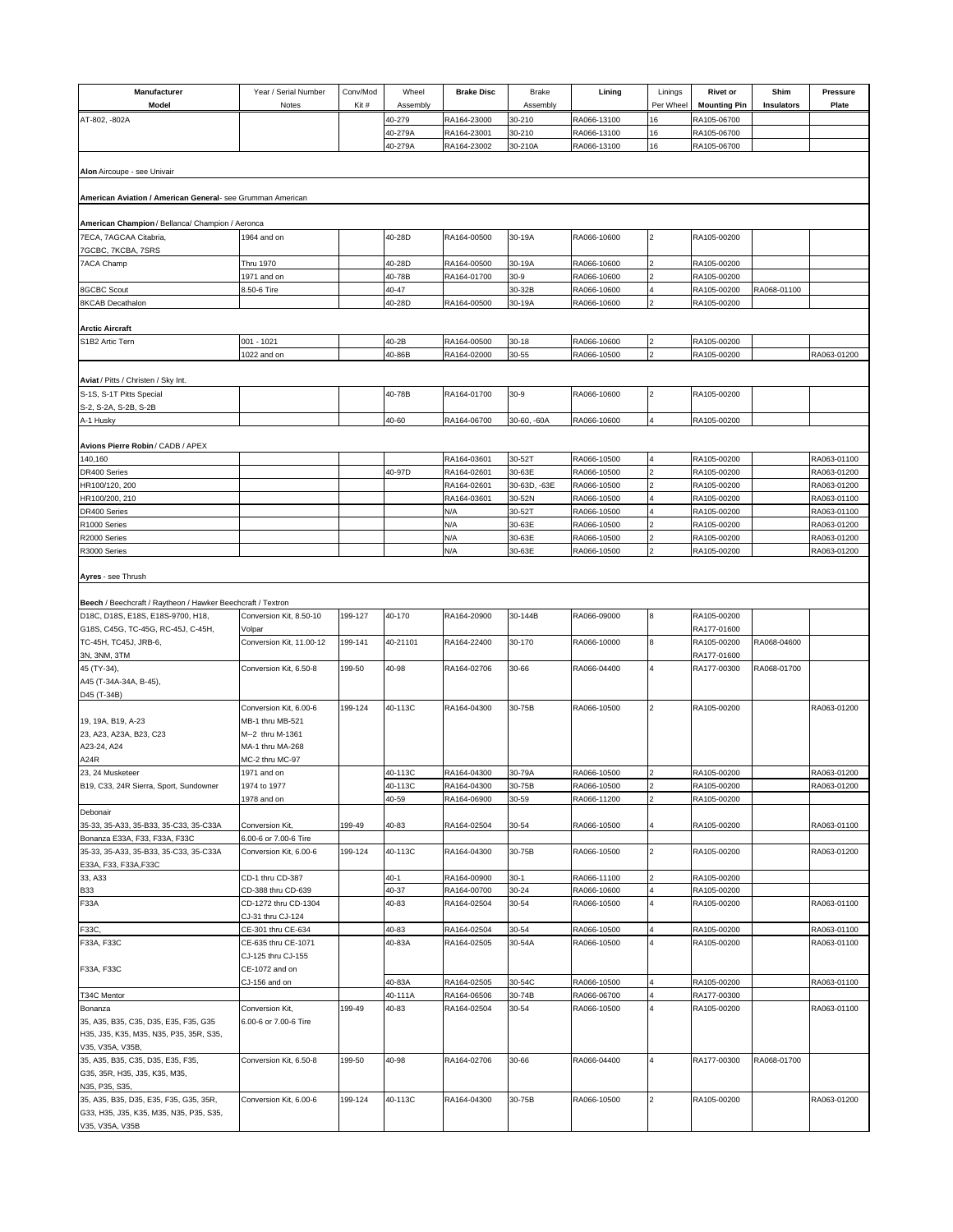| Manufacturer                            | Year / Serial Number                 | Conv/Mod | Wheel    | <b>Brake Disc</b> | <b>Brake</b> | Lining           | Linings        | <b>Rivet or</b>     | Shim        | <b>Pressure</b> |
|-----------------------------------------|--------------------------------------|----------|----------|-------------------|--------------|------------------|----------------|---------------------|-------------|-----------------|
| Model                                   | Notes                                | Kit#     | Assembly |                   | Assembly     |                  | Per Wheel      | <b>Mounting Pin</b> | Insulators  | Plate           |
| G33                                     | CD-1272 thru CD-1304                 |          | 40-83    | RA164-02504       | 30-54        | RA066-10500      | 4              | RA105-00200         |             | RA063-01100     |
| V35BTC                                  | CJ-31 thru CJ-124                    |          |          |                   |              |                  |                |                     |             |                 |
| 36 Bonanza                              | D-9193 thru D-9861                   |          |          |                   |              |                  |                |                     |             |                 |
|                                         | E-1 thru E-824                       |          |          |                   |              |                  |                |                     |             |                 |
|                                         | D-9862 and on                        |          | 40-83    | RA164-02504       | 30-54A       | RA066-10500      |                | RA105-00200         |             | RA063-01100     |
| A36                                     | Conversion Kit, 6.00-6               | 199-124  | 40-113C  | RA164-04300       | 30-75B       | RA066-10500      |                | RA105-00200         |             | RA063-01200     |
| A36                                     | Conversion Kit,                      | 199-49   | 40-83    | RA164-02504       | 30-54        | RA066-10500      | <b>A</b>       | RA105-00200         |             | RA063-01100     |
|                                         | 6.00-6 or 7.00-6 Tire                |          |          |                   |              |                  |                |                     |             |                 |
| A36                                     | E-825 thru E-1802                    |          | 40-83A   | RA164-02505       | 30-54A       | RA066-10500      | $\overline{4}$ | RA105-00200         |             | RA063-01100     |
| A36, A36TC                              | E-1803 thru E-2254                   |          | 40-83B   | RA164-02505       | 30-54A       | RA066-10500      |                | RA105-00200         |             | RA063-01100     |
|                                         | EA-1 thru EA-186                     |          |          |                   |              |                  |                |                     |             |                 |
|                                         | EA-187 thru EA-442                   |          |          |                   |              |                  |                |                     |             |                 |
| A36, B36TC                              | E-2255 and on                        |          | 40-83B   | RA164-02505       | 30-54C       | RA066-10500      | $\overline{4}$ | RA105-00200         |             | RA063-01100     |
|                                         | EA-443 and on                        |          |          |                   |              |                  |                |                     |             |                 |
| Travel Air 95, B95, B95A, D95A, E95,    | Conversion Kit, 6.50-8               | 199-50   | 40-98    | RA164-02706       | 30-66        | RA066-04400      | 8              | RA177-00300         | RA068-01700 |                 |
| Baron, 95-55, 95-A55, 95-B55, 95-B55A,  |                                      |          |          |                   |              |                  |                |                     |             |                 |
| 95-B55B, 95-C55, 95-C55A                |                                      |          |          |                   |              |                  |                |                     |             |                 |
| D55, D55A, E55, E55A                    |                                      |          |          |                   |              |                  |                |                     |             |                 |
| Twin Bonanza 50, B50, C50, D50, D50A,   | Conversion Kit, 8.50-10              | 199-88   | 40-134A  | RA164-06306       | 30-99        | RA066-06600      | 8              | RA177-01600         |             |                 |
| D50B, D50C, D50E, E50, F50, G50, H50, J | Twin Bonanza Excalibur               |          |          |                   |              |                  |                |                     |             |                 |
| Baron, B55, E55                         | 1978, Heavy Duty Opt.                |          | 40-128   | RA164-06106       | 30-93B       | RA066-04400      | 6              | RA177-00300         | RA068-02700 |                 |
|                                         | 1979 and on                          |          | 40-98G   | RA164-02706       | 30-66G       | RA066-09700      |                | RA177-00300         | RA068-01700 |                 |
|                                         | Heavy Duty Option                    |          | 40-128D  | RA164-06106       | 30-93C       | RA066-09700      |                | RA177-00300         | RA068-02700 |                 |
| Travel Air 95, B95, B95A, D95A, E95,    | Conversion Kit                       | 199-138  | 40-128D  | RA164-06106       | 30-93C       | RA066-09700      | 6              | RA177-00300         | RA068-02700 |                 |
| Baron, 95-55, 95-A55, 95-B55, 95-B55A,  | 6.50-8 19.5x6.75-8 Tire              |          |          |                   |              |                  |                |                     |             |                 |
| 95-B55B, 95-C55, 95-C55A                |                                      |          |          |                   |              |                  |                |                     |             |                 |
| Baron D55, D55A, E55, E55A, 58, 58A,    |                                      |          |          |                   |              |                  |                |                     |             |                 |
| C55                                     | TE-1 and on                          |          | 40-98    | RA164-02706       | 30-66        | RA066-04400      |                | RA177-00300         | RA068-01700 |                 |
| D55                                     | TE-452 and on                        |          |          |                   |              |                  |                |                     |             |                 |
| E55                                     | TE-768 and on                        |          |          |                   |              |                  | 14             |                     |             |                 |
| 56TC Baron                              | TG-1 thru TG-63                      |          | 40-98    | RA164-02706       | 30-66A       | RA066-02200      |                | RA177-00300         | RA068-01700 |                 |
| A56TC<br>58 Baron                       | TG-84 and on                         |          | 40-128   | RA164-06106       | 30-93B       | RA066-04400      |                | RA177-00300         | RA068-02700 |                 |
|                                         | 1978, Heavy Duty Opt.<br>1979 and on |          | 40-98G   | RA164-02706       | 30-66G       | RA066-09700      |                | RA177-00300         | RA068-01700 |                 |
|                                         | Heavy Duty                           |          | 40-128D  | RA164-06106       | 30-93C       | RA066-09700      |                | RA177-00300         | RA068-02700 |                 |
| 58                                      | TH-1 and on                          |          | 40-98    | RA164-02706       | 30-66        | RA066-04400      |                | RA177-00300         | RA068-01700 |                 |
| 58TC                                    | 1984 and on                          |          | 40-171   | RA164-20806       | 30-145       | RA066-09700      |                | RA177-00300         | RA068-02700 |                 |
| 58P                                     | 984 and on                           |          | 40-171   | RA164-20806       | 30-145       | RA066-09700      |                | RA177-00300         | RA068-02700 |                 |
| 58P, 58TC, 60, A60, B60                 | Conversion Kit                       | 199-73   | 40-128   | RA164-06106       | 30-93        | RA066-04400      | 6              | RA177-00300         | RA068-02700 |                 |
| B60 Duke                                | 984 and on                           |          | 40-171   | RA164-20806       | 30-145       | RA066-09700      |                | RA177-00300         | RA068-02700 |                 |
| Queen Air 65, A65, 70,                  | Conversion Kit                       | 199-123  | 40-170B  | RA164-22900       | 30-144A      | RA066-09000      | 8              | RA105-00200         |             |                 |
| 65-80, 65-A80, 65-B80, 65-88            | 6.50-8 19.5x6.75-8 Tire              |          |          |                   |              |                  |                | RA177-01600         |             |                 |
| 76 Dutchess                             |                                      |          | 40-83    | RA164-02504       | 30-54B       | RA066-10500      |                | RA105-00200         |             | RA063-01100     |
| 77 Skipper                              |                                      |          | 40-59    | RA164-06900       | 30-59D       | RA066-11200      |                | RA105-00200         |             |                 |
| King Air                                | Conversion Kit, 8.50-10              | 199-90   | 40-170A  | RA164-20900       | 30-144       | RA066-09000      | R              | RA105-00200         |             |                 |
| 65-90, 65-A90, 65-A90-1, (JU-21A),      |                                      |          |          |                   |              |                  |                | RA177-01600         |             |                 |
| 65-A90-4 (RU-21E, RU-21H)               |                                      |          |          |                   |              |                  |                |                     |             |                 |
| B90,C90, C90A,C90GT, C90GTi,            |                                      |          |          |                   |              |                  |                |                     |             |                 |
| E90, H90 (T-44A)                        |                                      |          |          |                   |              |                  |                |                     |             |                 |
| F90, 99, 99A, A99A, B99, C99,           |                                      |          |          |                   |              |                  |                |                     |             |                 |
| King Air F90, 99, 99A, A99A, B99, C99,  | Conversion Kit, 18x5.5               | 199-110  | 40-289   | RA164-21000       | 30-146       | RA066-09100      | 2              |                     | RA068-04100 |                 |
| 100, A100, B100 KingAir,                |                                      |          |          |                   |              | RA066-09200      | 12             |                     |             |                 |
| 200, 200C, 200CT, 200T King Air,        |                                      |          |          |                   |              |                  |                |                     |             |                 |
| A200, A200C, A200CT, B200, B200C,       |                                      |          |          |                   |              |                  |                |                     |             |                 |
| B200CT, B200T, B200GT B200CGT           |                                      |          |          |                   |              |                  |                |                     |             |                 |
|                                         |                                      |          |          |                   |              |                  |                |                     |             |                 |
| <b>Bell Helicopter</b><br>230, 420      | Key Drive PN: RA205-02900            |          | 40-276   |                   |              |                  |                |                     |             |                 |
|                                         |                                      |          |          |                   |              |                  |                |                     |             |                 |
| <b>Bellanca</b>                         |                                      |          |          |                   |              |                  |                |                     |             |                 |
| 17-30A, 17-31A, 17-31ATC, Viking Series |                                      |          | 40-75E   | RA164-01501       | 30-52M       | RA066-10500      | 4              | RA105-00200         |             | RA063-01100     |
| T-250 Aires                             |                                      |          | 40-75G   | RA164-01501       | 30-52S       | RA066-10500      | $\overline{4}$ | RA105-00200         |             | RA063-01100     |
|                                         |                                      |          |          |                   |              |                  |                |                     |             |                 |
| Bombardier - see, de Havilland          |                                      |          |          |                   |              |                  |                |                     |             |                 |
|                                         |                                      |          |          |                   |              |                  |                |                     |             |                 |
| Britten-Norman / Pilatus Britten-Norman |                                      |          |          |                   |              |                  |                |                     |             |                 |
| BN-2, BN-2A Islander                    | 1969 thru 1979                       |          | 40-90    | RA164-02201       | 30-23A       | RA066-06500 (PP) | 2              | RA177-00300         | RA068-01100 | RA063-01100     |
| BN-2B-20. -21, -26, -27                 |                                      |          |          |                   |              | RA066-06200 (BP) |                | RA177-00300         |             |                 |
| BN-2T                                   | 1979 and on                          |          | 40-90B   | RA164-02201       | 30-23A, -22C | RA066-06500 (PP) | 2              | RA177-00300         | RA068-01100 | RA063-01100     |
|                                         |                                      |          |          |                   |              | RA066-06200 (BP) |                | RA177-00300         |             |                 |
| BN-2A-2, -3, -6, -8, -9, -20, -21, -27, | All, with 7.00-6 Tire                |          | 40-90F   | RA164-01506       | 30-23D       | RA066-06500 (PP) | 2              | RA177-00300         | RA068-01100 | RA063-01100     |
| BN2B-20, -21, -26, -27                  |                                      |          |          |                   |              | RA066-06200 (BP) |                | RA177-00300         |             |                 |
| BN-2A MK111, Trilander                  |                                      |          | 40-98F   | RA164-02706       | 30-66H       | RA066-02200      | $\overline{4}$ | RA177-00300         | RA068-01700 |                 |
| BN-2A MK111-2,                          |                                      |          |          |                   |              |                  |                |                     |             |                 |
| BN-2A MK111-3                           |                                      |          |          |                   |              |                  |                |                     |             |                 |
| Defender 4000                           |                                      |          | 40-128E  |                   | 30-93E       | RA066-04400      |                | RA105-00300         |             |                 |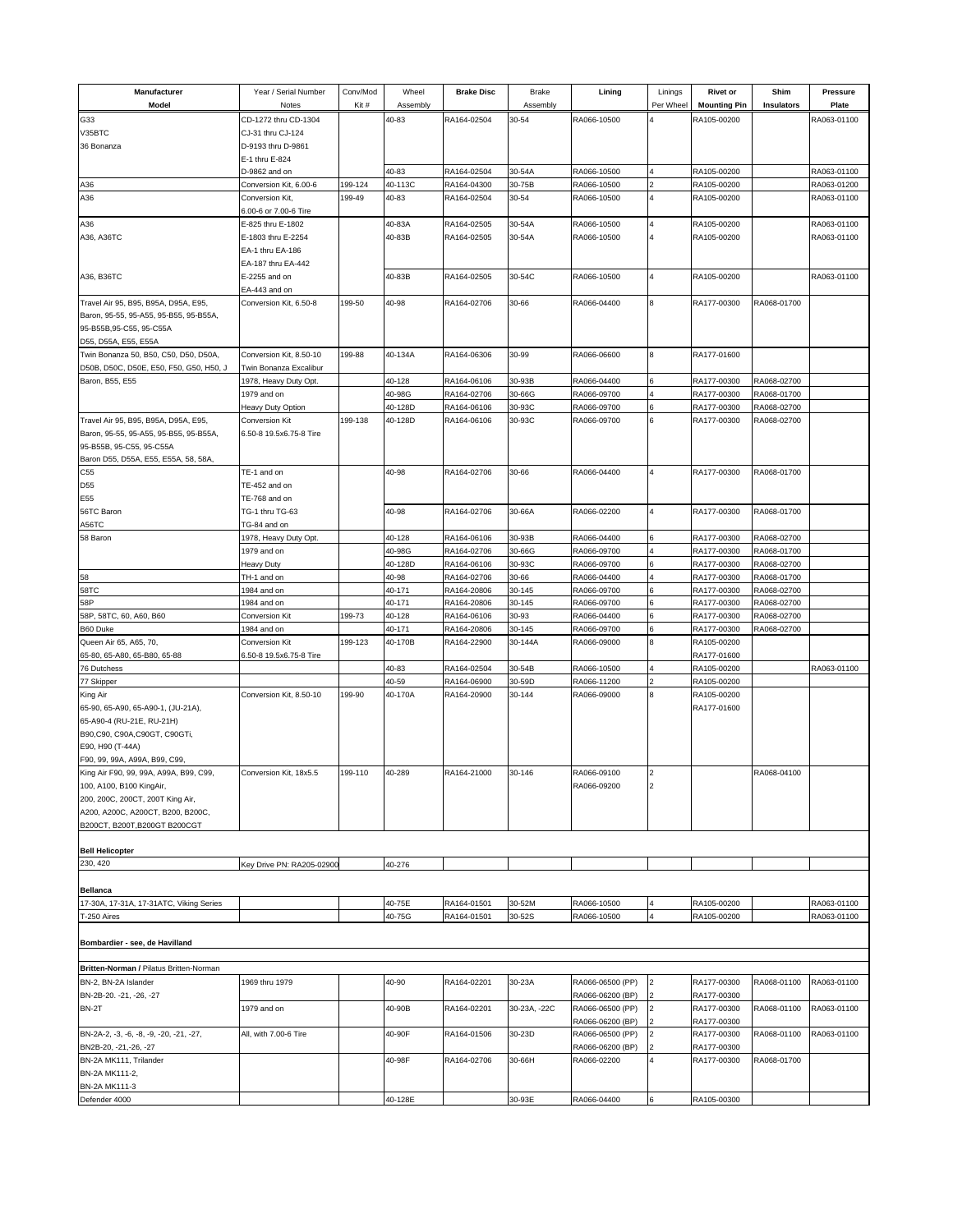| Manufacturer<br>Model                                                    | Year / Serial Number<br>Notes          | Conv/Mod<br>Kit# | Wheel<br>Assembly    | <b>Brake Disc</b>          | <b>Brake</b><br>Assembly | Lining                     | Linings<br>Per Wheel | <b>Rivet or</b><br><b>Mounting Pin</b> | Shim<br>Insulators | Pressure<br>Plate          |
|--------------------------------------------------------------------------|----------------------------------------|------------------|----------------------|----------------------------|--------------------------|----------------------------|----------------------|----------------------------------------|--------------------|----------------------------|
| Cessna / Textron                                                         |                                        |                  |                      |                            |                          |                            |                      |                                        |                    |                            |
| 120, 140                                                                 |                                        |                  |                      |                            |                          |                            |                      |                                        |                    |                            |
| 120, 140                                                                 | 8004 thru 13399, 6.00-6                | 199-46           | 40-97A               | RA164-02601                | 30-63A                   | RA066-10500                | $\overline{2}$       | RA105-00200                            |                    | RA063-01200                |
| 120, 140, 140A                                                           | 3400 & up, 6.00-6                      |                  |                      |                            |                          |                            |                      |                                        |                    |                            |
| 150, 152 with Cleveland Brakes                                           |                                        |                  |                      |                            |                          |                            |                      |                                        |                    |                            |
| 150A, B                                                                  | 1961 to 1962, 5.00-5<br>150-59119 thru |                  | 40-12                | RA164-00400                | $30-9$                   | RA066-10600                | $\overline{2}$       | RA105-00200                            |                    |                            |
|                                                                          | 150-59700                              |                  |                      |                            |                          |                            |                      |                                        |                    |                            |
| 150C                                                                     | 963 with 5.00-5                        |                  | 40-19                | RA164-00400                | 30-9                     | RA066-10600                |                      | RA105-00200                            |                    |                            |
| 150D, E                                                                  | 6.00-6 Tire<br>1964 to 1965, 5.00-5    |                  | 40-57<br>40-78       | RA164-00500<br>RA164-01700 | 30-40<br>$30-9$          | RA066-10600<br>RA066-10600 |                      | RA105-00200<br>RA105-00200             |                    |                            |
|                                                                          | 6.00-6 Tire                            |                  | 40-79A               | RA164-01600                | 30-40                    | RA066-10600                | $\overline{a}$       | RA105-00200                            |                    |                            |
| 150F, G,                                                                 | 1966 to 1967                           |                  | 40-97, -97A          | RA164-02601                | 30-63, -63A              | RA066-10500                | $\overline{2}$       | RA105-00200                            |                    | RA063-01200                |
| F150F, G (Reims)                                                         |                                        |                  |                      |                            |                          |                            |                      |                                        |                    |                            |
| 150H, J, K                                                               | 1968 to 1970                           |                  | 40-97A               | RA164-02601                | 30-63A                   | RA066-10500                | $\overline{2}$       | RA105-00200                            |                    | RA063-01200                |
| F150H, J                                                                 |                                        |                  |                      |                            |                          |                            |                      |                                        |                    |                            |
| A150K Aerobat                                                            | 1970                                   |                  |                      |                            |                          |                            |                      |                                        |                    |                            |
| 150L                                                                     | 1971 and on                            |                  | 40-113               | RA164-04000                | 30-75                    | RA066-10500                | $\overline{2}$       | RA105-00200                            |                    | RA063-01200                |
| A150L                                                                    | 1971 and on                            |                  |                      |                            |                          |                            |                      |                                        |                    |                            |
| F150K                                                                    | 1970 and on                            |                  |                      |                            |                          |                            |                      |                                        |                    |                            |
| <b>FA150K, L</b><br><b>FRA150L</b>                                       | 1970 to 1971                           |                  |                      |                            |                          |                            |                      |                                        |                    |                            |
| 152                                                                      | 1972 and on<br>1978 and on             |                  |                      |                            |                          |                            |                      |                                        |                    |                            |
| A152                                                                     | 1978 and on                            |                  |                      |                            |                          |                            |                      |                                        |                    |                            |
| F152, FA152                                                              | 1978 and on                            |                  |                      |                            |                          |                            |                      |                                        |                    |                            |
| 150, 152, with McCauley Brakes - also see Comparison Guide in Section 4. |                                        |                  |                      |                            |                          |                            |                      |                                        |                    |                            |
| 150, A150                                                                | 1971 to 1973                           |                  | D-30063              | N/A                        | C-30018                  | RA066-30026                | 2                    | RA105-00200                            |                    | RA063-30025                |
| F150, F152                                                               | 1973 to 1976                           |                  | D-30260              | RA164-30195                | C-30018                  | RA066-30026                |                      | RA105-00200                            |                    | RA063-30025                |
| 152                                                                      | 1976                                   |                  | D-30580              | RA164-30195                | C-30018-4                | RA066-30026                |                      | RA105-00200                            |                    | RA063-30025                |
| FA152 (Reims)                                                            | 1976 to 1977                           |                  | D-30291-6            | RA164-30440                | C-30018-4                | RA066-30026                |                      | RA105-00200                            |                    | RA063-30025                |
|                                                                          | 977                                    |                  | D-30660-1            | RA164-30615-1              | C-30018-5                | RA066-30026                |                      | RA105-00200                            |                    | RA063-30025                |
|                                                                          | 1978 to 1981                           |                  | D-30660-1            | RA164-30615-1              | C-30018-5                | RA066-30026                | 2                    | RA105-00200                            |                    | RA063-30025                |
|                                                                          | 1982 and on                            |                  | D-30660-1            | RA164-30615-1              | C-30764-5                | RA066-30026                |                      | RA105-00200                            |                    | RA063-30025                |
| 162<br>162 SkyCatcher                                                    |                                        |                  | 40-308               | RA164-01700                | 30-308                   | RA066-14800*               |                      | RA105-00200                            |                    |                            |
| 170                                                                      |                                        |                  |                      |                            |                          |                            |                      |                                        |                    |                            |
| 170, 170A, 170B                                                          | Conversion Kit, 6.00-6                 | 199-46           | 40-97A               | RA164-02601                | 30-63A                   | RA066-10500                | $\overline{2}$       | RA105-00200                            |                    | RA063-01200                |
| 172 with Cleveland Brakes                                                |                                        |                  |                      |                            |                          |                            |                      |                                        |                    |                            |
| 172,172A thru 172E Skyhawk, P172D                                        | Conversion Kit, 6.00-6                 | 199-46           | 40-97A               | RA164-02601                | 30-63A                   | RA066-10500                |                      | RA105-00200                            |                    | RA063-01200                |
| 172F                                                                     | 172-51823 thru                         |                  | 40-97A               | RA164-02601                | 30-56, -63A              | RA066-10500                | $\overline{2}$       | RA105-00200                            |                    | RA063-01200                |
|                                                                          | 172-52808                              |                  |                      |                            |                          |                            |                      |                                        |                    |                            |
| 172F, G, H                                                               | 172-52809 thru<br>172-56512            |                  | 40-97A               | RA164-02601                | 30-63, -63A              | RA066-10500                | $\overline{2}$       | RA105-00200                            |                    | RA063-01200                |
| 172I, K                                                                  | 172-56513 thru                         |                  | 40-97A               | RA164-02601                | 30-63A                   | RA066-10500                | $\overline{a}$       | RA105-00200                            |                    | RA063-01200                |
|                                                                          | 172-59223                              |                  |                      |                            |                          |                            |                      |                                        |                    |                            |
| 172L thru 172S                                                           | 1971 and on                            |                  | 40-113               | RA164-04000                | 30-75A                   | RA066-10500                | $\overline{2}$       | RA105-00200                            |                    | RA063-01200                |
|                                                                          | 172-59224 and on                       |                  |                      |                            |                          |                            |                      |                                        |                    |                            |
| F172F, G                                                                 | F172-0096 thru<br>F172-0204            |                  | 40-97A               | RA164-02601                | 30-56, -63A              | RA066-10500                | $\overline{2}$       | RA105-00200                            |                    | RA063-01200                |
| 172G, H                                                                  | F172-0205 thru                         |                  | 40-97A               | RA164-02601                | 30-63A                   | RA066-10500                | $\overline{c}$       | RA105-00200                            |                    | RA063-01200                |
|                                                                          | F172-00754                             |                  |                      |                            |                          |                            |                      |                                        |                    |                            |
| F172K                                                                    | 172-00755 and on                       |                  | 40-113               | RA164-04000                | 30-75A                   | RA066-10500                |                      | RA105-00200                            |                    | RA063-01200                |
| F172RG Cutlass                                                           | 172-RG0001 and on                      |                  | 40-113               | RA164-04000                | 30-75                    | RA066-10500                |                      | RA105-00200                            |                    | RA063-01200                |
| 172 with McCauley Brakes - also see Comparison Guide in Section 4.       |                                        |                  |                      |                            |                          |                            |                      |                                        |                    |                            |
| 172, R172<br>F172 (Reims)                                                | 1971 to 1973<br>1973 to 1976           |                  | D-30063<br>D-30260   | N/A<br>RA164-30195         | C-30018-2<br>C-30018-2   | RA066-30026<br>RA066-30026 |                      | RA105-00200<br>RA105-00200             |                    | RA063-30025<br>RA063-30025 |
| FR172 (Reims)                                                            | 1976 (6 Bolt Wheel)                    |                  | D-30580              | RA164-30195                | C-30018-2                | RA066-30026                |                      | RA105-00200                            |                    | RA063-30025                |
|                                                                          | 1977 (3 Bolt Wheel)                    |                  | D-30600-1            | N/A                        | C-30018-6                | RA066-30026                |                      | RA105-00200                            |                    | RA063-30025                |
|                                                                          | 978 to 1981                            |                  | D-30660-1            | RA164-30615-1              | C-30018-6                | RA066-30026                |                      | RA105-00200                            |                    | RA063-30025                |
|                                                                          | 982 and on                             |                  | D-30660-1            | RA164-30615-1              | C-30764-6                | RA066-30026                |                      | RA105-00200                            |                    | RA063-30025                |
| 172RG Cutlass                                                            | 1980 to 1981                           |                  | D-30660-1            | RA164-30615-1              | C-30018-6                | RA066-30026                |                      | RA105-00200                            |                    | RA063-30025                |
|                                                                          | 1982 and on                            |                  | D-30660-1            | RA164-30615-1              | C-30718-5                | RA066-30026                |                      | RA105-00200                            |                    | RA063-30025                |
| 175                                                                      |                                        |                  |                      |                            |                          |                            |                      |                                        |                    |                            |
| 175, 175A, 175B, 175C Skylark                                            | Conversion Kit, 6.00-6                 | 199-46           | 40-97A               | RA164-02601                | 30-63A                   | RA066-10500                |                      | RA105-00200                            |                    | RA063-01200                |
| 177 with Cleveland Brakes<br>177 A, B Cardinal                           | 177-01165 thru                         |                  | 40-97A               | RA164-02601                | 30-63, -63A              | RA066-10500                | $\overline{2}$       | RA105-00200                            |                    | RA063-01200                |
|                                                                          | 177-01530                              |                  |                      |                            |                          |                            |                      |                                        |                    |                            |
| 177B                                                                     | 177-01531                              |                  | 40-113               | RA164-04000                | 30-75                    | RA066-10500                | $\overline{a}$       | RA105-00200                            |                    | RA063-01200                |
| 177A, B                                                                  | 77-1165 and on                         |                  | 40-113               | RA164-04000                | 30-75                    | RA066-10500                |                      | RA105-00200                            |                    | RA063-01200                |
| 177RG, F177RG, 177, 177RG, F177RG                                        | 1971 to 1974                           |                  | 40-113               | RA164-04000                | 30-75                    | RA066-10500                |                      | RA105-00200                            |                    | RA063-01200                |
| 177 with McCauley Brakes - also see Comparison Guide in Section 4.       |                                        |                  |                      |                            |                          |                            |                      |                                        |                    |                            |
| 177RG, F177RG<br>177, 177RG                                              | 1975<br>1976                           |                  | D-30580<br>D-30291-6 | RA164-30195<br>RA164-30440 | C-30018-4<br>C-30018-4   | RA066-30026<br>RA066-30026 |                      | RA105-00200<br>RA105-00200             |                    | RA063-30025<br>RA063-30025 |
| F177RG (Reims)                                                           | 977                                    |                  | D-30600-1            | N/A                        | C-30018-5                | RA066-30026                |                      | RA105-00200                            |                    | RA063-30025                |
|                                                                          | 1978 and on                            |                  | D-30660-1            | RA164-30615-1              |                          |                            |                      |                                        |                    |                            |
|                                                                          |                                        |                  |                      |                            |                          |                            |                      |                                        |                    |                            |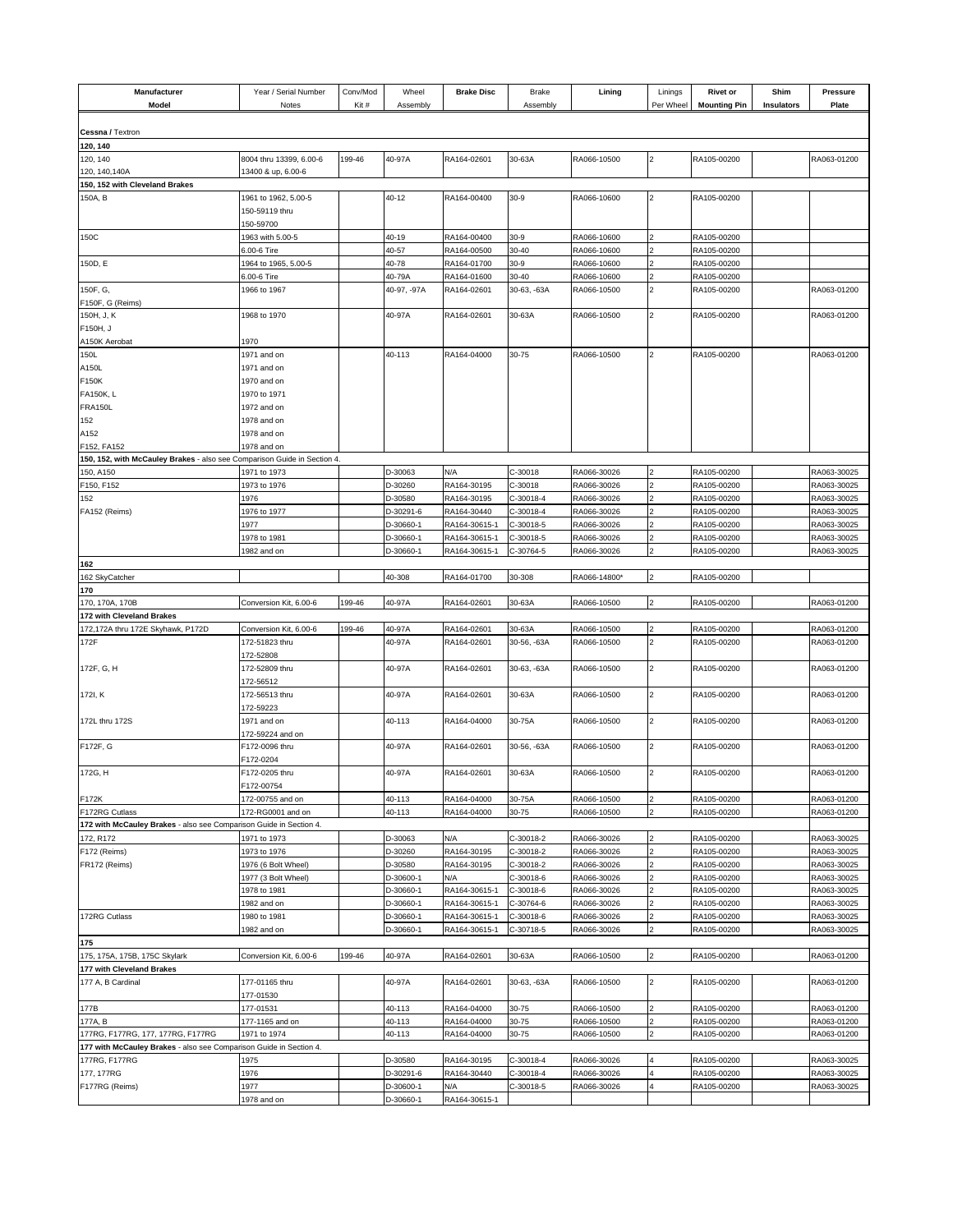| Manufacturer<br>Model                                              | Year / Serial Number<br>Notes | Conv/Mod<br>Kit# | Wheel<br>Assembly      | <b>Brake Disc</b>          | <b>Brake</b><br>Assembly       | Lining                     | Linings<br>Per Wheel | <b>Rivet or</b><br><b>Mounting Pin</b> | Shim<br>Insulators | <b>Pressure</b><br>Plate   |
|--------------------------------------------------------------------|-------------------------------|------------------|------------------------|----------------------------|--------------------------------|----------------------------|----------------------|----------------------------------------|--------------------|----------------------------|
| 180 with Cleveland Brakes                                          |                               |                  |                        |                            |                                |                            |                      |                                        |                    |                            |
| 180, 180A, thru 180F Skywagon                                      | Conversion Kit, 6.00-6        | 199-46           | 40-97A                 | RA164-02601                | 30-63A                         | RA066-10500                |                      | RA105-00200                            |                    | RA063-01200                |
| 180, 180A thru 180H,                                               | Conversion Kit, 8.00-6        | 199-62           | 40-75D                 | RA164-03601                | 30-52N                         | RA066-10500                |                      | RA105-00200                            |                    | RA063-01100                |
| 180J, 180K                                                         | Conversion Kit, 8.00-6        | 199-62A          | 40-75T                 | RA164-08300                | 30-52N                         | RA066-10500                |                      | RA105-00200                            |                    | RA063-01100                |
| 180, 180A, thru 180F, 180H, 180J                                   | Conversion Kit, 6.00-6        | 199-60           | 40-75B                 | RA164-01501                | 30-52                          | RA066-10500                |                      | RA105-00200                            |                    | RA063-01100                |
| 180G                                                               | 180-51313 and on              |                  | 40-75B                 | RA164-01501                | 30-52                          | RA066-10500                |                      | RA105-00200                            |                    | RA063-01100                |
| 180H                                                               | 180-52011 thru                |                  | 40-75D                 | RA164-03601                | 30-52D                         | RA066-10500                |                      | RA105-00200                            |                    | RA063-01100                |
|                                                                    | 180-52195                     |                  |                        |                            |                                |                            |                      |                                        |                    |                            |
| 180H                                                               | 180-52196 and on              |                  | 40-75D                 | RA164-03601                | 30-52N                         | RA066-10500                |                      | RA105-00200                            |                    | RA063-01100                |
| 180H                                                               | 180-51775 thru                |                  | 40-66                  | RA164-00700                | $30 - 21$                      | RA066-10600                |                      | RA105-00200                            |                    |                            |
|                                                                    | 189-51993                     |                  |                        |                            |                                |                            |                      |                                        |                    |                            |
| 180 with McCauley Brakes - also see Comparison Guide in Section 4. |                               |                  |                        |                            |                                |                            |                      |                                        |                    |                            |
| 180 Series Skywagon                                                | 1973 to 1974                  |                  | D-30063-1              | N/A                        | C-30018-1, -2                  | RA066-30026                |                      | RA105-00200                            |                    | RA063-30025                |
|                                                                    |                               |                  | D-30291-3              | RA164-30414                | C-30018-5, -6                  | RA066-30026                |                      | RA105-00200                            |                    | RA063-30025                |
|                                                                    | 1974                          |                  | D-30063-4              | N/A                        | C-30018-5, -6                  | RA066-30026                |                      | RA105-00200                            |                    | RA063-30025                |
|                                                                    | 1974 to 1978                  |                  | D-30291-1              | RA164-30388                | C-30018-5, -6                  | RA066-30026                |                      | RA105-00200                            |                    | RA063-30025                |
| 182 with Cleveland Brakes                                          | 1978 and on                   |                  | D-30660-2              | RA164-30615-2              | C-30018-5, -6                  | RA066-30026                |                      | RA105-00200                            |                    | RA063-30025                |
| 182,182A thru 182G Skylane                                         | Conversion Kit, 6.00-6        | 199-46           | 40-97A                 | RA164-02601                | 30-63A                         | RA066-10500                |                      | RA105-00200                            |                    | RA063-01200                |
| 182G thru N                                                        | 182-55059 thru                |                  | 40-97A                 | RA164-02601                | 30-56A                         | RA066-10500                |                      | RA105-00200                            |                    | RA063-01200                |
|                                                                    | 182-60445                     |                  |                        |                            | 30-63, -63A                    | RA066-10500                |                      | RA105-00200                            |                    | RA063-01200                |
| 182N, P, Q                                                         | 182-60446 thru                |                  | 40-113                 | RA164-04000                | 30-75                          | RA066-10500                |                      | RA105-00200                            |                    | RA063-01200                |
|                                                                    | 82-67715                      |                  |                        |                            |                                |                            |                      |                                        |                    |                            |
| 182S                                                               | 1996 and on                   |                  | 40-75B                 | RA164-01501                | 30-52U                         | RA066-10500                | 4                    | RA105-00200                            |                    | RA063-01100                |
| R182, TR182,                                                       | 1978 and on                   |                  |                        |                            |                                |                            |                      |                                        |                    |                            |
| FR182 (Reims)                                                      |                               |                  |                        |                            |                                |                            |                      |                                        |                    |                            |
| R182, TR182,                                                       | 1978 and on                   |                  | 40-75B                 | RA164-01501                | 30-52U                         | RA066-10500                |                      | RA105-00200                            |                    | RA063-01100                |
| FR182 (Reims)                                                      |                               |                  |                        |                            |                                |                            |                      |                                        |                    |                            |
| 182S, 182T, T182T                                                  | 1996 and up                   |                  | 40-75B                 | RA164-01501                | 30-52U                         | RA066-10500                |                      | RA105-00200                            |                    | RA063-01100                |
| 182 with McCauley Brakes - also see Comparison Guide in Section 4. |                               |                  |                        |                            |                                |                            |                      |                                        |                    |                            |
| 182 Series                                                         | 1976                          |                  | D-30291-6              | RA164-30440                | C-30018-4                      | RA066-30026                |                      | RA105-00200                            |                    | RA063-30025                |
| F182 (Reims)                                                       | 1977                          |                  | D-30600-1              | N/A                        | C-30018-5                      | RA066-30026                |                      | RA105-00200                            |                    | RA063-30025                |
|                                                                    | 1978 to 1980                  |                  | D-30660-1              | RA164-30615-1              | C-30018-5                      | RA066-30026                |                      | RA105-00200                            |                    | RA063-30025                |
| R182, TR182,                                                       | 1978 and on                   |                  | D-30660-3              | RA164-30615-3              | C-30018-3, -4                  | RA066-30026                |                      | RA105-00200                            |                    | RA063-30025                |
| FR182 (Reims)<br>T182                                              | 1981 and on                   |                  | D-30660-3              | RA164-30615-3              | C-30018-3, -4                  | RA066-30026                |                      | RA105-00200                            |                    | RA063-30025                |
| 185 with Cleveland Brakes                                          |                               |                  |                        |                            |                                |                            |                      |                                        |                    |                            |
| 185, 185A thru 185E,                                               | Conversion Kit, 8.00-6        | 199-62           | 40-75D                 | RA164-03601                | 30-52N                         | RA066-10500                |                      | RA105-00200                            |                    | RA063-01100                |
| A185E, A185F                                                       | Conversion Kit, 8.00-6        | 199-62A          | 40-75T                 | RA164-08300                | 30-52N                         | RA066-10500                |                      | RA105-00200                            |                    | RA063-01100                |
| 185, 185A 185B,                                                    | Conversion Kit, 6.00-6        | 199-60           | 40-75B                 | RA164-01501                | 30-52                          | RA066-10500                |                      | RA105-00200                            |                    | RA063-01100                |
| A185E, A185F                                                       |                               |                  |                        |                            |                                |                            |                      |                                        |                    |                            |
| 185, 185A                                                          | 185-0001 thru                 |                  | 40-32                  | RA164-00700                | $30 - 21$                      | RA066-10600                |                      | RA105-00200                            |                    |                            |
|                                                                    | 85-0512                       |                  |                        |                            |                                |                            |                      |                                        |                    |                            |
| 185B                                                               | 185-00513 thru                |                  | 40-66                  | RA164-00700                | $30 - 21$                      | RA066-10600                | 4                    | RA105-00200                            |                    |                            |
|                                                                    | 85-0653                       |                  |                        |                            |                                |                            |                      |                                        |                    |                            |
| 185C, D, E                                                         | 185-0054 thru                 |                  | 40-75B                 | RA164-01501                | 30-52                          | RA066-10500                |                      | RA105-00200                            |                    | RA063-01100                |
|                                                                    | 185-1095                      |                  |                        |                            |                                |                            |                      |                                        |                    |                            |
| A185E, F                                                           | 185-1096 and on               |                  | 40-75B                 | RA164-01501                | 30-52                          | RA066-10500                |                      | RA105-00200                            |                    | RA063-01100                |
| A185E, F                                                           | 185-1471 and on               |                  | 40-75D                 | RA164-03601                | 30-52D                         | RA066-10500                |                      | RA105-00200                            |                    | RA063-01100                |
| A185E                                                              | 185-1150 thru 185-1447        |                  | 40-66                  | RA164-00700                | 30-21                          | RA066-10600                |                      | RA105-00200                            |                    |                            |
| 185 with McCauley Brakes - also see Comparison Guide in Section 4. |                               |                  |                        |                            |                                |                            |                      |                                        |                    |                            |
| 185 Series Skywagon                                                | 1973 to 1974                  |                  | D-30063-1              | N/A                        | C-30018-1, -2                  | RA066-30026                | $\overline{2}$       | RA105-00200<br>RA105-00200             |                    | RA063-30025<br>RA063-30025 |
|                                                                    | 1974                          |                  | D-30291-3<br>D-30063-4 | RA164-30414<br>N/A         | C-30018-5, -6<br>C-30018-5, -6 | RA066-30026<br>RA066-30026 |                      | RA105-00200                            |                    | RA063-30025                |
|                                                                    | 1974 to 1978                  |                  | D-30291-1              | RA164-30388                | C-30018-5, -6                  | RA066-30026                |                      | RA105-00200                            |                    | RA063-30025                |
|                                                                    | 1978 and on                   |                  | D-30660-2              | RA164-30615-2              | C-30018-5, -6                  | RA066-30026                |                      | RA105-00200                            |                    | RA063-30025                |
| 188                                                                |                               |                  |                        |                            |                                |                            |                      |                                        |                    |                            |
| 188, A188, 188A Agwagon                                            | 966 to 1972                   |                  | 40-75B                 | RA164-01501                | 30-52B                         | RA066-10500                |                      | RA105-00200                            |                    | RA063-01100                |
| A188A, 188B,                                                       | 8.50-10 Tire                  |                  | 40-101A                | RA164-03106                | 30-67A                         | RA066-10800                |                      | RA105-00200                            |                    |                            |
| A188B, T188C                                                       | 3.50-10 Tire                  |                  | 40-101                 | RA164-03006                | 30-67C                         | RA066-10800                |                      | RA105-00200                            |                    |                            |
|                                                                    | 22 x 8.00-8 Tire              |                  | 40-98A                 | RA164-02707                | 30-66A                         | RA066-11000                |                      | RA105-00200                            | RA068-01700        |                            |
| 190, 195                                                           |                               |                  |                        |                            |                                |                            |                      |                                        |                    |                            |
| 190, 195, 195A, 195B                                               | Conversion Kit, 6.50-10       | 199-61           | 40-40C                 | RA164-00806                | 30-28C                         | RA066-03300                | 6                    | RA177-00400                            | RA068-01600        |                            |
| 205                                                                |                               |                  |                        |                            |                                |                            |                      |                                        |                    |                            |
| 205                                                                | 205-0001 thru 205-0480        |                  | 40-67                  | RA164-00700                | 30-35                          | RA066-10600                |                      | RA105-00200                            | RA068-01100        |                            |
| 205A Stationair                                                    | 205-0481 to 205-0577          |                  | 40-75B                 | RA164-01501                | 30-52                          | RA066-10500                |                      | RA105-00200                            |                    | RA063-01100                |
| 206 with Cleveland Brakes                                          |                               |                  |                        |                            |                                |                            |                      |                                        |                    |                            |
| 206, P206, U206, U206F,                                            | Conversion Kit, 8.00-6        | 199-62           | 40-75D                 | RA164-03601                | 30-52N                         | RA066-10500                |                      | RA105-00200                            |                    | RA063-01100                |
| U206G, TU206E, TU206F,                                             | Conversion Kit, 8.00-6        | 199-62A          | 40-75T                 | RA164-08300                | 30-52N                         | RA066-10500                |                      | RA105-00200                            |                    | RA063-01100                |
| TU206G, Super Skywagon, Stationair                                 |                               |                  |                        |                            |                                |                            |                      |                                        |                    |                            |
| 206E, 206F, TU206E, TU206F<br>206                                  | Conversion Kit, 6.00-6        | 199-60           | 40-75B<br>40-75B       | RA164-01501<br>RA164-01501 | 30-52<br>30-52                 | RA066-10500<br>RA066-10500 |                      | RA105-00200<br>RA105-00200             |                    | RA063-01100<br>RA063-01100 |
|                                                                    | 206-0001 thru<br>206-0275     |                  |                        |                            |                                |                            |                      |                                        |                    |                            |
| U206                                                               | U206-0276 thru                |                  | 40-75B                 | RA164-01501                | 30-52                          | RA066-10500                | 4                    | RA105-00200                            |                    | RA063-01100                |
|                                                                    | U206-1256                     |                  |                        |                            |                                |                            |                      |                                        |                    |                            |
|                                                                    | U206-1257 and on              |                  | 40-75D                 | RA164-03601                | 30-52N                         | RA066-10500                | 4                    | RA105-00200                            |                    | RA063-01100                |
|                                                                    | 8.00-6 tire                   |                  |                        |                            |                                |                            |                      |                                        |                    |                            |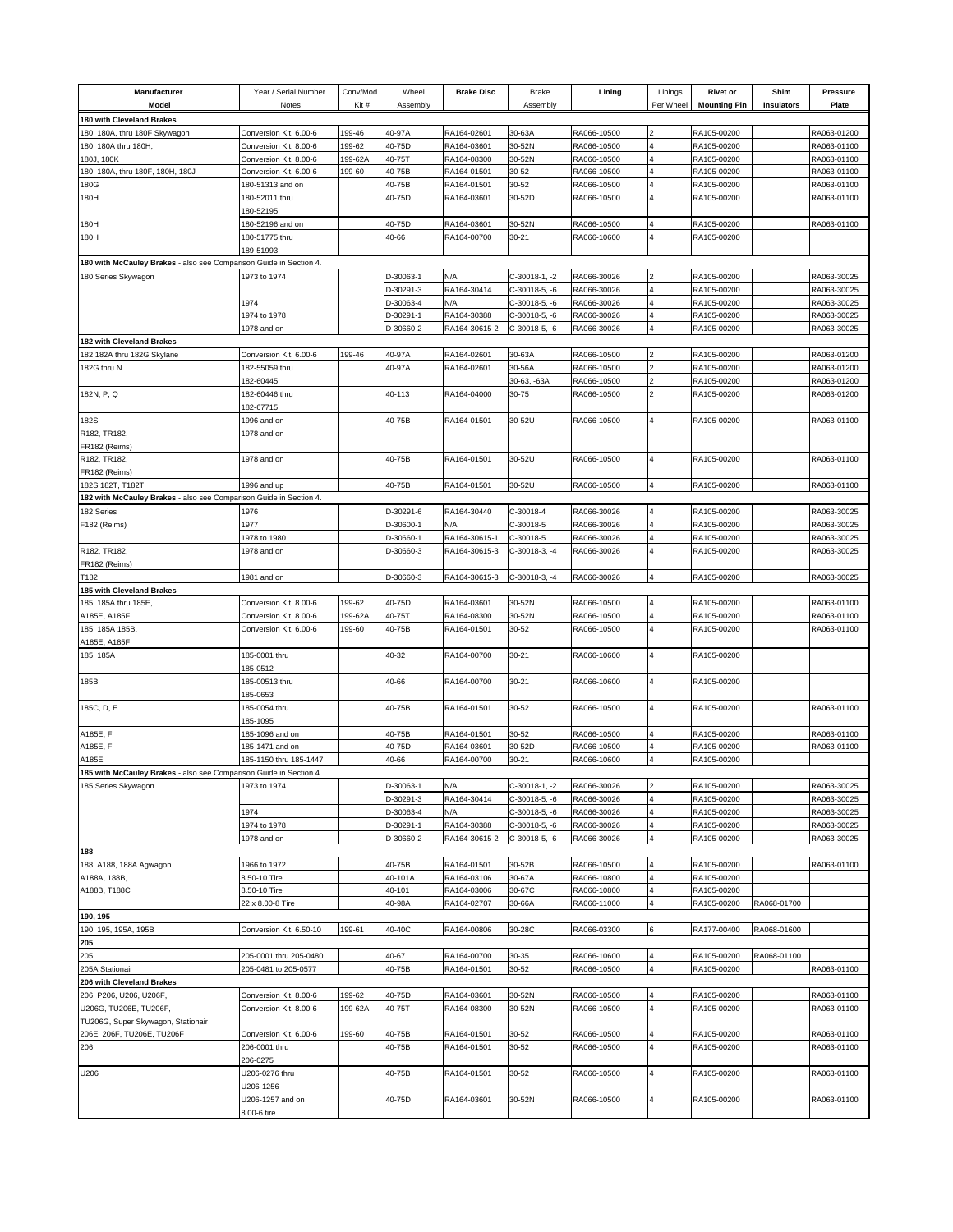| Manufacturer<br>Model                                                            | Year / Serial Number<br>Notes   | Conv/Mod<br>Kit# | Wheel<br>Assembly      | <b>Brake Disc</b>          | <b>Brake</b><br>Assembly       | Lining                     | Linings<br>Per Wheel    | <b>Rivet or</b><br><b>Mounting Pin</b> | Shim<br><b>Insulators</b> | <b>Pressure</b><br>Plate   |
|----------------------------------------------------------------------------------|---------------------------------|------------------|------------------------|----------------------------|--------------------------------|----------------------------|-------------------------|----------------------------------------|---------------------------|----------------------------|
| P206, Super Skylane                                                              | P206-001 thru                   |                  | 40-75B                 | RA164-01501                | 30-52                          | RA066-10500                |                         | RA105-00200                            |                           | RA063-01100                |
|                                                                                  | P206-0566                       |                  |                        |                            |                                |                            |                         |                                        |                           |                            |
|                                                                                  | J206-0567 and on<br>8.00-6 tire |                  | 40-75D                 | RA164-03601                | 30-52N                         | RA066-10500                |                         | RA105-00200                            |                           | RA063-01100                |
| 206H, T206H, Stationair                                                          | 1996 and on                     |                  | 40-75B                 | RA164-01501                | 30-52U                         | RA066-10500                |                         | RA105-00200                            |                           | RA063-01100                |
|                                                                                  | 8.00-6 tire                     |                  | 40-75T                 | RA164-08300                | 30-52W                         | RA066-10500                |                         | RA105-00200                            |                           | RA063-01100                |
| 206 with McCauley Brakes - also see Comparison Guide in Section 4.               |                                 |                  |                        |                            |                                |                            |                         |                                        |                           |                            |
| 206 Series                                                                       | 1974                            |                  | D-30063-2              | N/A                        | C-30018-3, -4                  | RA066-30026                |                         | RA105-00200                            |                           | RA063-30025                |
|                                                                                  | 1974 to 1978                    |                  | D-30291-2              | RA164-30398                | C-30018-3, -4                  | RA066-30026                |                         | RA105-00200                            |                           | RA063-30025                |
|                                                                                  | 978 and on<br>1974              |                  | D-30660-3              | RA164-30615-3              | C-30018-3, -4                  | RA066-30026<br>RA066-30026 |                         | RA105-00200<br>RA105-00200             |                           | RA063-30025                |
|                                                                                  | 974 to 1978, 8.00-6             |                  | D-30063-4<br>D-30291-1 | N/A<br>RA164-30388         | C-30018-5, -6<br>C-30018-5, -6 | RA066-30026                |                         | RA105-00200                            |                           | RA063-30025<br>RA063-30025 |
|                                                                                  | 1978 and on, 8.00-6             |                  | D-30660-2              | RA164-30615-2              | C-30018-5, -6                  | RA066-30026                |                         | RA105-00200                            |                           | RA063-30025                |
| 207 with Cleveland Brakes                                                        |                                 |                  |                        |                            |                                |                            |                         |                                        |                           |                            |
| 207 Series, Skywagon, Stationair 7, 8                                            | 207-00001 and on                |                  | 40-75B                 | RA164-01501                | 30-52F                         | RA066-10500                |                         | RA105-00200                            |                           | RA063-01100                |
|                                                                                  | 8.00-6 tire                     |                  | 40-75D                 | RA164-03601                | 30-52E                         | RA066-10500                |                         | RA105-00200                            |                           | RA063-01100                |
| 208                                                                              |                                 |                  |                        |                            |                                |                            |                         |                                        |                           |                            |
| 208 Caravan 1                                                                    | I thru 138                      |                  | 40-179                 | RA164-22201                | 30-163                         | RA066-03300                |                         | RA177-00300                            | RA068-02800               |                            |
|                                                                                  | 39 and on                       |                  | 40-179                 | RA164-22201                | 30-182                         | RA066-03300                | 8                       | RA177-00300                            | RA068-02800               |                            |
|                                                                                  | 39 and on w/upgrade             | 199-281          | 40-179                 | RA164-22201                | 30-182A                        | RA066-15300                |                         | RA177-00300                            | RA068-02800               |                            |
| 208B                                                                             | thru 53                         |                  | 40-179                 | RA164-22201                | 30-163                         | RA066-03300                |                         | RA177-00300                            | RA068-02800               |                            |
|                                                                                  | 54 and on                       |                  | 40-179                 | RA164-22201                | 30-182                         | RA066-03300                |                         | RA177-00300                            | RA068-02800               |                            |
|                                                                                  | 139 and on w/upgrade            | 199-281          | 40-179                 | RA164-22201                | 30-182A                        | RA066-15300                |                         | RA177-00300                            | RA068-02800               |                            |
| 210 with Cleveland Brakes                                                        |                                 |                  |                        |                            |                                |                            |                         |                                        |                           |                            |
| 210, 210A, 210B, 210C, Centurian<br>210K, 210L, 210M                             | Conversion Kit, 6.00-6          | 199-60           | 40-75B                 | RA164-01501                | 30-52                          | RA066-10500                | 4                       | RA105-00200                            |                           | RA063-01100                |
| 210C                                                                             | 210-58086 thru<br>210-58220     |                  | 40-21                  | RA164-00900                | $30 - 45$                      | RA066-11100                | $\overline{2}$          | RA105-00200                            |                           |                            |
| 210D thru M                                                                      | 210-58221 thru<br>210-62954     |                  | 40-75B                 | RA164-01501                | 30-52                          | RA066-10500                |                         | RA105-00200                            |                           | RA063-01100                |
| T210F, T210K, T210L, T210M, T210N                                                | T210-0001 and on                |                  |                        |                            |                                |                            |                         |                                        |                           |                            |
| <b>P210N</b>                                                                     | Conversion Kit, 6.00-6          | 199-60A          | 40-75B                 | RA164-01501                | 30-52U                         | RA066-10500                |                         | RA105-00200                            |                           | RA063-01100                |
|                                                                                  | P21000001 thru<br>P21000150     |                  |                        |                            |                                |                            |                         |                                        |                           |                            |
| P210                                                                             | 1984                            |                  | 40-142                 | RA164-07800                | 30-127C                        | RA066-06200                |                         | RA177-00300                            | RA068-01100               | RA063-01100                |
| 210N                                                                             | 210-62955 and on                |                  | 40-775B                | RA164-01501                | 30-52V                         | RA066-10500                |                         | RA105-00200                            |                           | RA063-01100                |
| <b>P210N</b>                                                                     | 1979 and on                     |                  |                        |                            |                                |                            |                         |                                        |                           |                            |
| 210 with McCauley Brakes - also see McCauley Disc Comparison Guide in Section 4. |                                 |                  |                        |                            |                                |                            |                         |                                        |                           |                            |
| 210 Series                                                                       | 1974                            |                  | D-30063-2              | N/A                        | D-301118-3, -4                 | RA066-30026                |                         | RA105-00200                            |                           | RA063-30025                |
|                                                                                  | 1974 to 1978                    |                  | D-30291-2              | RA164-30398                | D-301118-3, -4                 | RA066-30026                |                         | RA105-00200                            |                           | RA063-30025                |
|                                                                                  | 1978 and on                     |                  | D-30660-3              | RA164-30615-3              | D-301118-3, -4                 | RA066-30026                |                         | RA105-00200                            |                           | RA063-30025                |
| 235 / T240, 350 / 400 Corvalis                                                   |                                 |                  |                        |                            |                                |                            |                         |                                        |                           |                            |
| 235, 350 Corvalis (LC42-550FG)                                                   |                                 |                  | 40-406A                | RA164-02504                | 30-233A                        | RA066-06200                |                         | RA177-00300                            | RA068-01100               | RA063-01100                |
| T240, 400 Corvalis (LC41-550FG)                                                  |                                 |                  | 40-406A                | RA164-02504                | 30-233A                        | RA066-06200                |                         | RA177-00300                            | RA068-01100               | RA063-01100                |
| 300 Series Multi Engine                                                          |                                 |                  |                        |                            |                                |                            |                         |                                        |                           |                            |
| 303, T303 Crusaider                                                              | 1982 and on                     |                  | 40-142                 | RA164-07800                | 30-127A                        | RA066-06200                |                         | RA177-00300                            | RA068-01100               | RA063-01100                |
|                                                                                  | .80-8 Tire                      |                  | 40-98H<br>40-97E       | RA164-08406<br>RA164-02601 | 30-66F                         | RA066-04400                |                         | RA177-00300<br>RA105-00200             | RA068-01700               |                            |
| 305A, B, C, D, E, F                                                              | 1951 and on                     |                  | 40-75F                 | RA164-01501                | 30-63K<br>30-52L               | RA066-10500<br>RA066-10500 |                         | RA105-00200                            |                           | RA063-01200<br>RA063-01100 |
| 310, 310A thru 310H, E310H,                                                      | Conversion Kit, 6.50-10         | 199-64           | 40-40B                 | RA164-01406                | 30-28D                         | RA066-03300                |                         | RA177-00400                            | RA068-01600               |                            |
| 310l, 310J, 310J-1, E310J, 310K,                                                 |                                 |                  |                        |                            |                                |                            |                         |                                        |                           |                            |
| 310L, 310N, 310P, T310P, 310Q,                                                   |                                 |                  |                        |                            |                                |                            |                         |                                        |                           |                            |
| T310Q, 310R, T310R                                                               |                                 |                  |                        |                            |                                |                            |                         |                                        |                           |                            |
| 310 Series                                                                       | 1976 to 1981                    |                  | 40-40A                 | RA164-00806                | 30-28B                         | RA066-03300                | 6                       | RA177-00400                            | RA068-01600               |                            |
|                                                                                  | 1981 and on                     |                  | 40-40D                 | RA164-20206                | 30-28B                         | RA066-03300                |                         | RA177-00400                            | RA068-01600               |                            |
| 320, 320-1, 320A, 320B, 320C, Skynight                                           | Conversion Kit, 6.50-10         | 199-64           | 40-40B                 | RA164-01406                | 30-28D                         | RA066-03300                | <b>6</b>                | RA177-00400                            | RA068-01600               |                            |
| 320D, 320E, 320F                                                                 |                                 |                  |                        |                            |                                |                            |                         |                                        |                           |                            |
| 335                                                                              | 1979 and on                     |                  | 40-40A                 | RA164-00806                | 30-28B                         | RA066-03300                |                         | RA177-00400                            | RA068-01600               |                            |
| 336 Skymaster                                                                    | 336-0001 thru                   |                  | 40-67A                 | RA164-02504                | 30-61                          | RA066-10500                |                         | RA105-00200                            | RA068-01100               | RA063-01100                |
|                                                                                  | 336-0098                        |                  |                        |                            |                                |                            |                         |                                        |                           |                            |
|                                                                                  | 336-009 and on                  |                  | 40-75B                 | RA164-01501                | 30-52                          | RA066-10500                |                         | RA105-00200                            |                           | RA063-01100                |
| 337, 337A Skymaster                                                              | 1965 to 1966                    |                  | 40-96A, -96E           | RA164-02504                | 30-61                          | RA066-10500                |                         | RA105-00200                            |                           | RA063-01100                |
|                                                                                  | 337-0001 thru                   |                  |                        |                            |                                |                            |                         |                                        |                           |                            |
|                                                                                  | 337-0525                        |                  |                        |                            |                                |                            |                         |                                        |                           |                            |
| 337B                                                                             | 1967                            |                  | 40-96A, -96E           | RA164-02504                | 30-61D                         | RA066-10500                | $\overline{\mathbf{A}}$ | RA105-00200                            | RA068-01100               | RA063-01100                |
|                                                                                  | 337-0526 thru<br>337-0619       |                  |                        |                            |                                |                            |                         |                                        |                           |                            |
| 337 B thru D                                                                     | 337-0620 thru                   |                  | 40-96A, -96E           | RA164-02504                | 30-61D                         | RA066-10500                |                         | RA105-00200                            | RA068-01100               | RA063-01100                |
|                                                                                  | 337-1193                        |                  |                        |                            |                                |                            |                         |                                        |                           |                            |
| 337E                                                                             | 337-01194 and on                |                  | 40-98A                 | RA164-02707                | 30-69B                         | RA066-02200                |                         | RA177-00300                            | RA068-01700               |                            |
| 340 Series                                                                       | 1972 to 1981                    |                  | 40-40A                 | RA164-00806                | 30-28B                         | RA066-03300                |                         | RA177-00400                            | RA068-01600               |                            |
|                                                                                  | 981 and on                      |                  | 40-40D                 | RA164-20206                | 30-28B                         | RA066-03300                |                         | RA177-00400                            | RA068-01600               |                            |
| 340, 340A,                                                                       | Conversion Kit,                 | 199-72           | 40-135                 | RA164-06406                | 30-100                         | RA066-06600                |                         | RA177-01600                            | RA068-03100               |                            |
|                                                                                  | 6.50-10, Heavy Duty             |                  |                        |                            |                                |                            |                         |                                        |                           |                            |
| 340, 340A,                                                                       | Conversion Kit, 6.50-10         | 199-76           | 40-135A                | RA164-20306                | 30-100                         | RA066-06600                | 8                       | RA177-01600                            | RA068-03100               |                            |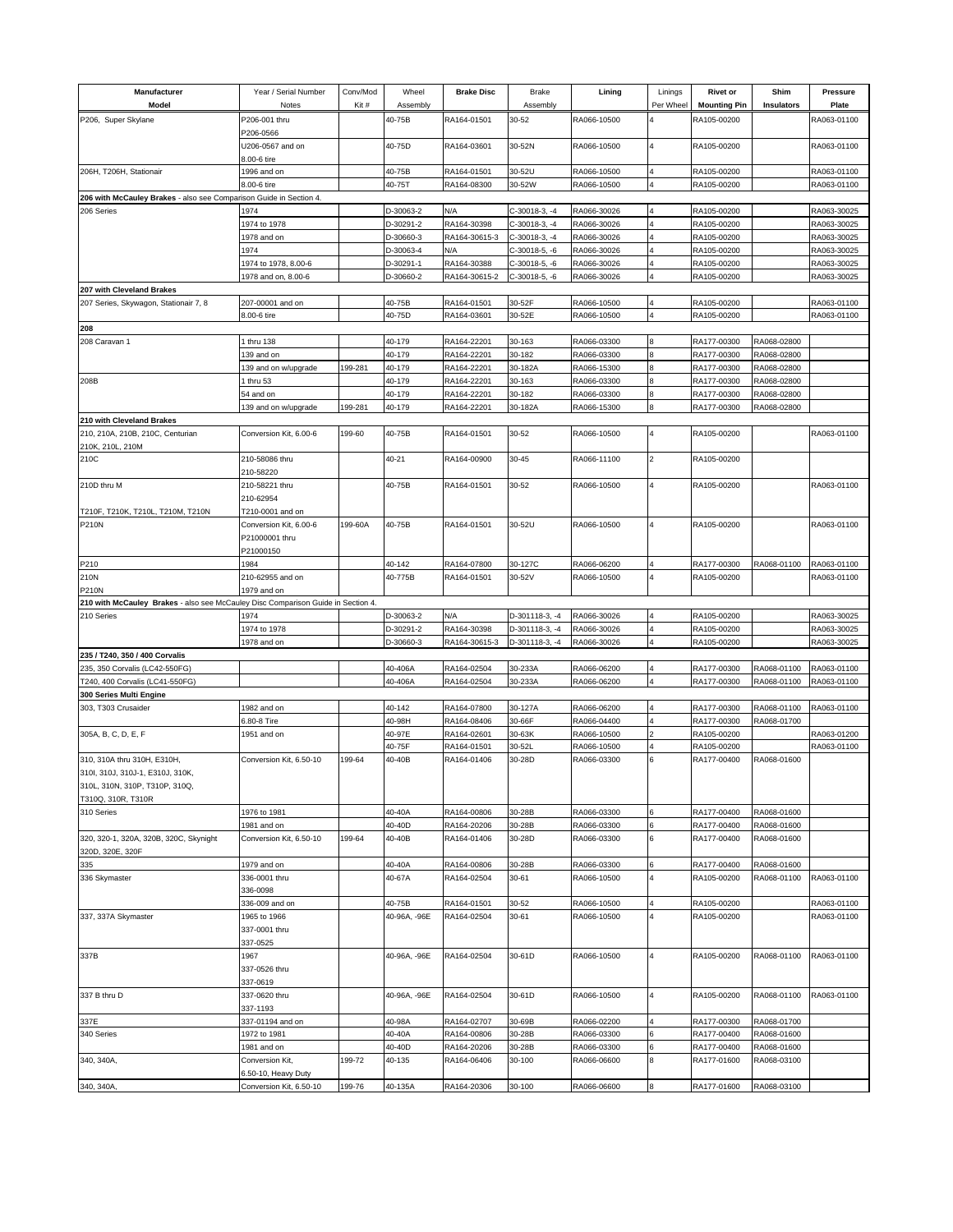| Manufacturer                                               | Year / Serial Number           | Conv/Mod | Wheel             | <b>Brake Disc</b>          | <b>Brake</b>           | Lining                     | Linings        | <b>Rivet or</b>            | Shim                       | Pressure                   |
|------------------------------------------------------------|--------------------------------|----------|-------------------|----------------------------|------------------------|----------------------------|----------------|----------------------------|----------------------------|----------------------------|
| Model                                                      | Notes                          | Kit#     | Assembly          |                            | Assembly               |                            | Per Wheel      | <b>Mounting Pin</b>        | <b>Insulators</b>          | Plate                      |
| 400 Series Multi Engine                                    |                                |          |                   |                            |                        |                            |                |                            |                            |                            |
| 401, 401A, 401B,                                           | Conversion Kit,                | 199-72   | 40-135            | RA164-06406                | 30-100                 | RA066-06600                |                | RA177-01600                | RA068-03100                |                            |
| 402, 402A, 402B,                                           | 6.50-10, Heavy Duty            |          |                   |                            |                        |                            |                |                            |                            |                            |
| 411, 411A,<br>414                                          |                                |          |                   |                            |                        |                            |                |                            |                            |                            |
| 401, 401A, 401B,                                           | Conversion Kit, 6.50-10        | 199-76   | 40-135A           | RA164-20306                | 30-100                 | RA066-06600                | 8              | RA177-01600                | RA068-03100                |                            |
| 402, 402A, 402B, 402C,                                     |                                |          |                   |                            |                        |                            |                |                            |                            |                            |
| 411, 411A,                                                 |                                |          |                   |                            |                        |                            |                |                            |                            |                            |
| 421, 421A, 421B, 421C                                      |                                |          |                   |                            |                        |                            |                |                            |                            |                            |
| 401 Series                                                 |                                |          | 40-40A            | RA164-00806                | 30-28B                 | RA066-03300                | ิค             | RA177-00400                | RA068-01600                |                            |
| 402 Series                                                 |                                |          | 40-135            | RA164-06406                | 30-100                 | RA066-06600                | 8              | RA177-01600                | RA068-03100                |                            |
| 404 Titan                                                  | 981 and on<br>404-00001 and on |          | 40-135A<br>40-132 | RA164-20306<br>RA164-09100 | 30-100<br>30-97        | RA066-06600<br>RA066-06400 |                | RA177-01600<br>RA177-01600 | RA068-03100<br>RA068-02900 |                            |
| 411, 411A                                                  | 1965 to 1968                   |          | 40-40A            | RA164-00806                | 30-28B                 | RA066-03300                |                | RA177-00400                | RA068-01600                |                            |
| 414 Chancellor                                             |                                |          | 40-40A            | RA164-00806                | 30-28B                 | RA066-03300                |                | RA177-00400                | RA068-01600                |                            |
| 414A                                                       | 1981 and on                    |          | 40-135            | RA164-06406                | 30-100                 | RA066-06600                | 8              | RA177-01600                | RA068-03100                |                            |
|                                                            |                                |          | 40-135A           | RA164-20306                | 30-100                 | RA066-06600                |                | RA177-01600                | RA068-03100                |                            |
| 421C Golden Eagle                                          | 1976 to 1980                   |          | 40-135            | RA164-06406                | 30-100                 | RA066-06600                |                | RA177-01600                | RA068-03100                |                            |
|                                                            | 1981 and on                    |          | 40-135A           | RA164-20306                | 30-100                 | RA066-06600                |                | RA177-01600                | RA068-03100                |                            |
| 425 Corsair                                                | 425-0001 and on                |          | 40-138            | RA164-05500                | 30-113                 | RA066-06400                | 8              | RA177-01600                | RA068-02900                |                            |
| 441                                                        | <b>Conversion Kit</b>          | 199-115  | 40-138A<br>40-169 | RA164-05500<br>RA164-20700 | 30-113A<br>30-143      | RA066-06400<br>RA066-07300 | 8              | RA177-01600<br>RA177-01600 | RA068-02900                |                            |
|                                                            | 22x7.75-10 tire                |          |                   |                            |                        |                            |                |                            |                            |                            |
| LC41-550FG / LC42-550FG - see 235 / T240                   |                                |          |                   |                            |                        |                            |                |                            |                            |                            |
|                                                            |                                |          |                   |                            |                        |                            |                |                            |                            |                            |
| Champion - see American Champion                           |                                |          |                   |                            |                        |                            |                |                            |                            |                            |
|                                                            |                                |          |                   |                            |                        |                            |                |                            |                            |                            |
| Cirrus                                                     |                                |          |                   |                            |                        |                            |                |                            |                            |                            |
| <b>SR-20</b><br><b>SR-20</b>                               | 1601 and on                    |          | 40-414<br>40-75P  | RA164-24400<br>RA164-01501 | 30-239<br>30-52A, -52B | RA066-14100<br>RA066-10500 |                | RA105-00200<br>RA105-00200 |                            |                            |
| <b>SR-22</b>                                               |                                |          | 40-75P            | RA164-01501                | 30-52                  | RA066-10500                | $\overline{4}$ | RA105-00200                |                            | RA063-01100<br>RA063-01100 |
| <b>SR-22</b>                                               | Upgrade or 1740 and on         |          | 40-406            |                            | 30-233B                | RA066-06200                |                | RA177-00300                | RA068-01100                | RA063-01100                |
|                                                            |                                |          |                   |                            |                        |                            |                |                            |                            |                            |
| Classic                                                    |                                |          |                   |                            |                        |                            |                |                            |                            |                            |
| YMF-5 Waco                                                 | F5001 and on                   |          | 40-223            | RA164-03106                | 30-176                 | RA066-10800                |                | RA105-00200                |                            |                            |
|                                                            |                                |          |                   |                            |                        |                            |                |                            |                            |                            |
| Columbia                                                   |                                |          |                   |                            |                        |                            |                |                            |                            |                            |
| 300, 350, 400                                              |                                |          | 40-406A           | RA164-02504                | 30-233A                | RA066-06200                |                | RA177-00300                | RA068-01100                | RA063-01100                |
| Commander - see Grumman American or Rockwell International |                                |          |                   |                            |                        |                            |                |                            |                            |                            |
|                                                            |                                |          |                   |                            |                        |                            |                |                            |                            |                            |
| Croplease - see NDN Aircraft                               |                                |          |                   |                            |                        |                            |                |                            |                            |                            |
|                                                            |                                |          |                   |                            |                        |                            |                |                            |                            |                            |
| Daher Aerospace - see Socata                               |                                |          |                   |                            |                        |                            |                |                            |                            |                            |
| Daimler Benz - see Messerschmitt                           |                                |          |                   |                            |                        |                            |                |                            |                            |                            |
|                                                            |                                |          |                   |                            |                        |                            |                |                            |                            |                            |
| de Havilland / Bombardier / Viking Air Limited             |                                |          |                   |                            |                        |                            |                |                            |                            |                            |
| Chipmunk DHC-1-21, -22, -22A                               | Conversion Kit, 6.00-6         | 199-79   | 40-97D            | RA164-02601                | 30-63P                 | RA066-10500                |                | RA105-00200                |                            | RA063-01200                |
| DHC-1B-2-S3, -S5                                           |                                |          |                   |                            |                        |                            |                |                            |                            |                            |
| DHC-2 MK.I, Mk.II, Mk.III Beaver                           | Conversion Kit, 8.50-10        | 199-95   | 40-134            | RA164-06306                | 30-99                  | RA066-10600                | 8              | RA105-00200                | RA068-02800                |                            |
| DHC-6-1, -100,-200, 300 Twin Otter                         | Conversion Kit, 11.00-12       | 199-92   | 40-21101          | RA164-22400                | 30-170                 | RA066-10000                | 8              | RA105-00200                | RA068-04600                |                            |
|                                                            |                                |          |                   |                            |                        |                            |                | RA177-01600                |                            |                            |
| Diamond                                                    |                                |          |                   |                            |                        |                            |                |                            |                            |                            |
| DA20-AC, 20-C1, Katana                                     |                                |          | 40-78E            | RA164-24200                | 30-9D                  | RA066-10600                |                | RA105-00200                |                            |                            |
| DA40, -40F                                                 |                                |          | 40-414A           | RA164-24400                | 30-239A                | RA066-10600                |                | RA105-00200                |                            |                            |
| DA42, 42 NG, 42 M-NG, Twin Star                            |                                |          | 40-75Z            | RA164-01501                | 30-52Z                 | RA066-10500                |                | RA105-00200                |                            | RA063-01100                |
|                                                            |                                |          |                   |                            |                        |                            |                |                            |                            |                            |
| ERCO Ercoupe - see Univair                                 |                                |          |                   |                            |                        |                            |                |                            |                            |                            |
| Fairchild - see Swearingen                                 |                                |          |                   |                            |                        |                            |                |                            |                            |                            |
|                                                            |                                |          |                   |                            |                        |                            |                |                            |                            |                            |
| FFA Flugzeugwerke Altenhein AG                             |                                |          |                   |                            |                        |                            |                |                            |                            |                            |
| AS202-18A4 Bravo                                           | 224 and on                     |          | 40-97A            | RA164-02601                | 30-63A                 | RA066-10500                | $\overline{2}$ | RA105-00200                |                            | RA063-01200                |
|                                                            |                                |          |                   |                            |                        |                            |                |                            |                            |                            |
| Fletcher - see Pacific Aerospace                           |                                |          |                   |                            |                        |                            |                |                            |                            |                            |
|                                                            |                                |          |                   |                            |                        |                            |                |                            |                            |                            |
| Forney Aircoupe - see Univair                              |                                |          |                   |                            |                        |                            |                |                            |                            |                            |
| <b>Found Brothers</b>                                      |                                |          |                   |                            |                        |                            |                |                            |                            |                            |
| 100 Centennial                                             |                                |          | 40-75B            | RA164-01501                | 30-52                  | RA066-10500                |                | RA105-00200                |                            | RA063-01100                |
|                                                            |                                |          |                   |                            |                        |                            |                |                            |                            |                            |
| GAF - (Australia) / Nomad                                  |                                |          |                   |                            |                        |                            |                |                            |                            |                            |
| N22B, N22S                                                 |                                |          | 40-75T            | RA164-08300                | 30-52Q                 | RA066-10500                |                | RA105-00200                |                            | RA063-01100                |
| N24A Nomad                                                 | <b>Heavy Duty</b>              |          | 40-143            | RA164-08200                | 30-129                 | RA066-06200                | 4              | RA177-00300                | RA068-01100                | RA063-01100                |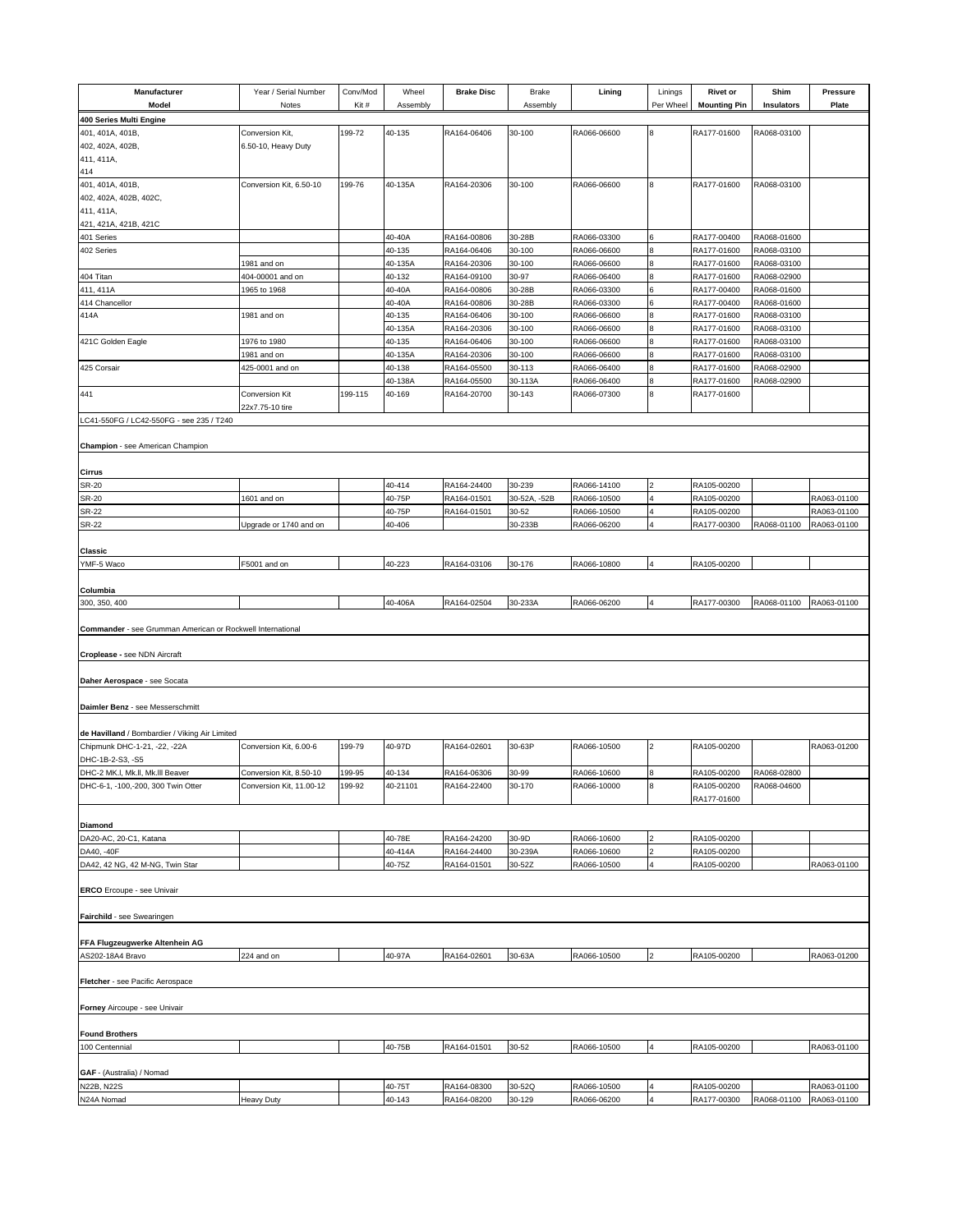| Manufacturer                                        | Year / Serial Number         | Conv/Mod | Wheel            | <b>Brake Disc</b>          | Brake            | Lining                     | Linings                 | <b>Rivet or</b>            | Shim        | <b>Pressure</b>            |
|-----------------------------------------------------|------------------------------|----------|------------------|----------------------------|------------------|----------------------------|-------------------------|----------------------------|-------------|----------------------------|
| Model                                               | Notes                        | Kit#     | Assembly         |                            | Assembly         |                            | Per Wheel               | <b>Mounting Pin</b>        | Insulators  | Plate                      |
|                                                     |                              |          |                  |                            |                  |                            |                         |                            |             |                            |
| General Avia (Italy)                                |                              |          |                  |                            |                  |                            |                         |                            |             |                            |
| F.20, F.201TP, Pegaso                               |                              |          | 40-75G           | RA164-01501                | 30-52P           | RA066-10500                | $\overline{4}$          | RA105-00200                |             | RA063-01100                |
| F.22, Pinguino                                      |                              |          | 40-151           | RA164-08500<br>RA164-05700 | 30-164           | RA066-06200<br>RA066-06200 | $\overline{2}$          | RA177-00300<br>RA177-00300 |             | RA063-01200                |
| F.1300                                              |                              |          | 40-131           |                            | 30-96            |                            |                         |                            | RA068-01100 | RA063-01100                |
| Gippsland                                           |                              |          |                  |                            |                  |                            |                         |                            |             |                            |
| GA8                                                 |                              |          | 40-75T           | RA164-08300                | 30-52N           | RA066-10500                | $\overline{4}$          | RA105-00200                |             | RA063-01100                |
|                                                     |                              |          |                  |                            |                  |                            |                         |                            |             |                            |
| <b>Globe Swift</b>                                  |                              |          |                  |                            |                  |                            |                         |                            |             |                            |
| GC1A, GC1B                                          | Conversion Kit, 6.00-6       | 199-48   | 40-113C          | RA164-04300                | 30-79B           | RA066-10500                | $\overline{2}$          | RA105-00200                |             | RA063-01200                |
| <b>Great Lakes</b>                                  |                              |          |                  |                            |                  |                            |                         |                            |             |                            |
| 2T-1A, 2T-1A-1, 2T-1A-2                             |                              |          | 40-113           | RA164-04000                | 30-75            | RA066-10500                | $\overline{a}$          | RA105-00200                |             | RA063-01200                |
|                                                     |                              |          |                  |                            |                  |                            |                         |                            |             |                            |
| Grobe                                               |                              |          |                  |                            |                  |                            |                         |                            |             |                            |
| G103, G103C                                         |                              |          | 40-97A           | RA164-02601                | 30-63A           | RA066-10500                |                         | RA105-00200                |             | RA063-01200                |
| G109 Series                                         |                              |          | 40-78B           | RA164-01700                | 30-9             | RA066-10600                |                         | RA105-00200                |             |                            |
| G115, -A, -B, -C                                    |                              |          | 40-78B           | RA164-01700                | 30-9             | RA066-10600                |                         | RA105-00200                |             |                            |
| G115-T<br>G115-TA                                   |                              |          | 40-84<br>40-84   | RA164-01900<br>RA164-01900 | 30-41B<br>30-41B | RA066-10600<br>RA066-10600 |                         | RA105-00200<br>RA105-00200 |             |                            |
|                                                     |                              |          |                  |                            |                  |                            |                         |                            |             |                            |
| Grumann - see Grumann American or Ag Cat            |                              |          |                  |                            |                  |                            |                         |                            |             |                            |
|                                                     |                              |          |                  |                            |                  |                            |                         |                            |             |                            |
| Grumman American - also see Rockwell International  |                              |          |                  |                            |                  |                            |                         |                            |             |                            |
| AA-1, -1A, -1B, TR-2 Yankee / Trainer               | All models thru 1974         |          | 40-86A           | RA164-02000                | 30-55B           | RA066-10500                |                         | RA105-00200                |             | RA063-01200                |
|                                                     | 1975 and on                  |          | 40-88C           | RA164-02000                | 30-56B           | RA066-10500                |                         | RA105-00200                |             | RA063-01200                |
| AA-5 Traveler                                       | All models thru 1974         |          | 40-86A           | RA164-02000                | 30-55B           | RA066-10500                |                         | RA105-00200                |             | RA063-01200                |
| AA-5A, -5B Cheetah / Tiger                          | 1975 and on                  |          | 40-88C           | RA164-02000                | 30-56B           | RA066-10500                |                         | RA105-00200                |             | RA063-01200                |
| GA-7 Cougar                                         |                              |          | 40-90            | RA164-02201                | 30-23B           | RA066-06500 (PP)           | 2<br>2                  | RA177-00300                | RA068-02800 |                            |
|                                                     |                              |          |                  |                            |                  | RA066-06200 (BP)           |                         | RA177-00300                |             |                            |
| Gulfstream - see Grumann American or Aero Commander |                              |          |                  |                            |                  |                            |                         |                            |             |                            |
|                                                     |                              |          |                  |                            |                  |                            |                         |                            |             |                            |
| Hawker Beechcraft - see Beech                       |                              |          |                  |                            |                  |                            |                         |                            |             |                            |
|                                                     |                              |          |                  |                            |                  |                            |                         |                            |             |                            |
| Helio                                               |                              |          |                  |                            |                  |                            |                         |                            |             |                            |
| H-250, H-295, H391, H-395 Courier                   |                              |          | 40-75E           | RA164-01501                | 30-52A           | RA066-10500                | 4                       | RA105-00200                |             | RA063-01100                |
|                                                     |                              |          | 40-75D<br>40-75T | RA164-03601<br>RA164-08300 | 30-52N<br>30-52N | RA066-10500<br>RA066-10500 | $\overline{\mathbf{4}}$ | RA105-00200<br>RA105-00200 |             | RA063-01100<br>RA063-01100 |
|                                                     | 6.50-8 Tire                  |          | 40-98A           | RA164-02707                | 30-66A           | RA066-11000                |                         | RA105-00200                | RA068-01700 |                            |
|                                                     |                              |          |                  |                            |                  |                            |                         |                            |             |                            |
| Industeia Unidas SA (Mexico)                        |                              |          |                  |                            |                  |                            |                         |                            |             |                            |
| A-9B Sparrow / Quail                                |                              |          | 40-99            | RA164-02800                | 30-41, -41B      | RA066-10600                | 4                       | RA105-00200                |             |                            |
|                                                     |                              |          |                  |                            |                  |                            |                         |                            |             |                            |
| Korea Aerospace Industries (KAI)                    |                              |          |                  |                            |                  |                            |                         |                            |             |                            |
| KT-1 Woongbi                                        | Drive Key<br>PN: RA205-02900 |          |                  |                            |                  |                            |                         |                            |             |                            |
| Lake                                                |                              |          |                  |                            |                  |                            |                         |                            |             |                            |
| $LA-4$                                              | 1963 and on                  |          | 40-113X          | RA164-04000                | 30-75X           | RA066-10500                |                         | RA105-00200                |             | RA063-01200                |
|                                                     |                              |          | 40-74. -74B      | RA164-00700                | 30-51, -51B      | RA066-10600                | $\overline{\mathbf{4}}$ | RA105-00200                |             |                            |
|                                                     | Heavy duty option            |          | 40-418           |                            | 30-241           | RA066-10500                |                         | RA105-00200                |             | RA063-01100                |
| LA-180, LA-200 Buccaneer                            |                              |          | 40-113X          | RA164-04000                | 30-75X           | RA066-10500                |                         | RA105-00200                |             | RA063-01200                |
| Amphibian                                           | 1974                         |          | 40-74A           | RA164-00700                | 30-51, -51B      | RA066-10600                |                         | RA105-00200                |             |                            |
|                                                     | 1975                         |          | 40-74B           | RA164-00700                | 30-51, -51B      | RA066-10600                |                         | RA105-00200                |             |                            |
|                                                     | 1977 and on                  |          | 40-74B           | RA164-00700                | 30-51B           | RA066-10600                |                         | RA105-00200                |             |                            |
|                                                     | Heavy duty option            |          | 40-418<br>40-74B |                            | 30-241           | RA066-10500                |                         | RA105-00200<br>RA105-00200 |             | RA063-01100                |
| LA-250 Renegade                                     | Option                       |          | 40-418           | RA164-00700                | 30-51B<br>30-241 | RA066-10600<br>RA066-10500 |                         | RA105-00200                |             | RA063-01100                |
| LA-270 Turbo Renegade                               | with McCauley                |          | D-30660-7        |                            | D-30793-4        | RA066-30026                | 4                       | RA105-00200                |             |                            |
|                                                     | with Cleveland               |          | 40-418           |                            | 30-241           | RA066-10500                | $\overline{4}$          | RA105-00200                |             | RA063-01100                |
|                                                     |                              |          |                  |                            |                  |                            |                         |                            |             |                            |
| <b>Maule</b>                                        |                              |          |                  |                            |                  |                            |                         |                            |             |                            |
| M4 Series Jetasan / Rocket                          |                              |          | 40-97D           | RA164-02601                | 30-63E           | RA066-10500                | 2                       | RA105-00200                |             | RA063-01200                |
| M5, M6 Series                                       |                              |          | 40-97D           | RA164-02601                | 30-63E           | RA066-10500                |                         | RA105-00200                |             | RA063-01200                |
| M7 Series Star Rocket                               | Heavy Duty Option            |          | 40-75D           | RA164-03601                | 30-52N           | RA066-10500                | $\overline{\mathbf{4}}$ | RA105-00200                |             | RA063-01100                |
| M9 Series                                           |                              |          | 40-75D           | RA164-03601                | 30-52AC          | RA066-10500                |                         | RA105-00200                |             | RA063-01100                |
| <b>McCulloch</b>                                    |                              |          |                  |                            |                  |                            |                         |                            |             |                            |
| J2 Helicopter                                       |                              |          | 40-78B           | RA164-01700                | $30-9$           | RA066-10600                | $\overline{2}$          | RA105-00200                |             |                            |
|                                                     |                              |          |                  |                            |                  |                            |                         |                            |             |                            |
| Messerschmitt / Bolkow - Blohm GmbH                 |                              |          |                  |                            |                  |                            |                         |                            |             |                            |
| B.O.-208                                            |                              |          | 40-12            | RA164-00400                | $30-9$           | RA066-10600                | $\overline{2}$          | RA105-00200                |             |                            |
| B.O.-209-150FF Monson,                              |                              |          | 40-78B           | RA164-01700                | $30 - 9$         | RA066-10600                | $\overline{a}$          | RA105-00200                |             |                            |
| B.O.-209-150FV & RV,                                |                              |          |                  |                            |                  |                            |                         |                            |             |                            |
| B.O.-209-160FV & RV                                 |                              |          |                  |                            |                  |                            |                         |                            |             |                            |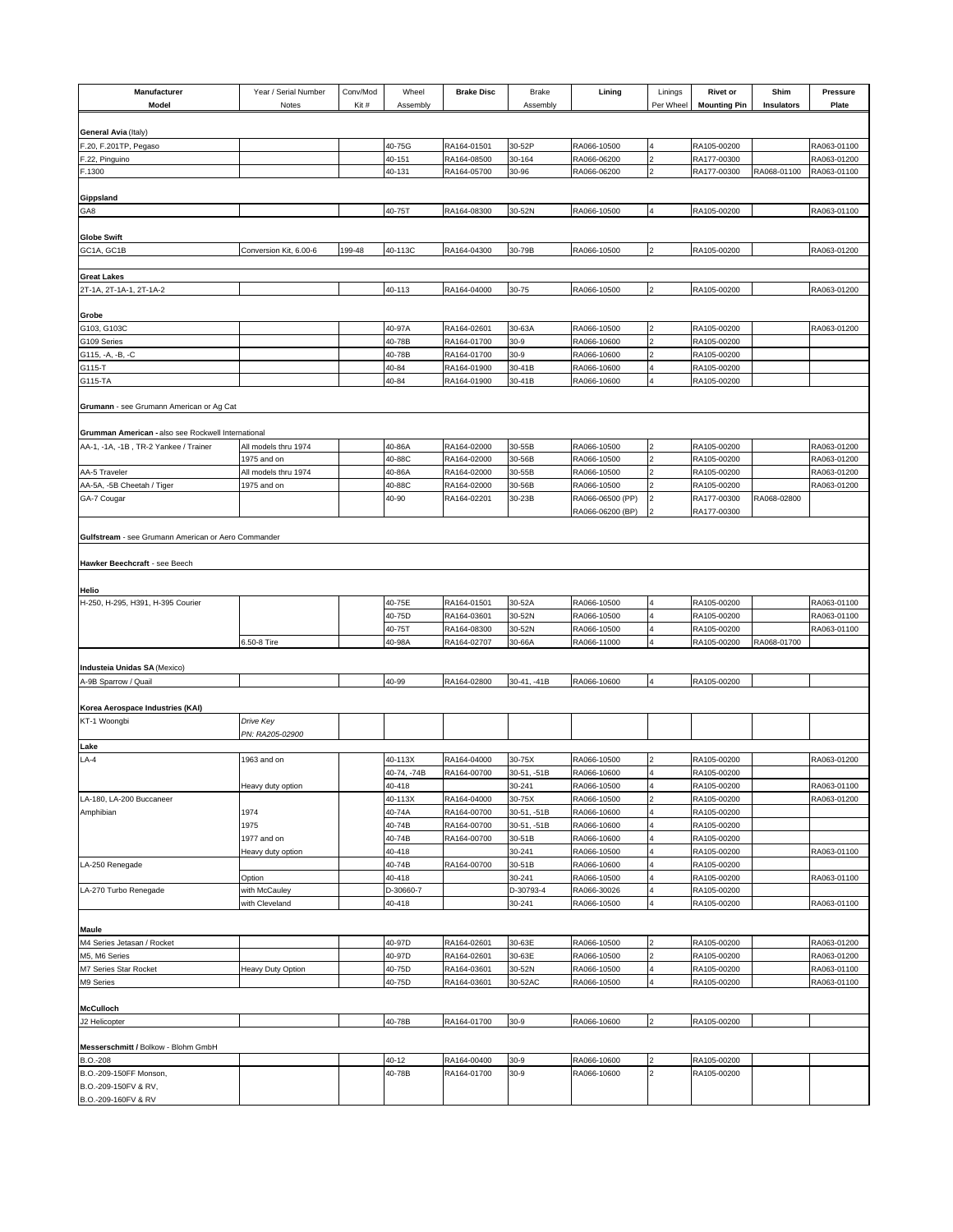| Model                                                                               | Year / Serial Number<br>Notes                                 | Conv/Mod<br>Kit# | Wheel<br>Assembly | <b>Brake Disc</b>          | <b>Brake</b><br>Assembly | Lining                                              | Linings<br>Per Wheel | <b>Rivet or</b><br><b>Mounting Pin</b>    | Shim<br>Insulators | Pressure<br>Plate          |
|-------------------------------------------------------------------------------------|---------------------------------------------------------------|------------------|-------------------|----------------------------|--------------------------|-----------------------------------------------------|----------------------|-------------------------------------------|--------------------|----------------------------|
|                                                                                     |                                                               |                  |                   |                            |                          |                                                     |                      |                                           |                    |                            |
| Mitsubishi<br>MU-2B, MU-2B-10, -15, -20, -25, -26                                   | Conversion Kit, 8.50-10                                       | 199-101          | 40-148            | RA164-07200                | 30-131                   | RA066-09000                                         | 8                    | RA105-00200                               |                    |                            |
| -26A, -30, -35, -36, -36A, -40, -60                                                 |                                                               |                  |                   |                            |                          |                                                     |                      | RA177-01600                               |                    |                            |
|                                                                                     |                                                               |                  |                   |                            |                          |                                                     |                      |                                           |                    |                            |
| <b>Mooney</b><br>M10 Cadet/Coupe - see Univair                                      |                                                               |                  |                   |                            |                          |                                                     |                      |                                           |                    |                            |
| M20A, M20B, Mark 20,                                                                | 1401 thru 3466                                                |                  | 40-24             | RA164-00900                | $30 - 5$                 | RA066-11100                                         | $\overline{2}$       | RA105-00200                               |                    |                            |
| M20C, M20D, Master                                                                  | 101 thru 260                                                  |                  |                   |                            |                          |                                                     |                      |                                           |                    |                            |
| M20E Super 21                                                                       | 101 thru 1308                                                 |                  |                   |                            |                          |                                                     |                      |                                           |                    |                            |
| M20C, Mark 21, Ranger                                                               | 670001 & on<br>670001 & on                                    |                  | 40-86             | RA164-02000                | 30-56A, -56D             | RA066-10500                                         | $\overline{2}$       | RA105-00200                               |                    | RA063-01200                |
| M20E, Super 21<br>M20F Executive 21                                                 | 660003 & on                                                   |                  |                   |                            |                          |                                                     |                      |                                           |                    |                            |
| M20G Statesman                                                                      | 680001 & on                                                   |                  |                   |                            |                          |                                                     |                      |                                           |                    |                            |
| M20J, 201                                                                           | 24-0001 & on                                                  |                  |                   |                            |                          |                                                     |                      |                                           |                    |                            |
| M20K, (231 Turbo, 252TSE)                                                           | 25-0001 & on                                                  |                  |                   |                            |                          |                                                     |                      |                                           |                    |                            |
| M20M                                                                                | All S/N                                                       |                  | 40-90A            | RA164-02300                | 30-65                    | RA066-10500                                         |                      | RA105-00200                               |                    | RA063-01100                |
| NDN Aircraft Ltd. / Croplease PLC.                                                  |                                                               |                  |                   |                            |                          |                                                     |                      |                                           |                    |                            |
| <b>NDN6 Fieldmaster</b>                                                             |                                                               |                  | 40-175            | RA164-21100*               | 30-149                   | RA066-06600                                         | 12                   | RA177-01600                               | RA068-01600        |                            |
|                                                                                     |                                                               |                  |                   |                            |                          |                                                     |                      |                                           |                    |                            |
| The New Piper Aircraft, Inc. - see Piper                                            |                                                               |                  |                   |                            |                          |                                                     |                      |                                           |                    |                            |
|                                                                                     |                                                               |                  |                   |                            |                          |                                                     |                      |                                           |                    |                            |
| New Zealand Aerospace Ind. - see Pacific Aerospace Corp.                            |                                                               |                  |                   |                            |                          |                                                     |                      |                                           |                    |                            |
| Pacific Aerospace Corp., LTD / New Zealand Aerospace Ind. / Fletcher                |                                                               |                  |                   |                            |                          |                                                     |                      |                                           |                    |                            |
| FU24 Fletcher                                                                       | 1978 and on                                                   |                  | 40-47             |                            | 30-32C                   | RA066-10600                                         |                      |                                           | RA068-01100        |                            |
| FU24-950                                                                            |                                                               |                  |                   |                            |                          |                                                     |                      |                                           |                    |                            |
| FU24-954                                                                            |                                                               |                  |                   |                            |                          |                                                     |                      |                                           |                    |                            |
| FU24A-954                                                                           |                                                               |                  |                   |                            |                          |                                                     |                      |                                           |                    |                            |
| 08-600 Cresco<br>CT/4E Airliner                                                     | S/N 200 and on                                                |                  | 40-101<br>40-97F  | RA164-03006<br>RA164-02601 | 30-89E<br>30-63S         | RA066-10800<br>RA066-10500                          |                      | RA105-00200<br>RA105-00200                |                    | RA063-01300<br>RA063-01200 |
| DT4                                                                                 |                                                               |                  | 40-97F            | RA164-02601                | 30-63S                   | RA066-10500                                         |                      | RA105-00200                               |                    | RA063-01200                |
| PAC 750XL                                                                           |                                                               |                  | 40-179A           | RA164-03006                | 30-182                   | RA066-10800                                         |                      | RA105-00200                               | RA068-02800        |                            |
|                                                                                     | Lining upgrade                                                | 199-281          | 40-179A           | RA164-03006                | 30-182A                  | RA066-15300                                         |                      | RA177-00300                               | RA068-02800        |                            |
| Partenavia - see Vulcanair or G.A.F.                                                |                                                               |                  |                   |                            |                          |                                                     |                      |                                           |                    |                            |
| Pilatus Britten-Norman - see Britten Norman<br>Piper / The New Piper Aircraft, Inc. |                                                               |                  |                   |                            |                          |                                                     |                      |                                           |                    |                            |
| J-3 Cub                                                                             | see Univair                                                   |                  |                   |                            |                          |                                                     |                      |                                           |                    |                            |
| PA-11 Cub Special                                                                   | see Univair                                                   |                  |                   |                            |                          |                                                     |                      |                                           |                    |                            |
| PA-12 Super Cruiser                                                                 |                                                               |                  |                   |                            |                          |                                                     |                      |                                           |                    |                            |
| PA-14 Family Cruiser                                                                | see Univair                                                   |                  |                   |                            |                          |                                                     |                      |                                           |                    |                            |
| PA-16 Clipper                                                                       | see Univair                                                   |                  |                   |                            |                          |                                                     |                      |                                           |                    |                            |
|                                                                                     | see Univair                                                   |                  |                   |                            |                          |                                                     |                      |                                           |                    |                            |
| PA-18 Super Cub                                                                     | see Univair                                                   |                  |                   |                            |                          |                                                     |                      |                                           |                    |                            |
| PA-18-150 Super Cub,<br>PA-18A-150 Super Cub                                        | 18-7609137 & on                                               |                  | 40-60             | RA164-06700                | 30-60, -60A,<br>$-60B$   | RA066-10600                                         | 4                    | RA105-00200                               |                    |                            |
| PA-22-108 Colt                                                                      |                                                               |                  | 40-28             | RA164-00500                | 30-18                    | RA066-10600                                         |                      | RA105-00200                               |                    |                            |
| PA-22-125, -135, -150, -160                                                         | Univair STC SA91AL                                            | 199-276          | 40-28             | RA164-00500                | $30 - 18$                | RA066-10600                                         | $\overline{2}$       | RA105-00200                               |                    |                            |
| PA-23-150, -160 Apache                                                              |                                                               |                  | 3080A             |                            | 3000-500 (-13)           | RA066-10600                                         |                      | RA105-00200                               |                    |                            |
| PA-23-235 Apache                                                                    | 27-1 thru 27-3737                                             |                  | 3080B             | RA164-00206                | 37-200-2                 | RA066-10600                                         |                      | RA105-00200                               |                    |                            |
| PA-23 Series Aztec                                                                  | Conversion Kit, 7.00-6                                        | 199-63           | 40-131            | RA164-05700                | 30-96                    | RA066-06200                                         |                      | RA177-00300                               | RA068-01100        | RA063-01100                |
| PA-23-250 Aztec                                                                     | 27-3738 thru<br>27-7554137,<br>27-7554139,<br>27-7554141 thru |                  | 3080D             | RA164-03206                | 37-200A (30-1)           | RA066-06500 (PP)<br>RA066-06200 (BP)                |                      | RA177-00300<br>RA177-00300                |                    |                            |
|                                                                                     | 27-7554149                                                    |                  |                   |                            |                          |                                                     |                      |                                           |                    |                            |
|                                                                                     | 27-7554138                                                    |                  | 40-131            | RA164-05700                | 30-96                    | RA066-06200                                         |                      | RA177-00300                               | RA068-01100        | RA063-01100                |
| PA-24-180, -250, -260 Comanche SB7100                                               | 24-1 thru 24-3295                                             |                  | 3070 (40-5)       | RA164-00900                | 3000-250,30-12           | RA066-10600                                         |                      | RA105-00200                               |                    |                            |
|                                                                                     | 24-3296 thru 24-3306                                          |                  | 3070 (40-5)       | RA164-00900                | 30-41, -41B              | RA066-10600                                         |                      | RA105-00200                               |                    |                            |
|                                                                                     | 24-3307 and on                                                |                  | 40-58             | RA164-00900                | 30-41, -41B              | RA066-10600                                         |                      | RA105-00200                               |                    |                            |
| PA-24-400 Comanche                                                                  | 24-130 and on                                                 |                  | 40-84<br>40-90    | RA164-01900<br>RA164-02201 | 30-41B<br>30-23          | RA066-10600<br>RA066-06500 (PP)<br>RA066-06200 (BP) |                      | RA105-00200<br>RA177-00300<br>RA177-00300 | RA068-02800        |                            |
| PA-25-235, Pawnee w/SB7100                                                          | 25-1 thru 25-1999                                             |                  | 3070 (40-5)       | RA164-00900                | 3000-250,30-12           | RA066-10600                                         |                      | RA105-00200                               |                    |                            |
| PA-25-235                                                                           | 25-2000 thru 25-2136                                          |                  | 40-61             | RA164-01300                | 3000-250,30-12           | RA066-10600                                         |                      | RA105-00200                               |                    |                            |
| PA-25-235B                                                                          | 25-2137 thru 25-4171                                          |                  | 40-61             | RA164-01300                | 30-41, -41B              | RA066-10600                                         |                      | RA105-00200                               |                    |                            |
| PA-25-235C, D                                                                       | 25-4172 thru                                                  |                  | 40-84A            | RA164-03300                | 30-41, -41B              | RA066-10600                                         |                      | RA105-00200                               |                    |                            |
| PA-25-260C, D                                                                       | 25-7656119<br>25-7656120 and on                               |                  | 40-84A            | RA164-03300                | 30-41B                   | RA066-10600                                         |                      | RA105-00200                               |                    |                            |
| PA-28-140 Cherokee/Crusier                                                          | 28-20002 thru 28-20520                                        |                  | 40-28             | RA164-00500                | $30 - 18$                | RA066-10500                                         |                      | RA105-00200                               |                    |                            |
|                                                                                     | 28-20521and on                                                |                  | 40-86             | RA164-02000                | 30-55                    | RA066-10500                                         |                      | RA105-00200                               |                    | RA063-01200                |
|                                                                                     | 1974 and on                                                   |                  | 40-86B            | RA164-02000                | 30-55                    | RA066-10500                                         |                      | RA105-00200                               |                    | RA063-01200                |
| PA-28-150 Chreokee                                                                  | 28-1 thru 28-1760<br>28-1761 and on                           |                  | 40-28<br>40-86    | RA164-00500<br>RA164-02000 | $30 - 18$<br>30-55       | RA066-10600<br>RA066-10500                          |                      | RA105-00200<br>RA105-00200                |                    | RA063-01200                |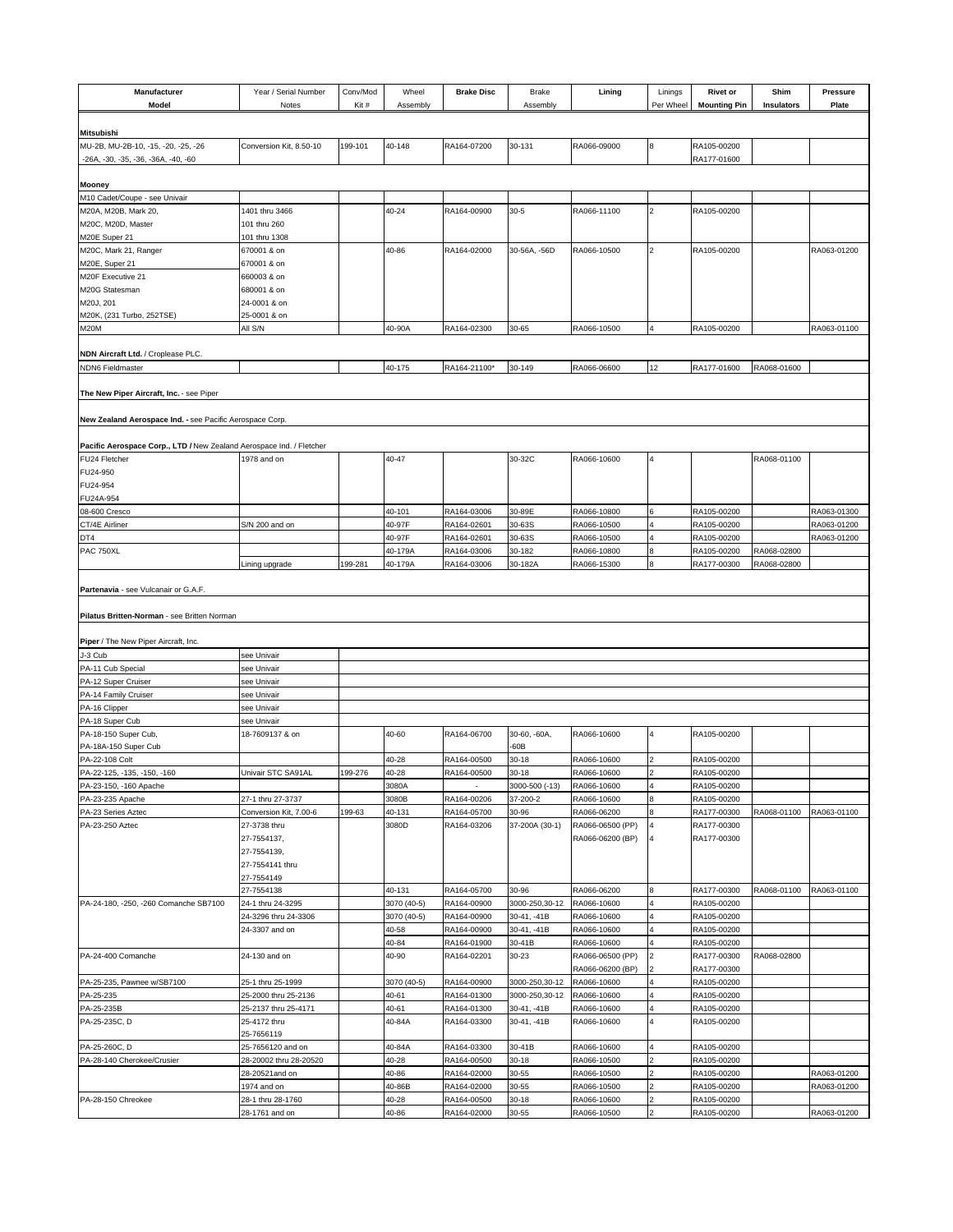| Manufacturer<br>Model                               | Year / Serial Number<br>Notes         | Conv/Mod<br>Kit# | Wheel<br>Assembly | <b>Brake Disc</b>          | <b>Brake</b><br>Assembly | Lining                     | Linings<br>Per Wheel | <b>Rivet or</b><br><b>Mounting Pin</b> | Shim<br>Insulators | <b>Pressure</b><br>Plate   |
|-----------------------------------------------------|---------------------------------------|------------------|-------------------|----------------------------|--------------------------|----------------------------|----------------------|----------------------------------------|--------------------|----------------------------|
| PA-28-151 Cherokee/Warrior                          | All, 1974 and on                      |                  | 40-86B            | RA164-02000                | 30-55                    | RA066-10500                |                      | RA105-00200                            |                    | RA063-01200                |
| PA-28-160 Chreokee                                  | 28-1 thru 28-1760                     |                  | 40-28             | RA164-00500                | 30-18                    | RA066-10600                |                      | RA105-00200                            |                    |                            |
|                                                     | 28-1761 and on                        |                  | 40-86             | RA164-02000                | 30-55                    | RA066-10500                |                      | RA105-00200                            |                    | RA063-01200                |
| PA-28-161 Cherokee/ Warrior II                      | 7716001 and on                        |                  | 40-86B            | RA164-02000                | 30-55                    | RA066-10500                |                      | RA105-00200                            |                    | RA063-01200                |
| PA-28-180 Cherokee/Archer                           | 28-1 thru 28-1760                     |                  | 40-28             | RA164-00500                | $30 - 18$                | RA066-10600                |                      | RA105-00200                            |                    |                            |
|                                                     | 28-1761 and on                        |                  | 40-86             | RA164-02000                | 30-55                    | RA066-10500                |                      | RA105-00200                            |                    | RA063-01200                |
|                                                     | 1974 and on                           |                  | 40-86B            | RA164-02000                | 30-55                    | RA066-10500                |                      | RA105-00200                            |                    | RA063-01200                |
| PA-28-181 Cherokee/Archer II                        | 28-7690001 and on                     |                  | 40-86B            | RA164-02000                | 30-55                    | RA066-10500                |                      | RA105-00200                            |                    | RA063-01200                |
| PA-28-235                                           | 28-10003 thru 28-10486                |                  | 40-58             | RA164-00900                | 30-34                    | RA066-11100                |                      | RA105-00200                            |                    |                            |
| Cherokee 235/Pathfinder                             | 28-10487 and on                       |                  | 40-86, 40-86B     | RA164-02000                | 30-55                    | RA066-10500                |                      | RA105-00200                            |                    | RA063-01200                |
| PA-28-236 Dakota                                    | 28-7911001 and on                     |                  | 40-86B            | RA164-02000                | 30-55                    | RA066-10500                |                      | RA105-00200                            |                    | RA063-01200                |
|                                                     | 28-7911001 and on, HD                 |                  | 40-90A            | RA164-02300                | 30-65                    | RA066-10500                |                      | RA105-00200                            |                    | RA063-01100                |
| PA-28R-180 Cherokee/Arrow 180                       | 28R-30005 thru<br>28R-7130005         |                  | 40-84             | RA164-01900                | 30-41. -41B              | RA066-10600                |                      | RA105-00200                            |                    |                            |
|                                                     | 28R-7130006 and on                    |                  | 40-86             | RA164-02000                | 30-55                    | RA066-10500                |                      | RA105-00200                            |                    | RA063-01200                |
|                                                     | 1974 and on                           |                  | 40-86B            | RA164-02000                | 30-55                    | RA066-10500                |                      | RA105-00200                            |                    | RA063-01200                |
|                                                     | 1977 and on                           |                  | 40-86B            | RA164-02000                | 30-55                    | RA066-10500                |                      | RA105-00200                            |                    | RA063-01200                |
| PA-28R-200 Cherokee/Arrow 200                       | 28R-35001 thru                        |                  | 40-84             | RA164-01900                | 30-41, -41B              | RA066-10600                |                      | RA105-00200                            |                    |                            |
|                                                     | 28R-7135109                           |                  |                   |                            |                          |                            |                      |                                        |                    |                            |
|                                                     | 28R-7135110 and on                    |                  | 40-86             | RA164-02000                | 30-55                    | RA066-10500                |                      | RA105-00200                            |                    | RA063-01200                |
|                                                     | 1974 and on                           |                  | 40-86B            | RA164-02000                | 30-55                    | RA066-10500                |                      | RA105-00200                            |                    | RA063-01200                |
|                                                     | 1977 and on                           |                  | 40-86B            | RA164-02000                | 30-55                    | RA066-10500                |                      | RA105-00200                            |                    | RA063-01200                |
| PA-28-201T. PA-28R-201.<br>PA-28RT-201, PA-28R-201T |                                       |                  | 40-86B            | RA164-02000                | 30-55                    | RA066-10500                |                      | RA105-00200                            |                    | RA063-01200                |
| PA-30 Twin Comanche                                 | 30-2 thru 30-845                      |                  | 40-34             | RA164-01000                | 30-23                    | RA066-06500 (PP)           |                      | RA177-00300                            | RA068-01100        |                            |
|                                                     |                                       |                  |                   |                            |                          | RA066-06200 (BP)           |                      | RA177-00300                            |                    |                            |
|                                                     | 30-845 and on                         |                  | 40-90             | RA164-02201                | 30-23                    | RA066-06500 (PP)           |                      | RA177-00300                            | RA068-01100        |                            |
|                                                     |                                       |                  |                   |                            |                          | RA066-06200 (BP)           |                      | RA177-00300                            |                    |                            |
| Twin Comanche Also see PA-39                        |                                       |                  |                   |                            |                          |                            |                      |                                        |                    |                            |
| PA-31, PA-31-300, PA-31-325, PA31-350               | Conversion Kit, 6.50-10               | 199-100          | 40-162            | RA164-07700                | 30-138                   | RA066-06800                |                      | RA177-01600                            |                    |                            |
| PA-31-300, PA-31-310 Navajo                         | 31-5 thru                             |                  | 40-102            | RA164-03506                | 30-68                    | RA066-03300                |                      | RA177-00400                            | RA068-01600        |                            |
| PA-31-310, PA-31-325, PA31-350                      | 31-7300962<br>Conversion Kit, 6.50-10 | 199-66           | 40-130            | RA164-07906                | 30-95A                   | RA066-06600                |                      | RA177-01600                            | RA068-02800        |                            |
| PA-31-325 Navajo C/R                                | 31-7300963 and on                     |                  | 40-102A           | RA164-04406                | 30-68A, -68B             | RA066-03300                |                      | RA177-00400                            | RA068-01600        |                            |
| PA-31-350 Chieftain                                 | 31-5001 thru                          |                  | 40-102A           | RA164-04406                | 30-68A, -68B             | RA066-03300                |                      | RA177-00400                            | RA068-01600        |                            |
|                                                     | 31-7652075, HD                        |                  |                   |                            |                          |                            |                      |                                        |                    |                            |
|                                                     | 31-7812001 and on                     |                  | 40-130            | RA164-07906                | 30-95A                   | RA066-06600                |                      | RA177-01600                            | RA068-02800        |                            |
|                                                     | 31-7652076 and on                     |                  | 40-130            | RA164-07906                | 30-95, -95A              | RA066-06600                |                      | RA177-01600                            | RA068-02800        |                            |
| PA-31-350                                           | Conversion Kit, 6.50-10               | 199-119          | 40-195            | RA164-21900                | 30-158                   | RA066-06800                |                      | RA177-01600                            | RA068-03100        |                            |
| PA-31P (425 HP), PA-31-350                          | Conversion Kit, 6.50-10               | 199-83           | 40-141            | RA164-07700                | 30-123                   | RA066-06800                | 12                   | RA177-01600                            |                    |                            |
| T-1020                                              |                                       |                  | 40-130            | RA164-07906                | 30-95A                   | RA066-06600                |                      | RA177-01600                            |                    |                            |
|                                                     | Heavy Duty                            |                  | 40-141            | RA164-07700                | 30-123                   | RA066-06800                | 12                   | RA177-01600                            |                    |                            |
| PA-31T Cheyenne I, IA, II                           | 31-780015 and on                      |                  | 40-106            | RA164-03906                | 30-106                   | RA066-06800                | 16                   | RA177-01600                            | RA068-03100        |                            |
|                                                     |                                       |                  | 40-106A           | RA164-03906                | 30-106                   | RA066-06800                | 16                   | RA177-01600                            | RA068-03100        |                            |
| PA-31T, PA-31T1                                     | Conversion Kit, 6.50-10               | 199-89           | 40-106            | RA164-03906                | 30-106                   | RA066-06800                | 16                   | RA177-01600                            | RA068-03100        |                            |
| PA-31T2                                             | Conversion Kit, 6.50-10               | 199-111          | 40-167            | RA164-20600                | 30-142                   | RA066-07300                |                      | RA177-01600                            |                    |                            |
| T-1040                                              |                                       |                  | 40-167            | RA164-20600                | 30-142                   | RA066-07300                |                      | RA177-01600                            |                    |                            |
| PA-32-260 Cherokee Six "260"                        | 32-1 and on                           |                  | 40-90             | RA164-02201                | 30-65                    | RA066-10500                |                      | RA105-00200                            |                    | RA063-01100                |
|                                                     | 1974 and on                           |                  | 40-90A            | RA164-02300                | 30-65                    | RA066-10500                |                      | RA105-00200                            |                    | RA063-01100                |
|                                                     | All / Heavy Duty Option               |                  | 40-120            | RA164-21600                | 30-83                    | RA066-06200                |                      | RA177-00300                            | RA068-01100        | RA063-01100                |
| PA-32-300 Cherokee Six "300"                        | 32-40000 and on                       |                  | 40-90             | RA164-02201                | 30-65                    | RA066-10500                |                      | RA105-00200                            |                    | RA063-01100                |
|                                                     | 1974 and on                           |                  | 40-90A            | RA164-02300                | 30-65                    | RA066-10500                |                      | RA105-00200                            |                    | RA063-01100                |
|                                                     | All / Heavy Duty Option               |                  | 40-120            | RA164-21600                | 30-83                    | RA066-06200                |                      | RA177-00300                            | RA068-01100        | RA063-01100                |
| PA-32R-300 Cherokee/Lance                           | 1976 and on                           |                  | 40-90A            | RA164-02300                | 30-65                    | RA066-10500                |                      | RA105-00200                            |                    | RA063-01100                |
|                                                     | leavy Duty Option                     |                  | 40-120            | RA164-21600                | 30-83                    | RA066-06200                |                      | RA177-00300                            | RA068-01100        | RA063-01100                |
| PA-32RT-300 Lance II                                | 7885002 and on                        |                  | 40-90A            | RA164-02300                | 30-65                    | RA066-10500                |                      | RA105-00200                            |                    | RA063-01100                |
|                                                     | <b>Heavy Duty Option</b>              |                  | 40-120            | RA164-21600                | 30-83                    | RA066-06200                |                      | RA177-00300                            | RA068-01100        | RA063-01100                |
| PA-32RT-300T Turbo Lance II                         | 7887001 and on                        |                  | 40-90A            | RA164-02300                | 30-65                    | RA066-10500                |                      | RA105-00200                            |                    | RA063-01100                |
|                                                     | <b>Heavy Duty Option</b>              |                  | 40-120            | RA164-21600                | 30-83                    | RA066-06200                |                      | RA177-00300                            | RA068-01100        | RA063-01100                |
| PA-32-301, 301T                                     |                                       |                  | 40-90A            | RA164-02300                | 30-65                    | RA066-10500                |                      | RA105-00200                            |                    | RA063-01100                |
| Saratoga and SP Series                              | Heavy Duty Option                     |                  | 40-120C           | RA164-21600                | 30-83A                   | RA066-06200                |                      | RA177-00300<br>RA105-00200             | RA068-01100        | RA063-01100                |
| PA-34-200 Seneca                                    | 7250001 and on                        |                  | 40-90             | RA164-02201                | 30-65                    | RA066-10500                |                      |                                        |                    | RA063-01100                |
|                                                     | 974 and on                            |                  | 40-90A<br>40-120  | RA164-02300<br>RA164-21600 | 30-65                    | RA066-10500<br>RA066-06200 |                      | RA105-00200<br>RA177-00300             | RA068-01100        | RA063-01100                |
|                                                     | Heavy Duty Option                     |                  |                   |                            | 30-83                    |                            |                      | RA105-00200                            |                    | RA063-01100                |
| PA-34-200T Seneca II                                | 7250001 and on                        |                  | 40-90A<br>40-120  | RA164-02300<br>RA164-21600 | 30-65<br>30-83           | RA066-10500<br>RA066-06200 |                      | RA177-00300                            | RA068-01100        | RA063-01100<br>RA063-01100 |
| PA-34-220T Seneca III, IV                           | Heavy Duty Option                     |                  | 40-90A            | RA164-02300                | 30-65                    | RA066-10500                |                      | RA105-00200                            |                    | RA063-01100                |
|                                                     | <b>Heavy Duty Option</b>              |                  | 40-120C           | RA164-21600                | 30-83A                   | RA066-06200                |                      | RA177-00300                            | RA068-01100        | RA063-01100                |
| PA-36 Pawnee Brave                                  |                                       |                  | 40-101            | RA164-03006                | 30-67B                   | RA066-10800                |                      | RA105-00200                            |                    |                            |
| PA-38-112 Tomahawk                                  | 5.00-5 Tire                           |                  | 40-78B            | RA164-01700                | 30-9, 9B                 | RA066-10600                |                      | RA105-00200                            |                    |                            |
|                                                     | 5.00-6 Tire                           |                  | 40-59D            | RA164-06900                | 30-53A                   | RA066-11200                |                      | RA105-00200                            |                    |                            |
| PA-39 Twin Comanche                                 |                                       |                  | 40-90             | RA164-02201                | 30-23                    | RA066-06500 (PP)           |                      | RA177-00300                            |                    |                            |
|                                                     |                                       |                  |                   |                            |                          | RA066-06200 (BP)           |                      | RA177-00300                            |                    |                            |
| Twin Comanche Also see PA-30                        |                                       |                  |                   |                            |                          |                            |                      |                                        |                    |                            |
| PA-42 Cheyenne III, PA-42-720 IIIA                  | Conversion Kit, 6.50-10               | 199-112          | 40-166            | RA164-07400                | 30-141                   | RA066-07300                |                      | RA177-01600                            |                    |                            |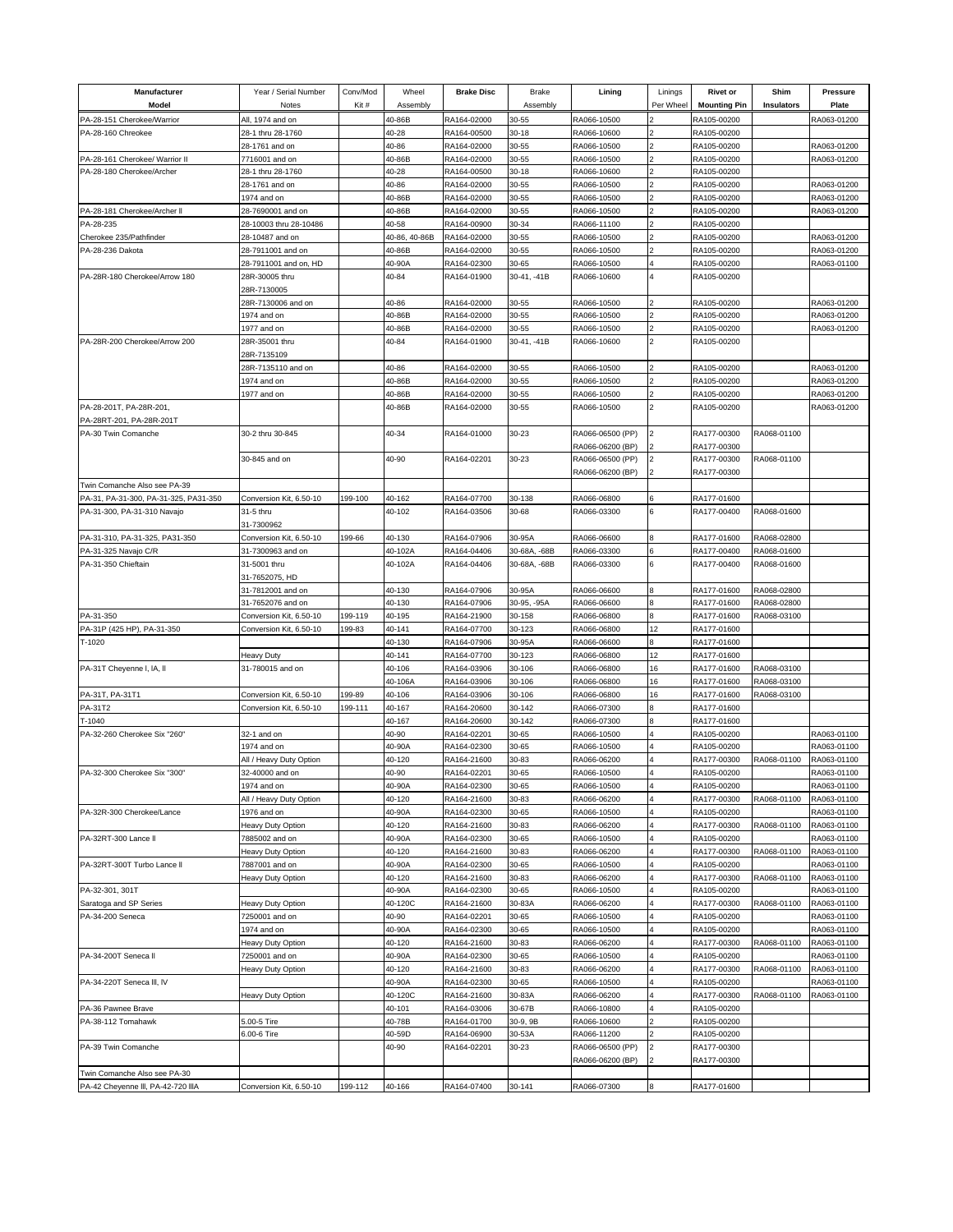| Manufacturer                                                                                                              | Year / Serial Number    | Conv/Mod | Wheel        | <b>Brake Disc</b> | Brake        | Lining           | Linings                 | <b>Rivet or</b>     | Shim        | <b>Pressure</b> |
|---------------------------------------------------------------------------------------------------------------------------|-------------------------|----------|--------------|-------------------|--------------|------------------|-------------------------|---------------------|-------------|-----------------|
| Model                                                                                                                     | Notes                   | Kit#     | Assembly     |                   | Assembly     |                  | Per Wheel               | <b>Mounting Pin</b> | Insulators  | Plate           |
| PA-44-180 Seminole                                                                                                        | 7995001 and on          |          | 40-90A       | RA164-02300       | 30-65        | RA066-10500      |                         | RA105-00200         |             | RA063-01100     |
|                                                                                                                           |                         |          | 40-120 (HD)  | RA164-21600       | 30-83        | RA066-06200      |                         | RA177-00300         | RA068-01100 | RA063-01100     |
| PA-44-180T                                                                                                                |                         |          |              |                   | 30-83        | RA066-06200      |                         | RA177-00300         | RA068-01100 | RA063-01100     |
|                                                                                                                           | and on                  |          | 40-120 (HD)  | RA164-21600       |              |                  |                         |                     |             |                 |
| PA-46-310P Malibu, -350P Mirage                                                                                           |                         |          | 40-120C      | RA164-21600       | 30-83A       | RA066-06200      |                         | RA177-00300         | RA068-01100 | RA063-01100     |
| PA-46-500 Meridian                                                                                                        |                         |          | 40-142       | RA164-07800       | 30-127D      | RA066-06200      |                         | RA177-00300         | RA068-01100 |                 |
| PA-46-500TP Meridian                                                                                                      |                         |          | 40-142       | RA164-07800       | 30-127D      | RA066-06200      |                         | RA177-00300         | RA068-01100 |                 |
| PA-600, -700 Series - see Aerostar                                                                                        |                         |          |              |                   |              |                  |                         |                     |             |                 |
|                                                                                                                           |                         |          |              |                   |              |                  |                         |                     |             |                 |
| Pitts - see Aviat                                                                                                         |                         |          |              |                   |              |                  |                         |                     |             |                 |
|                                                                                                                           |                         |          |              |                   |              |                  |                         |                     |             |                 |
|                                                                                                                           |                         |          |              |                   |              |                  |                         |                     |             |                 |
| <b>Quest Aircraft Company</b>                                                                                             |                         |          |              |                   |              |                  |                         |                     |             |                 |
| Kodiak 100                                                                                                                |                         |          | 40-179       | RA164-22201       | 30-182       | RA066-03300      | 8                       | RA177-00300         | RA068-02800 |                 |
|                                                                                                                           | ining upgrade.          | 199-281  | 40-179       | RA164-22201       | 30-182A      | RA066-15300      | 8                       | RA177-00300         | RA068-02800 |                 |
|                                                                                                                           |                         |          |              |                   |              |                  |                         |                     |             |                 |
| Raytheon - see Beech                                                                                                      |                         |          |              |                   |              |                  |                         |                     |             |                 |
|                                                                                                                           |                         |          |              |                   |              |                  |                         |                     |             |                 |
|                                                                                                                           |                         |          |              |                   |              |                  |                         |                     |             |                 |
| Republic Seebee - see Stol Aircraft Corp.                                                                                 |                         |          |              |                   |              |                  |                         |                     |             |                 |
|                                                                                                                           |                         |          |              |                   |              |                  |                         |                     |             |                 |
| Rockwell International - Also see Grumann American (Single engine), Aero Commander (Twin Engine) or Thrush (Ag. Aircraft) |                         |          |              |                   |              |                  |                         |                     |             |                 |
| 112, 112A, B Alpine                                                                                                       | thru 495                |          | 40-113A      | RA164-04300       | 30-79        | RA066-10500      |                         | RA105-00200         |             |                 |
|                                                                                                                           | 500 and on              |          | 40-75H       | RA164-01501       | 30-52H       | RA066-10500      |                         | RA105-00200         |             | RA063-01100     |
|                                                                                                                           |                         |          |              |                   |              |                  | $\overline{\mathbf{4}}$ | RA105-00200         |             |                 |
| 112TC, 112TCA,                                                                                                            | 13000 and on            |          | 40-75H       | RA164-01501       | 30-52H       | RA066-10500      |                         |                     |             | RA063-01100     |
| 114, 114B Gran Turismo                                                                                                    |                         |          |              |                   |              |                  |                         |                     |             |                 |
|                                                                                                                           |                         |          |              |                   |              |                  |                         |                     |             |                 |
| Saab - USA                                                                                                                |                         |          |              |                   |              |                  |                         |                     |             |                 |
| MF1-15, MF1-17 Supporter AC                                                                                               |                         |          | 40-97-D      | RA164-02601       | 30-63D, -63E | RA066-10500      | $\overline{\mathbf{c}}$ | RA105-00200         |             | RA063-01200     |
|                                                                                                                           |                         |          |              |                   |              |                  |                         |                     |             |                 |
|                                                                                                                           |                         |          |              |                   |              |                  |                         |                     |             |                 |
| Sadler Aircraft Corp.                                                                                                     |                         |          |              |                   |              |                  |                         |                     |             |                 |
| A-22 Lasa                                                                                                                 |                         |          | 40-78B       | RA164-01700       | $30-9$       | RA066-10600      | 2                       | RA105-00200         |             |                 |
| 18-100 OPV                                                                                                                |                         |          |              |                   |              |                  |                         |                     |             |                 |
|                                                                                                                           |                         |          |              |                   |              |                  |                         |                     |             |                 |
| Schweitzer - also see Agcat                                                                                               |                         |          |              |                   |              |                  |                         |                     |             |                 |
| SGS 1-34 Sailplane                                                                                                        |                         |          | OEM          | OEM               | $30-9$       | RA066-10600      |                         | RA105-00200         |             |                 |
|                                                                                                                           |                         |          |              |                   |              |                  |                         |                     |             |                 |
|                                                                                                                           |                         |          | OEM          | OEM               | 30-63D       | RA066-10500      |                         | RA105-00200         |             | RA063-01200     |
| 1-36 Glider                                                                                                               |                         |          | 40-78        | RA164-01700       | $30-9$       | RA066-10600      |                         | RA105-00200         |             |                 |
|                                                                                                                           |                         |          |              |                   |              |                  |                         |                     |             |                 |
| <b>SIAI-Marchetti</b>                                                                                                     |                         |          |              |                   |              |                  |                         |                     |             |                 |
| SF.205                                                                                                                    |                         |          | 40-97E       | RA164-02601       | 30-63M       | RA066-10500      |                         | RA105-00200         |             | RA063-01200     |
| SF.260, SF.260C                                                                                                           |                         |          |              |                   | $30-9$       | RA066-10600      |                         | RA105-00200         |             |                 |
|                                                                                                                           |                         |          |              |                   |              |                  |                         |                     |             |                 |
| SF.260SW Sea Warrior                                                                                                      |                         |          | 40-90A       | RA164-02300       | 30-65A       | RA066-10500      |                         | RA105-00200         |             | RA063-01100     |
|                                                                                                                           |                         |          |              |                   |              |                  |                         |                     |             |                 |
| SiberJet - see Sino Swearingen                                                                                            |                         |          |              |                   |              |                  |                         |                     |             |                 |
|                                                                                                                           |                         |          |              |                   |              |                  |                         |                     |             |                 |
| <b>Slingsby Aviation</b>                                                                                                  |                         |          |              |                   |              |                  |                         |                     |             |                 |
| T67M260                                                                                                                   |                         |          | 40-86B, -86F | RA164-02000       | 30-55        | RA066-10500      |                         | RA105-00200         |             | RA063-01200     |
|                                                                                                                           |                         |          |              |                   |              |                  |                         |                     |             |                 |
|                                                                                                                           |                         |          |              |                   |              |                  |                         |                     |             |                 |
| Socata / Aerospatiale / Dasher                                                                                            |                         |          |              |                   |              |                  |                         |                     |             |                 |
| 100, 110, 125,                                                                                                            |                         |          | 40-97D       | RA164-02601       | 30-63J       | RA066-10500      | 2                       | RA105-00200         |             | RA063-01200     |
| 150, 180 Series, Rallye                                                                                                   |                         |          |              |                   |              |                  |                         |                     |             |                 |
| 110ST Galopin,                                                                                                            |                         |          | 40-97D       | RA164-02601       | 30-63J       | RA066-10500      | $\overline{2}$          | RA105-00200         |             | RA063-01200     |
| 160ST Garnement,                                                                                                          |                         |          |              |                   |              |                  |                         |                     |             |                 |
| 180T Gairien,                                                                                                             |                         |          |              |                   |              |                  |                         |                     |             |                 |
|                                                                                                                           |                         |          |              |                   |              |                  |                         |                     |             |                 |
| 180GT Gailaard                                                                                                            |                         |          |              |                   |              |                  |                         |                     |             |                 |
| 220, 235 Series,                                                                                                          |                         |          | 40-84, -84B  | RA164-01900       | 30-41B       | RA066-10600      | 4                       | RA105-00200         |             |                 |
| 235G Guerrier (Rallye),                                                                                                   |                         |          |              |                   |              |                  |                         |                     |             |                 |
| 235GT Gabrier,                                                                                                            |                         |          |              |                   |              |                  |                         |                     |             |                 |
| 235CA Gaucho                                                                                                              |                         |          |              |                   |              |                  |                         |                     |             |                 |
| TB9 Tampico,                                                                                                              |                         |          | 40-97E, -97F | RA164-02601       | 30-63J       | RA066-10500      | $\overline{a}$          | RA105-00200         |             | RA063-01200     |
| TB10 Tobago                                                                                                               |                         |          |              |                   |              |                  |                         |                     |             |                 |
|                                                                                                                           |                         |          |              |                   |              |                  |                         |                     |             |                 |
| <b>TB200</b>                                                                                                              |                         |          |              |                   |              |                  |                         |                     |             |                 |
| TB20, 21 Trinidad                                                                                                         |                         |          | 40-84, -84B  | RA164-01900       | 30-41B       | RA066-10600      |                         | RA105-00200         |             |                 |
| TB30 Epsilon                                                                                                              |                         |          | 40-90B       | RA164-02201       | 30-23B       | RA066-06500 (pp) | $\overline{2}$          | RA177-00300         |             |                 |
|                                                                                                                           |                         |          |              |                   |              | RA066-06200 (bp) |                         | RA177-00300         |             |                 |
| TBM 700, TBM 850                                                                                                          | Drive Key               |          | 40-270       |                   |              |                  |                         |                     |             |                 |
|                                                                                                                           |                         |          | 40-434       |                   |              |                  |                         |                     |             |                 |
|                                                                                                                           | PN: RA205-02900         |          |              |                   |              |                  |                         |                     |             |                 |
|                                                                                                                           |                         |          |              |                   |              |                  |                         |                     |             |                 |
| Stinson - see Univair                                                                                                     |                         |          |              |                   |              |                  |                         |                     |             |                 |
|                                                                                                                           |                         |          |              |                   |              |                  |                         |                     |             |                 |
| Stol Aircraft Corp.                                                                                                       |                         |          |              |                   |              |                  |                         |                     |             |                 |
| UC-1 Twin Bee                                                                                                             |                         |          | 40-74        | RA164-00700       | 30-51A       | RA066-10600      |                         | RA105-00200         |             |                 |
|                                                                                                                           |                         |          |              |                   |              |                  |                         |                     |             |                 |
|                                                                                                                           |                         |          |              |                   |              |                  |                         |                     |             |                 |
| Swearingen Aircraft / Fairchild / SiberJet                                                                                |                         |          |              |                   |              |                  |                         |                     |             |                 |
| SA26-AT, SA26-T                                                                                                           | Conversion Kit, 8.50-10 | 199-150  | 40-170       | RA164-20900       | 30-144A      | RA066-09000      | 8                       | RA105-00200         |             |                 |
| SJ-30                                                                                                                     | Drive Key               |          | 40-259       |                   |              |                  |                         |                     |             |                 |
|                                                                                                                           | PN: RA205-02900         |          |              |                   |              |                  |                         |                     |             |                 |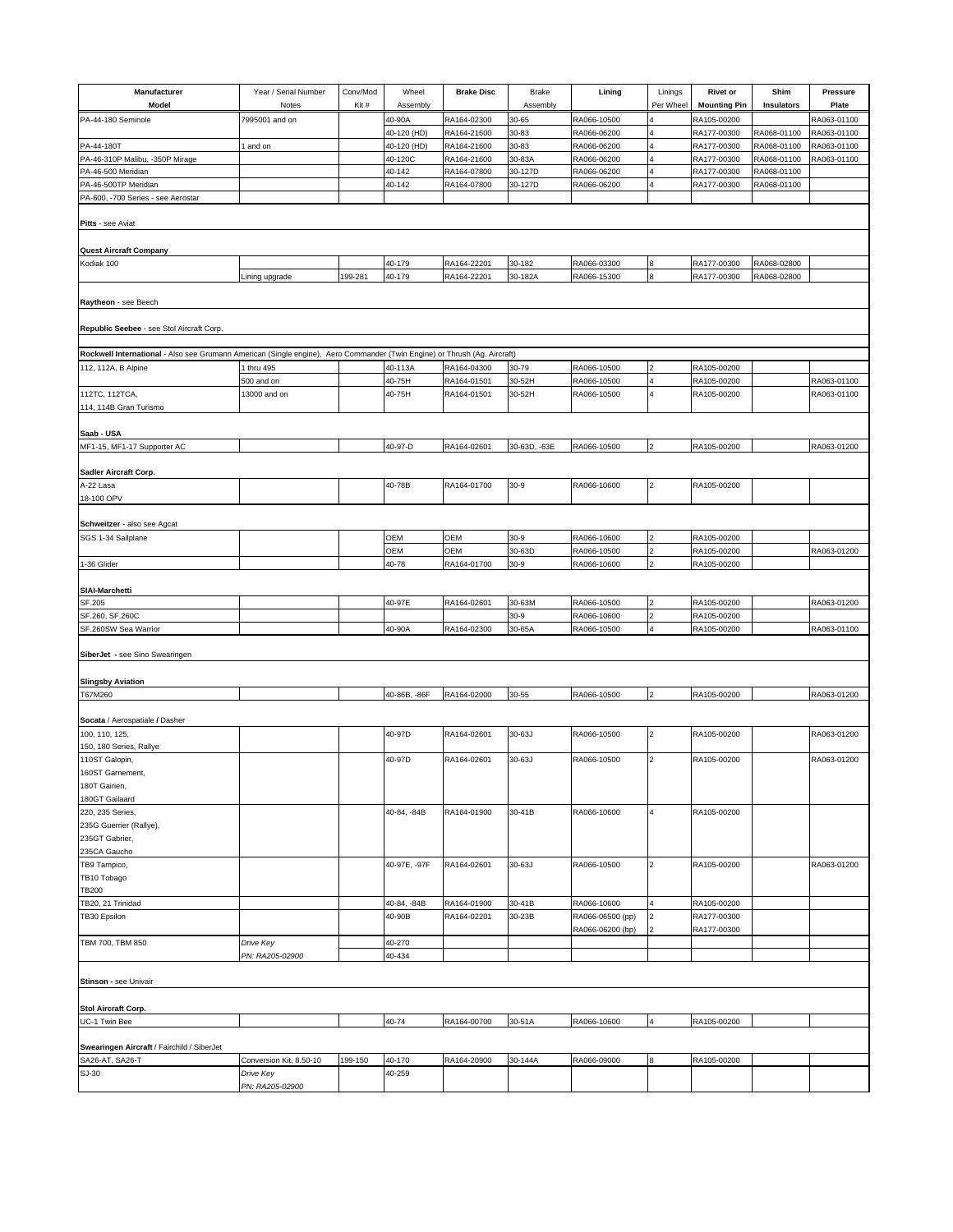| Manufacturer<br>Model                                    | Year / Serial Number<br>Notes   | Conv/Mod<br>Kit# | Wheel<br>Assembly     | <b>Brake Disc</b>          | Brake<br>Assembly          | Lining                     | Linings<br>Per Wheel | <b>Rivet or</b><br><b>Mounting Pin</b> | Shim<br>Insulators | <b>Pressure</b><br>Plate   |
|----------------------------------------------------------|---------------------------------|------------------|-----------------------|----------------------------|----------------------------|----------------------------|----------------------|----------------------------------------|--------------------|----------------------------|
|                                                          |                                 |                  |                       |                            |                            |                            |                      |                                        |                    |                            |
| <b>Taylorcraft</b>                                       |                                 |                  |                       |                            |                            |                            |                      |                                        |                    |                            |
| F-19 Sportsman 100                                       |                                 |                  | 40-86                 | RA164-02000                | 30-55                      | RA066-10500                | $\overline{2}$       | RA105-00200                            |                    | RA063-01200                |
| F-21, F-21A Trainer/Sport                                |                                 |                  |                       |                            |                            |                            |                      |                                        |                    |                            |
| F <sub>22</sub>                                          |                                 |                  |                       |                            |                            |                            |                      |                                        |                    |                            |
| The New Piper Aircraft Inc. - see Piper                  |                                 |                  |                       |                            |                            |                            |                      |                                        |                    |                            |
|                                                          |                                 |                  |                       |                            |                            |                            |                      |                                        |                    |                            |
| Textron see Beech or Cessna                              |                                 |                  |                       |                            |                            |                            |                      |                                        |                    |                            |
|                                                          |                                 |                  |                       |                            |                            |                            |                      |                                        |                    |                            |
| Thrush / Ayres                                           |                                 |                  |                       |                            |                            |                            |                      |                                        |                    |                            |
| S2R (Thrush)<br>S <sub>2R</sub> -T                       | Conversion Kit 29x11-10         | 199-68A          | 40-133<br>40-129      | RA164-05806                | 30-98A<br>30-94            | RA066-10800<br>RA066-10800 | l6                   | RA105-00200<br>RA105-00200             |                    | RA063-01300                |
|                                                          |                                 |                  | 40-133                | RA164-05806                | 30-98                      | RA066-10800                | 6                    | RA105-00200                            |                    | RA063-01300                |
| S2R-600 Thrush                                           | 1939R thru 217R                 |                  | 40-129 (HD)           |                            | 30-94 (HD)                 | RA066-10800                |                      | RA105-00200                            |                    |                            |
|                                                          | 2173R thru 2529R                |                  | 40-129                |                            | 30-94                      | RA066-10800                |                      | RA105-00200                            |                    |                            |
|                                                          |                                 |                  | 40-133 (HD)           | RA164-05806                | 30-98D (HD)                | RA066-10800                | 12                   | RA105-00200                            |                    | RA063-01300                |
|                                                          | 2530R and on                    |                  | 40-133                | RA164-05806                | 30-98D                     | RA066-10800                | 12                   | RA105-00200                            |                    | RA063-01300                |
| S2R-T660 Turbo Thrush                                    |                                 |                  | 40-403                | RA164-22202                | 30-231                     | RA066-06600                | 12                   | RA177-01600                            | RA068-01600        |                            |
| S2R-800                                                  | 500R thru 5082R<br>5083R and on |                  | 40-129 (HD)<br>40-133 | RA164-05806                | 30-94 (HD)<br>30-98        | RA066-10800<br>RA066-10800 | 12<br>12             | RA105-00200<br>RA105-00200             |                    | RA063-01300                |
| S2R-PLZ600                                               |                                 |                  | 40-133                | RA164-05806                | 30-98D                     | RA066-10800                | 12                   | RA105-00200                            |                    | RA063-01300                |
| S2R-R1340                                                |                                 |                  |                       |                            |                            |                            |                      |                                        |                    |                            |
| S2R-1820                                                 |                                 |                  |                       |                            |                            |                            |                      |                                        |                    |                            |
| S2R-T11                                                  |                                 |                  |                       |                            |                            |                            |                      |                                        |                    |                            |
| S2R-T15                                                  | T15-001                         |                  | 40-133                | RA164-05806                | 30-98                      | RA066-10800                | 12                   | RA105-00200                            |                    | RA063-01300                |
|                                                          | T15-002 and on                  |                  | 40-133                | RA164-05806                | 30-98D                     | RA066-10800                | 12                   | RA105-00200                            |                    | RA063-01300                |
| S2R-T34                                                  | 6000 thru 6023                  |                  | 40-133                | RA164-05806                | 30-98                      | RA066-10800<br>RA066-10800 | 12<br>12             | RA105-00200                            |                    | RA063-01300                |
| S2R-T41                                                  | 6024 and on<br>T41-089 and -090 |                  | 40-133<br>40-133      | RA164-05806<br>RA164-05806 | 30-98D<br>30-98D           | RA066-10800                | 12                   | RA105-00200<br>RA105-00200             |                    | RA063-01300<br>RA063-01300 |
| S2R-T65                                                  |                                 |                  |                       |                            |                            |                            |                      |                                        |                    |                            |
| S2R-T65HG                                                |                                 |                  |                       |                            |                            |                            |                      |                                        |                    |                            |
| Twin Commander - see Aero Commander                      |                                 |                  |                       |                            |                            |                            |                      |                                        |                    |                            |
|                                                          |                                 |                  |                       |                            |                            |                            |                      |                                        |                    |                            |
| Univair                                                  |                                 |                  |                       |                            |                            |                            |                      |                                        |                    |                            |
| (Alon) Aircoupe A2, A2A                                  |                                 |                  | 40-97A                | RA164-02601                | 30-63A                     | RA066-10500                |                      | RA105-00200                            |                    | RA063-01200                |
| (ERCO) Ercoupe 415-C, -CD, -D, -E, -G,                   |                                 |                  | 40-41                 | RA164-00300                | 30-30                      | RA066-10500                |                      | RA105-00200                            |                    | RA063-01100                |
| (Forney) Aircoupe F-1, F-1A                              |                                 |                  | 40-41                 | RA164-00300                | 30-30                      | RA066-10500                |                      | RA105-00200                            |                    | RA063-01100                |
| (Mooney) M10 Cadet/Coupe                                 | 690001 and on                   |                  | 40-97, -97A           | RA164-02601                | 30-63, -63A                | RA066-10500                |                      | RA105-00200                            |                    | RA063-01200                |
| (Piper) J-3 Cub                                          | w/Mod.                          |                  | 40-60<br>40-60        | RA164-06700<br>RA164-06700 | 30-60, -60A<br>30-60, -60A | RA066-10600<br>RA066-10600 |                      | RA105-00200<br>RA105-00200             |                    |                            |
| (Piper) PA-11 Cub Special<br>(Piper) PA-12 Super Cruiser | w/Mod.                          |                  | 40-60                 | RA164-06700                | 30-60, -60A                | RA066-10600                |                      | RA105-00200                            |                    |                            |
| (Piper) PA-14 Family Cruiser                             |                                 |                  | 40-60                 | RA164-06700                | 30-60, -60A                | RA066-10600                |                      | RA105-00200                            |                    |                            |
| (Piper) PA-16 Clipper                                    |                                 |                  | 40-60                 | RA164-06700                | 30-60, -60A                | RA066-10600                |                      | RA105-00200                            |                    |                            |
| (Piper) PA-18 Super Cub                                  |                                 |                  | 40-60                 | RA164-06700                | 30-60, -60A                | RA066-10600                |                      | RA105-00200                            |                    |                            |
| (Piper) PA-18 Super Cub                                  |                                 |                  | 40-84                 | RA164-01900                | 30-41, -41B                | RA066-10600                |                      | RA105-00200                            |                    |                            |
| (Piper) PA-20 Piper Cub                                  |                                 |                  | 40-60                 | RA164-06700                | 30-60, -60A                | RA066-10600                |                      | RA105-00200                            |                    |                            |
| (Piper) PA-20 Piper Cub<br>(Piper) PA-20/22 Piper Cub    | w/Mod.                          |                  | 40-84<br>40-84        | RA164-01900                | 30-41, -41B                | RA066-10600<br>RA066-10600 |                      | RA105-00200<br>RA105-00200             |                    |                            |
| (Stinson) 108, 108-1, -2, -3, -5                         | 7.00-6 Tire                     |                  | 40-28                 | RA164-01900<br>RA164-00500 | 30-41, -41B<br>$30 - 18$   | RA066-10600                |                      | RA105-00200                            |                    |                            |
| (Stinson)                                                | Also earlier models.            |                  | 40-97E                | RA164-02601                | 30-63Q                     | RA066-10500                |                      | RA105-00200                            |                    | RA063-01200                |
|                                                          |                                 |                  |                       |                            |                            |                            |                      |                                        |                    |                            |
| Varga                                                    |                                 |                  |                       |                            |                            |                            |                      |                                        |                    |                            |
| 2150A, 2180 Kachina                                      |                                 |                  | 40-97E                | RA164-02601                | 30-63E                     | RA066-10500                | 2                    | RA105-00200                            |                    | RA063-01200                |
| Viking Air Limited - see de Havilland                    |                                 |                  |                       |                            |                            |                            |                      |                                        |                    |                            |
| Vulcanair / Partenavia                                   |                                 |                  |                       |                            |                            |                            |                      |                                        |                    |                            |
| P.64B, P.66B Oscar                                       | 1970 and on                     |                  | 40-28                 | RA164-00500                | 30-18                      | RA066-10600                |                      | RA105-00200                            |                    |                            |
| P.68C-160, P.66T Charlie Trainer                         |                                 |                  | 40-86B                | RA164-02000                | 30-55                      | RA066-10500                |                      | RA105-00200                            |                    | RA063-01200                |
| P.68, P.68B,                                             |                                 |                  | 40-96E                | RA164-02504                | 30-61E                     | RA066-10500                |                      | RA105-00200                            |                    | RA063-01100                |
| P.68C, P.68C-TC                                          | Heavy Duty                      |                  | 40-142                | RA164-07800                | 30-127                     | RA066-06200                | 4                    | RA177-00300                            | RA068-02800        |                            |
| AP68TP300                                                |                                 |                  | 40-163                | RA164-20500                | 30-139                     | RA066-06200                |                      | RA177-00300                            | RA068-01100        | RA063-01100                |
|                                                          |                                 |                  |                       |                            |                            |                            |                      |                                        |                    |                            |
| Waco - also see Classic Aircraft                         |                                 |                  |                       |                            |                            |                            |                      |                                        |                    |                            |
| Meteor, Minerva, Vela                                    |                                 |                  | 40-97A                | RA164-02601                | 30-63A                     | RA066-10500                |                      | RA105-00200                            |                    | RA063-01200                |
| Wetherly                                                 |                                 |                  |                       |                            |                            |                            |                      |                                        |                    |                            |
| 201A, 201B, 201C, 620                                    |                                 |                  | 40-101                | RA164-03006                | 30-67D                     | RA066-10800                |                      | RA105-00200                            |                    |                            |
| 620                                                      | Heavy Duty Opt                  |                  | 40-101                | RA164-03006                | 30-89B                     | RA066-10800                | 6                    | RA105-00200                            |                    | RA063-01300                |
| 620A, 620TP                                              |                                 |                  | 40-101E               | RA164-03006                | 30-89B                     | RA066-10800                |                      | RA105-00200                            |                    | RA063-01300                |
|                                                          |                                 |                  |                       |                            |                            |                            |                      |                                        |                    |                            |
| <b>Wing Aircraft</b>                                     |                                 |                  | 40-84                 |                            | 30-41B                     | RA066-10600                |                      | RA105-00200                            |                    |                            |
| D-1 Deringer<br>(PP) - Lining used on pressure plate.    |                                 |                  |                       | RA164-01900                |                            |                            |                      |                                        |                    |                            |
|                                                          |                                 |                  |                       |                            |                            |                            |                      |                                        |                    |                            |

(BP) - Lining used on back plate.

(HD) - Heavy Duty

N/A - Not Available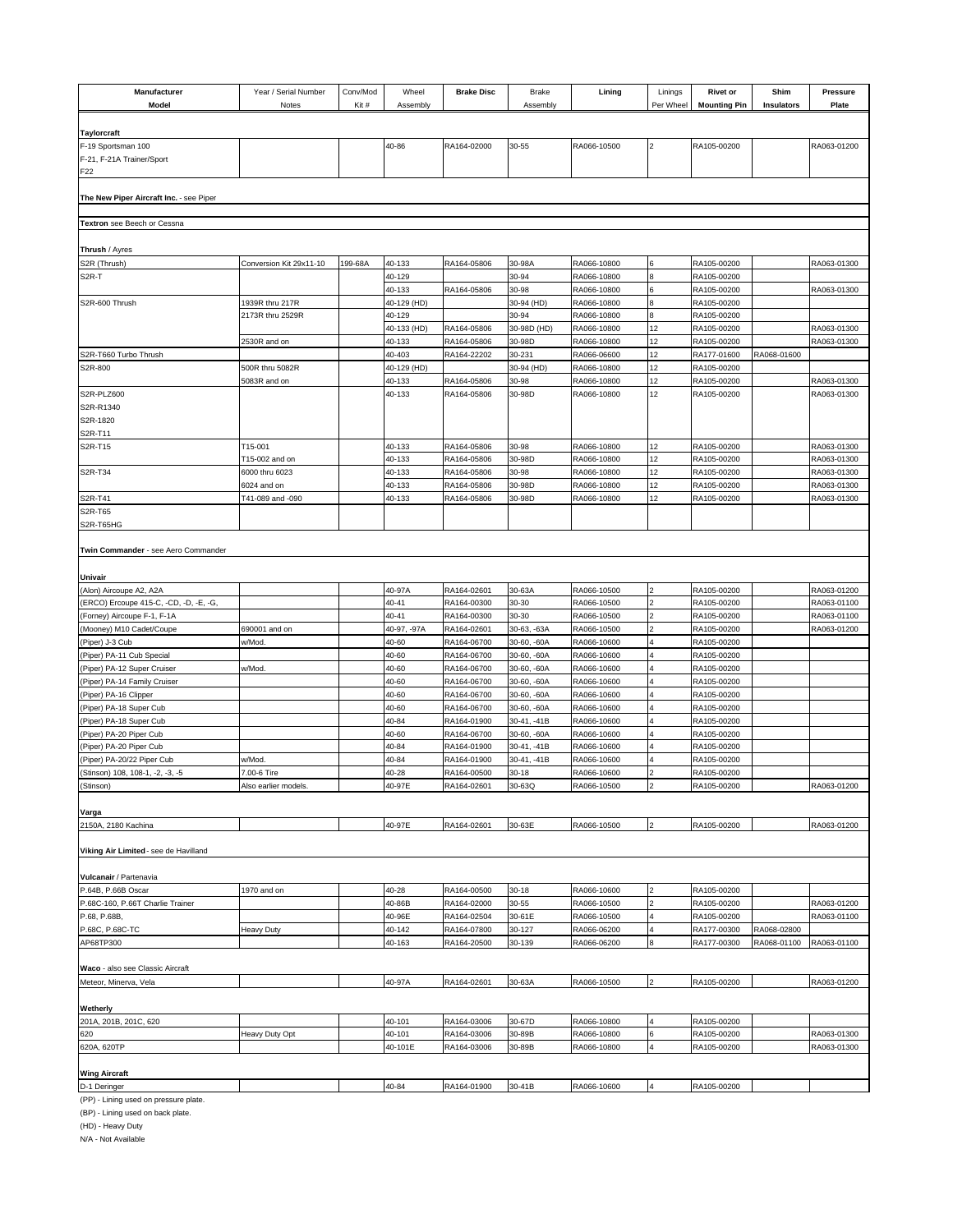| <b>Manufacturer</b> | / Serial Number<br>Year. | Conv/Moo | Wheel    | <b>Brake Disc</b> | Brake    | Lining | .<br>Linings | <b>Rivet or</b>     | Shim       | Pressure |
|---------------------|--------------------------|----------|----------|-------------------|----------|--------|--------------|---------------------|------------|----------|
| Model               | Notes                    | Kit      | Assemblv |                   | Assembly |        | Whee<br>Pe   | <b>Mounting Pin</b> | Insulators | Plate    |

For reference only. For installation eligibility refer to the FAA-PMA Supplement.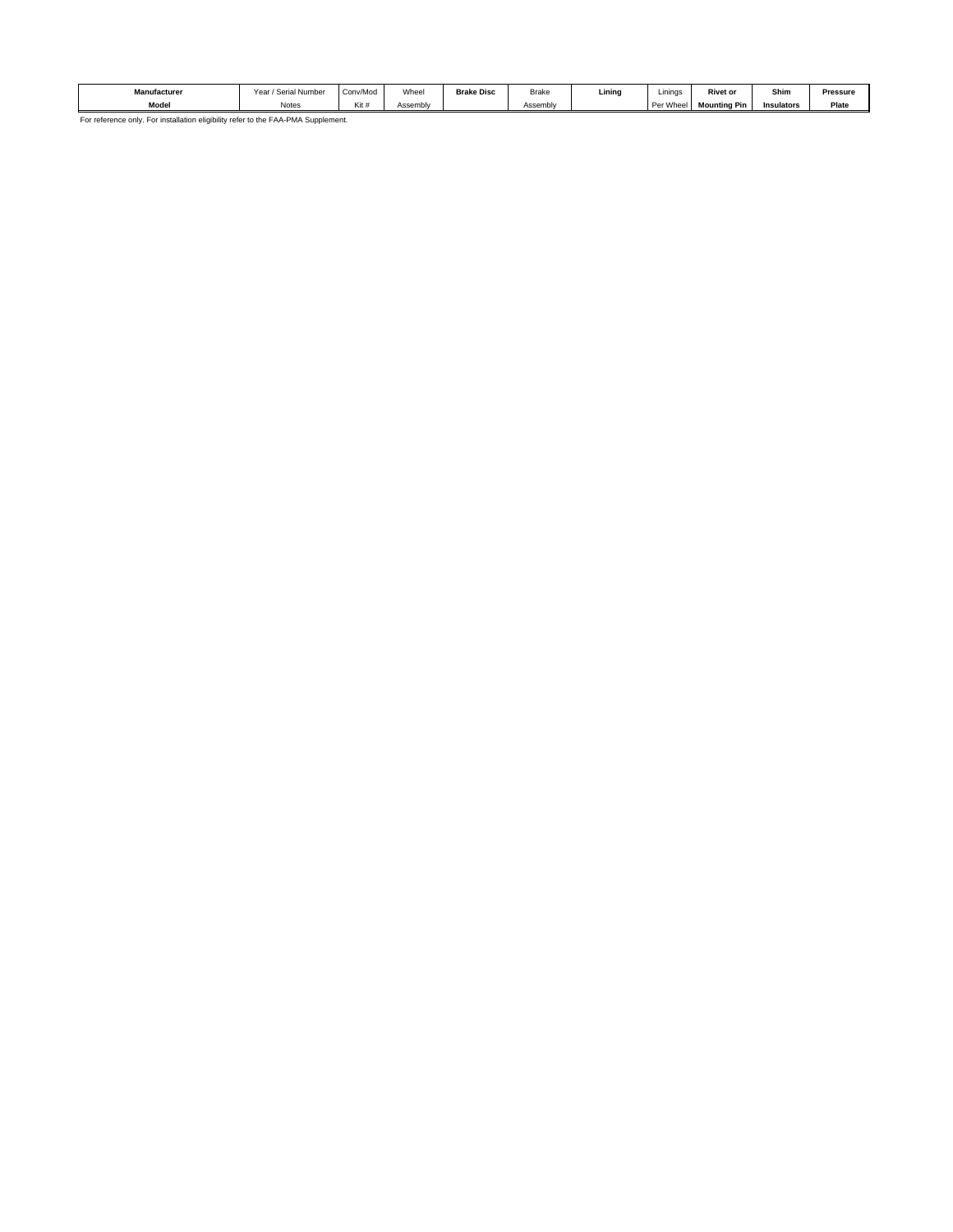#### **Section 2:**

### **Kit Planes**

| <b>Aircraft Designs</b><br>Stallion<br><b>American Homebuilts</b><br>John Doe STOL<br>Aviation Maintenance Ltd. | # Bolt Holes & Size<br>6.00-6, Three 5/16" | Kit No.  | Assembly |              | Assembly |             | per Wheel      | <b>Mounting Pin</b> | Insulator   | Plate       |
|-----------------------------------------------------------------------------------------------------------------|--------------------------------------------|----------|----------|--------------|----------|-------------|----------------|---------------------|-------------|-------------|
|                                                                                                                 |                                            |          |          |              |          |             |                |                     |             |             |
|                                                                                                                 |                                            |          |          |              |          |             |                |                     |             |             |
|                                                                                                                 |                                            |          | 40-75B   | RA164-01501  | 30-52    | RA066-10500 | 4              | RA105-00200         |             | RA063-01100 |
|                                                                                                                 |                                            |          |          |              |          |             |                |                     |             |             |
|                                                                                                                 | 6.00-6, Three 5/16"                        | 199-104C | 40-59A   | RA164-07500* | 30-59A   | RA066-11200 |                | RA105-00200         |             |             |
|                                                                                                                 | 6.00-6, Three 1/4"                         | 199-105C | 40-113X  | RA164-04000  | 30-75X   | RA066-10500 | $\overline{c}$ | RA105-00200         |             | RA063-01200 |
|                                                                                                                 |                                            |          |          |              |          |             |                |                     |             |             |
| Stearman 75                                                                                                     | 6.50-10, Nine 1/4"                         | 199-167  | 40-256   | RA164-03006  | 30-195   | RA066-10800 | 4              | RA105-00200         |             |             |
| D and J Harmon                                                                                                  |                                            |          |          |              |          |             |                |                     |             |             |
| Harmon Rocket                                                                                                   | 5.00-5, Three 1/4"                         | 199-152  | 40-151   | RA164-08500  | 30-133   | RA066-10500 | $\overline{2}$ | RA105-00200         |             | RA063-01200 |
| D.L.F. Holdings                                                                                                 |                                            |          |          |              |          |             |                |                     |             |             |
| Tango                                                                                                           | 5.00-5, Three 1/4"                         | 199-152  | 40-151   | RA164-09900* | 30-133   | RA066-10500 | $\overline{2}$ | RA105-00200         |             | RA063-01200 |
| Dean Wilson                                                                                                     |                                            |          |          |              |          |             |                |                     |             |             |
| Whitney Boomerang                                                                                               | 5.00-5, Three 1/4"                         | 199-102  | 40-78B   | RA164-01700  | 30-9     | RA066-10600 | $\overline{2}$ | RA105-00200         |             |             |
| Epic                                                                                                            |                                            |          |          |              |          |             |                |                     |             |             |
| T (Drive Key PN: RA205-02900)                                                                                   |                                            |          | 40-343   |              |          |             |                |                     |             |             |
| <b>Explorer Aeronautique</b>                                                                                    |                                            |          |          |              |          |             |                |                     |             |             |
| Private Explorer Standard                                                                                       | 6.00-6, Three 5/16"                        | 199-62   | 40-75D   | RA164-03601  | 30-52N   | RA066-10500 | 4              | RA105-00200         |             |             |
| Private Explorer Float Equipped                                                                                 | 7.50-10, Three 1/4"                        |          | 40-101   | RA164-03006  | 30-67B   | RA066-10800 | 4              | RA105-00200         |             | RA063-01100 |
| Express Aircraft                                                                                                |                                            |          |          |              |          |             |                |                     |             |             |
| Express 2000 / 2000RG                                                                                           | 6.00-6, Three 5/16"                        | 199-60   | 40-75B   | RA164-01501  | 30-52    | RA066-10500 | 4              | RA105-00200         |             |             |
|                                                                                                                 |                                            |          |          |              |          |             |                |                     |             | RA063-01100 |
| our Winds Aircraft                                                                                              | 6.00-6, Three 5/16"                        |          |          |              |          | RA066-10500 |                |                     |             |             |
| 92 / 210 / 250T                                                                                                 |                                            | 199-60   | 40-75B   | RA164-01501  | 30-52    |             | 4              | RA105-00200         |             | RA063-01100 |
| Hensley Aircraft                                                                                                |                                            |          |          |              |          |             |                |                     |             |             |
| -19 Wolf Aerobatic                                                                                              | 6.00-6, Three 5/16"                        | 199-46   | 40-97A   | RA164-02601  | 30-63A   | RA066-10500 | $\overline{2}$ | RA105-00200         |             | RA063-01200 |
| -19 Wolf Utility                                                                                                | 6.00-6, Three 5/16"                        | 199-62   | 40-75B   | RA164-01501  | 30-52    | RA066-10500 | 4              | RA105-00200         |             | RA063-01100 |
| .ancair                                                                                                         |                                            |          |          |              |          |             |                |                     |             |             |
| ancair IV Standard                                                                                              | 6.00-6, Three 5/16"                        | 199-208  | 40-96E   | RA164-02504  | 30-61E   | RA066-10500 | 4              | RA105-00200         |             | RA063-01100 |
| ancair IV High Energy.                                                                                          | 6.00-6, Three 5/16"                        | 199-224  | 40-406   | RA164-02504  | 30-233   | RA066-06200 | 4              | RA177-00300         | RA068-01100 | RA063-01100 |
| ancair IV High Energy Upgrade                                                                                   |                                            | 199-224A |          |              | 30-233   | RA066-06200 |                | RA177-00300         | RA068-01100 | RA063-01100 |
| egacy FG / RG, 2000                                                                                             | 5.00-5, Three 1/4"                         | 199-152  | 40-151   | RA164-08500  | 30-133   | RA066-10500 | $\overline{2}$ | RA105-00200         |             | RA063-01200 |
| <b>Murphy Manufacturing</b>                                                                                     |                                            |          |          |              |          |             |                |                     |             |             |
| Rebel, SR2500 Supre Rebel,                                                                                      | 6.00-6, Six 1/4"                           | 199-71   | 40-60A   | RA164-06700  | 30-60A   | RA066-10600 | $\overline{4}$ | RA105-00200         |             |             |
| Maverick Renegade Spirit, Elite                                                                                 |                                            |          |          |              |          |             |                |                     |             |             |
| <b>Pacific Aerosystems</b>                                                                                      |                                            |          |          |              |          |             |                |                     |             |             |
| Sky Aero                                                                                                        | 5.00-5, Three 1/4"                         | 199-102  | 40-78B   | RA164-01700  | $30 - 9$ | RA066-10600 | 2              | RA105-00200         |             |             |
| F300                                                                                                            | 6.00-6, Three 5/16"                        | 199-60A  | 40-75B   | RA164-01501  | 30-52N   | RA066-10500 | 4              | RA105-00200         |             | RA063-01100 |
| Performance Aircraft                                                                                            |                                            |          |          |              |          |             |                |                     |             |             |
| egend.                                                                                                          | 6.00-6, Three 5/16"                        |          | 40-96E   | RA164-02504  | 30-61E   | RA066-10500 | 4              | RA105-00200         |             | RA063-01100 |
| Pitts                                                                                                           |                                            |          |          |              |          |             |                |                     |             |             |
| S1-C,S1-S (Pitts Special)                                                                                       | 5.00-5, Three 1/4"                         | 199-102  | 40-78B   | RA164-01700  | 30-9     | RA066-10600 | $\overline{c}$ | RA105-00200         |             |             |
|                                                                                                                 | 5.00-5, Three 1/4"                         | 199-103  | 40-78J   | RA164-01700  | 30-9C    | RA066-10600 | $\overline{c}$ | RA105-00200         |             |             |
| Rans                                                                                                            |                                            |          |          |              |          |             |                |                     |             |             |
| S-7C                                                                                                            | 6.00-6, Three 5/16"                        | 199-104  | 40-59A   | RA164-07500* | 30-59A   | RA066-11200 | 2              | RA105-00200         |             |             |
|                                                                                                                 | $6.00 - 6$                                 | 199-204  | 40-281   |              | 30-214   | RA066-10500 | $\overline{c}$ | RA105-00200         |             | RA063-01200 |
| S-16                                                                                                            | 5.00-5, Three 1/4"                         | 199-102  | 40-78B   | RA164-01700  | $30-9$   | RA066-10600 | $\overline{2}$ | RA105-00200         |             |             |
| SkyStar Aircraft                                                                                                |                                            |          |          |              |          |             |                |                     |             |             |
| Kit Fox                                                                                                         | $6.00 - 6$                                 | 199-215  | 40-281   |              | 30-224   | RA066-10500 | 2              | RA105-00200         |             | RA063-01200 |
| Pulsar                                                                                                          | 5.00-5, Three 1/4"                         | 199-102  | 40-78B   | RA164-01700  | 30-9     | RA066-10600 | $\overline{2}$ | RA105-00200         |             |             |
| Steen Aero Lab                                                                                                  |                                            |          |          |              |          |             |                |                     |             |             |
| Skybolt                                                                                                         | 6.00-6, Three 5/16"                        | 199-104  | 40-59A   | RA164-07500* | 30-59A   | RA066-11200 | 2              | RA105-00200         |             |             |
|                                                                                                                 | 6.00-6. Three 1/4"                         | 199-105  | 40-113X  | RA164-04000  | 30-75X   | RA066-10500 | $\overline{2}$ | RA105-00200         |             | RA063-01200 |
| <b>Stolp Starduster</b>                                                                                         |                                            |          |          |              |          |             |                |                     |             |             |
| SA-100, SA-101, SA-300,                                                                                         | 5.00-5, Three 1/4"                         | 199-103  | 40-78J   | RA164-01700  | 30-9C    | RA066-10600 | $\overline{2}$ | RA105-00200         |             |             |
| SA-500, SA-750, SA-900,                                                                                         | 6.00-6, Three 5/16"                        | 199-104  | 40-59A   | RA164-07500* | 30-59A   | RA066-11200 | $\overline{2}$ | RA105-00200         |             |             |
| Ultravia Aero Int'l                                                                                             |                                            |          |          |              |          |             |                |                     |             |             |
| Pelican PL912/914                                                                                               | 5.00-5, Three 1/4"                         | 199-102  | 40-78B   | RA164-01700  | $30-9$   | RA066-10600 | 2              | RA105-00200         |             |             |
| Vans Aircraft                                                                                                   |                                            |          |          |              |          |             |                |                     |             |             |
| RV-3 thru RV-9                                                                                                  | 5.00-5, Three 1/4"                         | 199-102  | 40-78B   | RA164-01700  | 30-9     | RA066-10600 | $\overline{2}$ | RA105-00200         |             |             |
|                                                                                                                 |                                            |          |          | RA164-07500* |          |             | $\overline{2}$ |                     |             |             |
|                                                                                                                 | 6.00-6, Three 5/16"                        | 199-104  | 40-59A   |              | 30-59A   | RA066-11200 |                | RA105-00200         |             |             |
| <b>RV10</b><br><b>Velocity Aircraft</b>                                                                         |                                            |          |          |              |          |             |                |                     |             |             |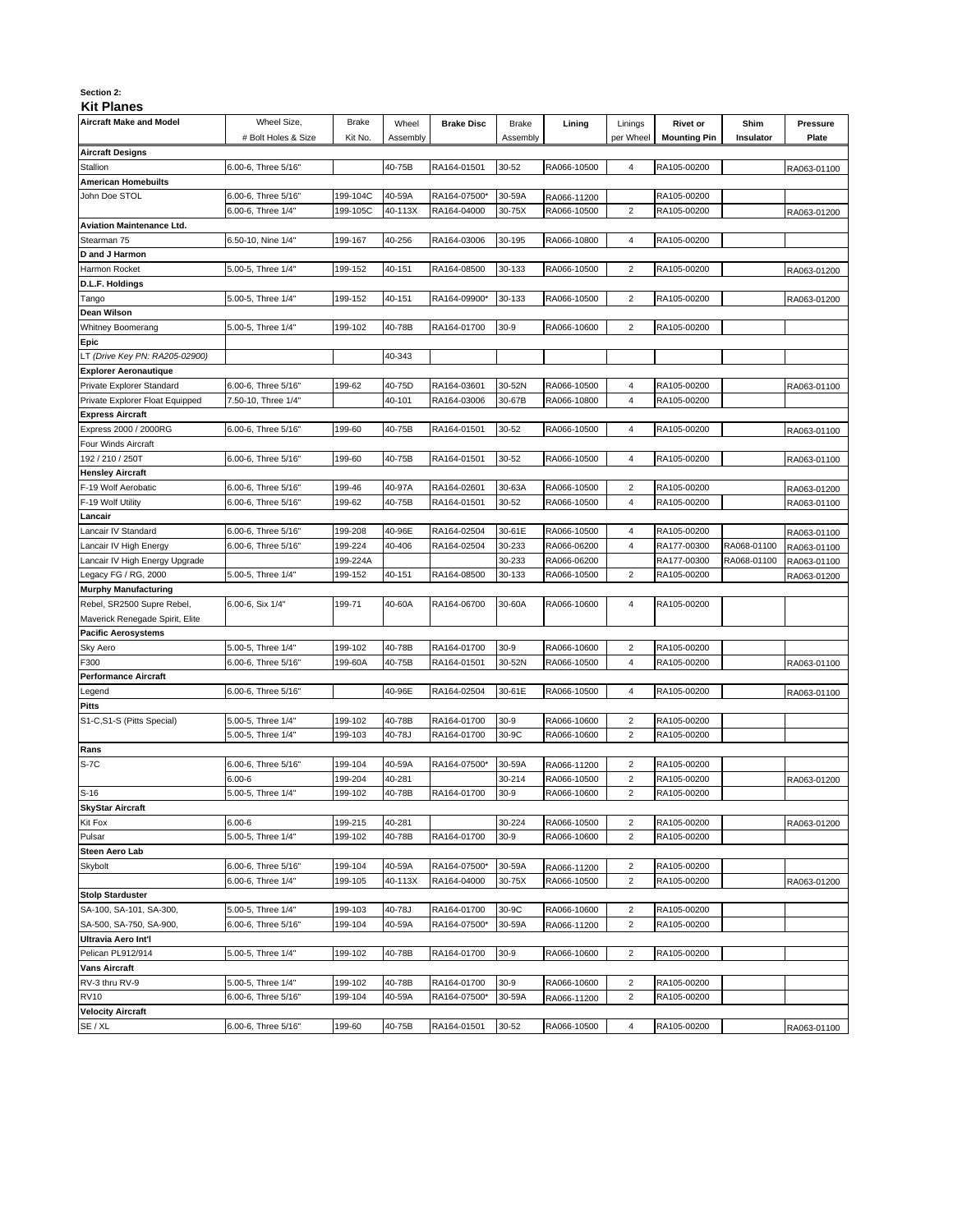| <b>Aircraft Make and Model</b>     | Wheel Size.         | <b>Brake</b> | Wheel    | <b>Brake Disc</b> | <b>Brake</b> | Lining      | Linings        | <b>Rivet or</b>     | Shim      | <b>Pressure</b> |  |
|------------------------------------|---------------------|--------------|----------|-------------------|--------------|-------------|----------------|---------------------|-----------|-----------------|--|
|                                    | # Bolt Holes & Size | Kit No.      | Assembly |                   | Assembly     |             | per Wheel      | <b>Mounting Pin</b> | Insulator | Plate           |  |
| <b>Wag Aero</b>                    |                     |              |          |                   |              |             |                |                     |           |                 |  |
| Sport Trainer, Observer,           | 5.00-5. Three 1/4"  | 199-102      | 40-78B   | RA164-01700       | $30-9$       | RA066-10600 | 2              | RA105-00200         |           |                 |  |
| Acro Trainer, Acro Sport I & II,   | 5.00-5. Three 1/4"  | 199-103      | 40-78J   | RA164-01700       | 30-9C        | RA066-10600 | $\overline{2}$ | RA105-00200         |           |                 |  |
| Wag-a-bond Classic, Super Sport    | 6.00-6. Three 5/16" | 199-104      | 40-59A   | RA164-07500*      | 30-59A       | RA066-11200 | 2              | RA105-00200         |           |                 |  |
| Wag-a-bond Traveler,               | 6.00-6. Three 1/4"  | 199-105      | 40-113X  | RA164-04000       | 30-75X       | RA066-10500 | 2              | RA105-00200         |           | RA063-01200     |  |
| Sportsman 2+2, Waq-a bond          |                     |              |          |                   |              |             |                |                     |           |                 |  |
| Zenair                             |                     |              |          |                   |              |             |                |                     |           |                 |  |
| 6.00x6: CH200, 250, 300 (Tri-Z),   | 5.00-5, Three 1/4"  | 199-102      | 40-78B   | RA164-01700       | $30-9$       | RA066-10600 | 2              | RA105-00200         |           |                 |  |
| Zipper, Cricket MC-15, Stol CH-701 | 6.00-6. Three 5/16" |              | 40-59A   | RA164-07500*      |              |             |                |                     |           |                 |  |

\* Asterisk denotes that the particular part is used only on non U.S type certificated aircraft and therefore cannot be PMA'd.

For reference only. For installation eligibility refer to the FAA-PMA Supplement.

#### **Section 3:**

#### **Experimental Aircraft**

| Manufacturer | Wheel Size,                 | <b>Brake</b> | Wheel    | <b>Brake Disc</b> | <b>Brake</b> | Lining      | Linings        | <b>Rivet or</b>     | Shim        | <b>Pressure</b> |
|--------------|-----------------------------|--------------|----------|-------------------|--------------|-------------|----------------|---------------------|-------------|-----------------|
| Model        | # Bolt Holes & Size         | Kit No.      | Assembly |                   | Assembly     |             | per Wheel      | <b>Mounting Pin</b> | Insulator   | Plate           |
| Experimental | 6.00-6, Three 5/16"         | 199-60A      | 40-75B   | RA164-01501       | 30-52N       | RA066-10500 | 4              | RA105-00200         |             | RA063-01100     |
| Experimental | 6.00-6, Three 5/16"         | 199-25301    | 40-75B   | RA164-01501       | 30-52        | RA066-10500 | 4              | RA105-00200         |             | RA063-01100     |
| Experimental | 5.00-5, Three 1/4"          | 199-103      | 40-78A   | RA164-01700       | 30-9C        | RA066-10600 | 2              | RA105-00200         |             |                 |
| Experimental | 5.00-5, Three 1/4"          | 199-102      | 40-78B   | RA164-01700       | $30-9$       | RA066-10600 | 2              | RA105-00200         |             |                 |
| Experimental | 5.00-5, Three 1/4"          | 199-103      | 40-78J   | RA164-01700       | 30-9C        | RA066-10600 | $\overline{c}$ | RA105-00200         |             |                 |
| Experimental | 5.00-5, Three 1/4"          | 199-103      | 40-78J   | RA164-01700       | 30-9C        | RA066-10600 | $\overline{2}$ | RA105-00200         |             |                 |
| Experimental | 5.00-5, Three 1/4"          | 199-152      | 40-151   | RA164-08500       | 30-133       | RA066-10500 | 2              | RA105-00200         |             |                 |
| Experimental | 5.00-5, Three 1/4"          | 199-19700    | 40-151   | RA164-08500       | 30-164       | RA066-06200 | 2              | RA177-00300         |             |                 |
| Experimental | 5.00-5, Three 1/4"          | 199-152A     | 40-151A  | RA164-08500       | 30-133       | RA066-10500 | $\overline{2}$ | RA105-00200         |             |                 |
| Experimental | 5.00-5, Three 1/4"          | 199-93       | 40-230   | RA164-09900*      | 30-181A      | RA066-10600 | $\overline{2}$ | RA105-00200         |             |                 |
| Experimental | 6.00-6, Three 5/16"         | 199-104      | 40-59A   | RA164-07500*      | 30-59A       | RA066-11200 | 2              | RA105-00200         |             |                 |
| Experimental | 6.00-6. Three 5/16"         | 199-104C     | 40-59A   | RA164-07500*      | 30-59A       | RA066-11200 | 2              | RA105-00200         |             |                 |
| Experimental | 6.00-6, Six 1/4"            | 199-71       | 40-60A   | RA164-06700       | 30-60A       | RA066-10600 | $\overline{4}$ | RA105-00200         |             |                 |
| Experimental | 6.00-6, Three 5/16"         | 199-60       | 40-75B   | RA164-01501       | 30-52        | RA066-10500 | 4              | RA105-00200         |             | RA063-01100     |
| Experimental | 6.00-6, Three 5/16"         | 199-62       | 40-75D   | RA164-03601       | 30-52N       | RA066-10500 | $\overline{4}$ | RA105-00200         |             | RA063-01100     |
| Experimental | 6.00-6, Three 5/16"         | 199-208      | 40-96E   | RA164-02504       | 30-61E       | RA066-10500 | $\overline{4}$ | RA105-00200         |             | RA063-01100     |
| Experimental | 6.00-6, Three 5/16"         | 199-46       | 40-97A   | RA164-02601       | 30-63A       | RA066-10500 | 2              | RA105-00200         |             | RA063-01200     |
| Experimental | 6.00-6 Three 1/4"           | 199-105C     | 40-113X  | RA164-04000       | 30-75X       | RA066-10500 | $\overline{2}$ | RA105-00200         |             |                 |
| Experimental | 6.00-6, Three 5/16"         | 199-224      | 40-406   | RA164-02504       | 30-233       | RA066-06200 | 4              | RA177-00300         | RA068-01100 | RA063-01100     |
| Experimental | 6.00-6, Three 1/4"          | 199-08400    | 40-113   | RA164-04000       | 30-75        | RA066-10500 | 2              | RA105-00200         |             |                 |
| Experimental | 6.00-6, Three 1/4"          | 199-08401    | 40-113   | RA164-04000       | 30-75A       | RA066-10500 | 2              | RA105-00200         |             |                 |
| Experimental | 6.00-6, Six 1/4"            | 199-20400    | 40-281   |                   | 30-214       | RA066-10500 | 2              | RA105-00200         |             |                 |
| Experimental | 6.00-6, Six 1/4"            | 199-22300    | 40-281   |                   | 30-214B      | RA066-10500 | 2              | RA105-00200         |             |                 |
| Experimental | 6., 7., or 8.00-6, Six 1/4" | 199-251      | 40-281   |                   | 30-224       | RA066-10500 | $\overline{2}$ | RA105-00200         |             |                 |

\* Asterisk denotes that the particular part noted is for used only on non U.S type certificated aircraft.

For reference only.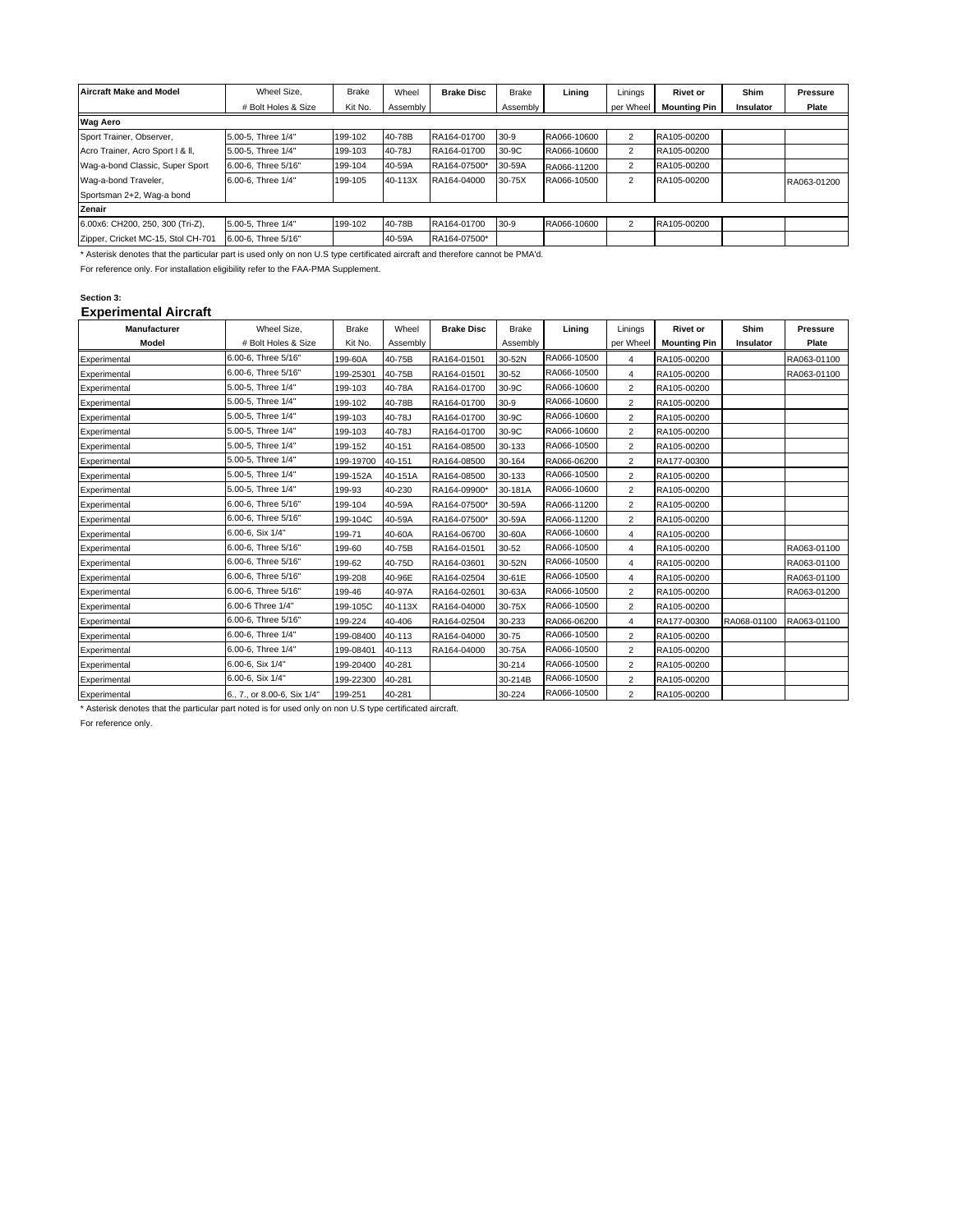## **Section 4: McCauley Brake Disc - Cross Reference and Comparison Guides**

McCauley wheels can be identified by there six spoke design as compared to Cleveland wheels which have a solid dish like appearan Always be sure to compare your disc with the comparison guide at the end of this section.

| Aircraft       | Year                  | <b>Bolt</b>  | Overall | McCauley    | McCauley          | <b>RAPCO</b>      |
|----------------|-----------------------|--------------|---------|-------------|-------------------|-------------------|
| Model          |                       | Holes        | Depth   | Wheel Assy. | <b>Brake Disc</b> | <b>Brake Disc</b> |
| 150, A150, 152 | 1971 to 1973          | $6 - 1/4"$   |         | D-30063     | B-30007*          |                   |
| F150, F152     | 1973 to 1976          | $6 - 5/16"$  | 2.070"  | D-30260     | B-30195           | RA164-30195       |
| FA152 (Reims)  | 1976                  | $6 - 5/16"$  | 2.070"  | D-30580     | B-30195           | RA164-30195       |
|                | 1976 to 1977          | $6 - 5/16"$  | 1.695"  | D-30291-6   | B-30440           | RA164-30440       |
|                | 1977                  | $3 - 5/16"$  | 1.515"  | D-30600-1   | C-30615-1         | RA164-30615-1     |
|                | 1978 and on           | $3 - 5/16"$  | 1.515"  | D-30660-1   | C-30615-1         | RA164-30615-1     |
| 172, R172      | 1971 to 1973          | $6 - 1/4"$   |         | D-30063     | B-30007*          |                   |
| F172 (Reims)   | 1973 to 1976          | $6 - 5/16"$  | 2.070"  | D-30260     | B-30195           | RA164-30195       |
| FR172 (Reims)  | 1976                  | $6 - 5/16"$  | 2.070"  | D-30580     | B-30195           | RA164-30195       |
|                | 1977                  | $3 - 5/16"$  | 1.515"  | D-30600-1   | C-30615-1         | RA164-30615-1     |
|                | 1978 and on           | $3 - 5/16"$  | 1.515"  | D-30660-1   | C-30615-1         | RA164-30615-1     |
| 172RG Cutlass  | 1980 and on           | $3 - 5/16"$  | 1.515"  | D-30660-1   | C-30615-1         | RA164-30615-1     |
| 177, 177RG     | 1975                  | $6 - 5/16"$  | 2.070"  | D-30580     | B-30195           | RA164-30195       |
| <b>F177RG</b>  | 1976                  | $6 - 5/16"$  | 1.965"  | D-30291-6   | B-30440           | RA164-30440       |
| F177RG (Reims) | 1977                  | $3 - 5/16"$  | 1.515"  | D-30600-1   | C-30615-1         | RA164-30615-1     |
|                | 1978 and on           | $3 - 5/16"$  | 1.515"  | D-30660-1   | C-30615-1         | RA164-30615-1     |
| 180 Series     | 1973 to 1974          |              |         | D-30063-1   |                   |                   |
| Skywagon       |                       | $6 - 5/16"$  | 2.155"  | D-30291-3   | C-30414           | RA164-30414       |
|                | 1974                  |              |         | D-30063-4   |                   |                   |
|                | 1974 to 1978          | $6 - 5/16"$  | 2.335"  | D-30291-1   | C-30388           | RA164-30388       |
|                | 1978 and on           | $3 - 5/16"$  | 1.890"  | D-30660-2   | C-30615-2         | RA164-30615-2     |
| 182 Series     | 1976                  | $6 - 5/16"$  | 1.965"  | D-30291-6   | B-30440           | RA164-30440       |
| F182 (Reims)   | 1977                  | $3 - 5/16"$  | 1.515"  | D-30600-1   | C-30615-1         | RA164-30615-1     |
|                | 1978 to 1980          | $3 - 5/16"$  | 1.515"  | D-30660-1   | C-30615-1         | RA164-30615-1     |
| T182           | 1981 and on           | $3 - 5/16$ " | 1.660"  | D-30660-3   | C-30615-3         | RA164-30615-3     |
| 185 Series     | 1973 to 1974          |              |         | D-30063-1   |                   |                   |
| Skywagon       |                       | $6 - 5/16"$  | 2.155"  | D-30291-3   | C-30414           | RA164-30414       |
|                | 1974                  |              |         | D-30063-4   |                   |                   |
|                | 1974 to 1978          | $6 - 5/16"$  | 2.335"  | D-30291-1   | C-30388           | RA164-30388       |
|                | 1978 and on           | $3 - 5/16"$  | 1.890"  | D-30660-2   | C-30615-2         | RA164-30615-2     |
| 206 Series     | 1974                  |              |         | D-30063-2   |                   |                   |
|                | 1974 to 1978          | $6 - 5/16"$  | 2.100"  | D-30291-2   | C-30398           | RA164-30398       |
|                | 1978 and on           | $3 - 5/16"$  | 1.660"  | D-30660-3   | C-30615-3         | RA164-30615-3     |
|                | 1974                  |              |         | D-30063-4   |                   |                   |
|                | 1974 to 1978 (8.00x6) | $6 - 5/16"$  | 2.335"  | D-30291-1   | C-30388           | RA164-30388       |
|                | 1978 and on (8.00x6)  | $3 - 5/16"$  | 1.890"  | D-30660-2   | C-30615-2         | RA164-30615-2     |
| 210 Series     | 1974                  |              |         | D-30063-2   |                   |                   |
|                | 1974 to 1978          | $6 - 5/16"$  | 2.100"  | D-30291-2   | C-30398           | RA164-30398       |
|                | 1978 and on           | $3 - 5/16"$  | 1.660"  | D-30660-3   | C-30615-3         | RA164-30615-3     |

## *McCauley* **Wheel Assembly P/N - Cross Reference To Brake Disc**

**\***McCauley Brake Disc P/N: B-30007 with Six mounting holes for 1/4" bolts. Try web search.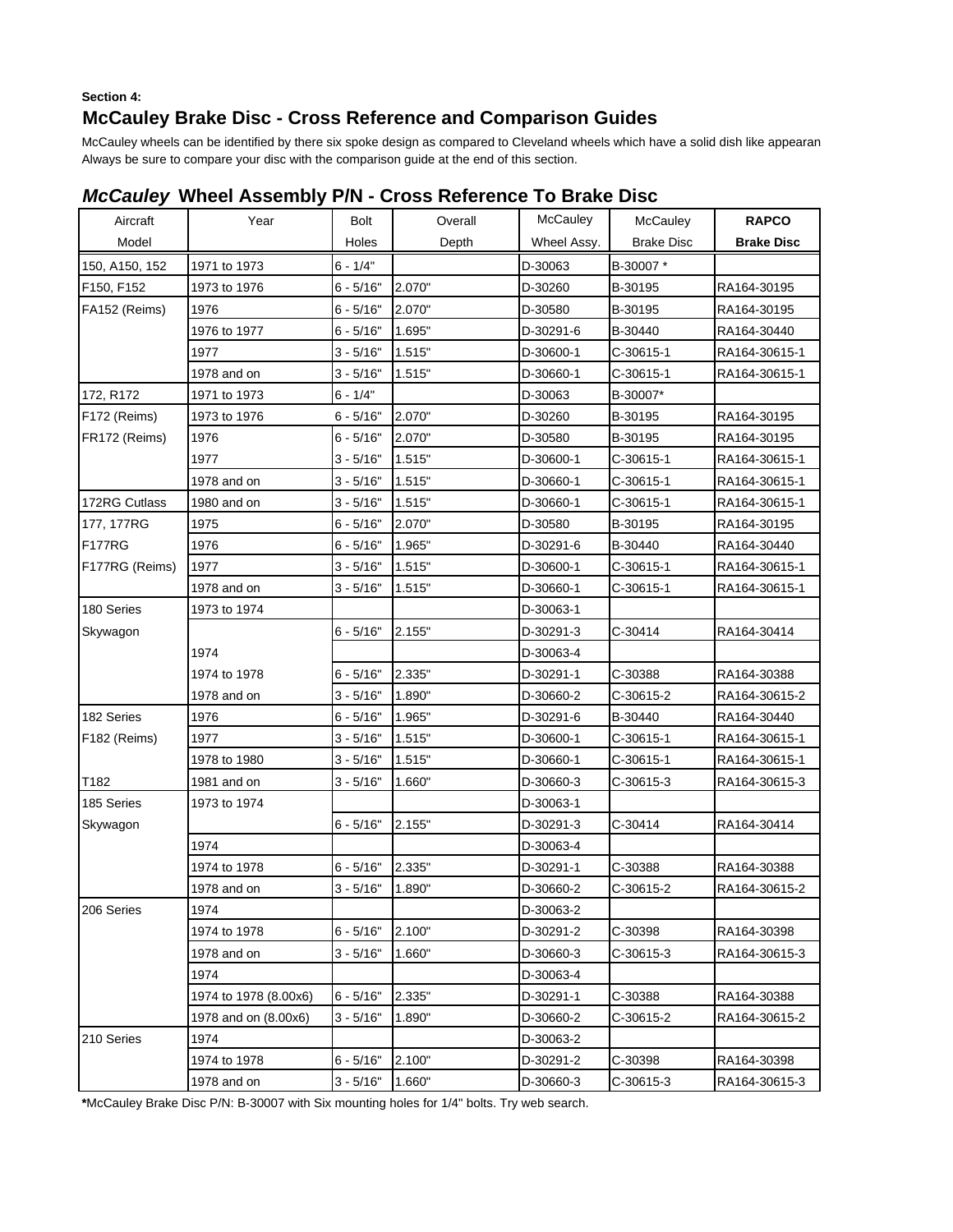| Cessna              | <b>Bolt Hole</b> | Overall | Cessna                           | McCauley          | <b>RAPCO</b>      |
|---------------------|------------------|---------|----------------------------------|-------------------|-------------------|
| Model               | Quantity,        | Depth   | Wheel Assy.                      | <b>Brake Disc</b> | <b>Brake Disc</b> |
| 150, 150A           | Six, 5/16"       | 1.965"  | C163004-0104                     | B-30440           | RA164-30440       |
|                     | Six, 5/16"       | 2.070"  | C163003-0101 or                  | B-30195           | RA164-30195       |
|                     |                  |         | C163003-0102                     |                   |                   |
|                     | Six, 1/4"        |         | C163002-0101                     | B-30007           | $\star$           |
| 152, A152,          | Three, 5/16"     | 1.515"  | C163005-0101 or                  | C-30615-1         | RA164-30615-1     |
| F152, FA152         |                  |         | C16300 <b>6</b> -010 <b>1</b>    |                   |                   |
| 172, F172,          | Six, 5/16"       | 1.965"  | C163004-0104                     | B-30440           | RA164-30440       |
| R172, FR172         | Six, 5/16"       | 2.070"  | C163003-0101 or                  | B-30195           | RA164-30195       |
|                     |                  |         | C163003-0102 or                  |                   |                   |
|                     |                  |         | C163004-0104                     |                   |                   |
|                     | Six, 1/4"        |         | C163002-0101                     | B-30007           |                   |
| 172, F172,<br>172RG | Three, 5/16"     | 1.515"  | C163006-0101                     | C-30615-1         | RA164-30615-1     |
| 177                 | Three, 5/16"     | 1.515"  | C163005-0101                     | C-30615-1         | RA164-30615-1     |
| 177RG               | Three, 5/16"     | 1.515"  | C163005-0101 or                  | C-30615-1         | RA164-30615-1     |
|                     |                  |         | C163006-0101                     |                   |                   |
| 180                 | Six, 5/16"       | 2.155"  | C163004-0103                     | C-30414           | RA164-30414       |
|                     | Six, 5/16"       | 2.335"  | C163004-0101                     | C-30388           | RA164-30388       |
|                     | Three, 5/16"     | 1.660"  | C163006-0103 Std.                | C-30615-3         | RA164-30615-3     |
|                     | Three, 5/16"     | 1.890"  | C16300 <b>6</b> -010 <b>2</b> HD | C-30615-2         | RA164-30615-2     |
| 182, F182           | Three, 5/16"     | 1.515"  | C163006-0101                     | C-30615-1         | RA164-30615-1     |
|                     |                  |         | C163006-0103                     |                   |                   |
| R182, FR182,        | Three, 5/16"     | 1.660"  | C163006-0103                     | C-30615-3         | RA164-30615-3     |
| TR182               |                  |         |                                  |                   |                   |
| 185                 | Six, 5/16"       | 2.155"  | C163004-0103                     | C-30414           | RA164-30414       |
|                     | Six, 5/16"       | 2.335"  | C163004-0101                     | C-30388           | RA164-30388       |
|                     | Three, 5/16"     | 1.660"  | C163006-0103 Std.                | C-30615-3         | RA164-30615-3     |
|                     | Three, 5/16"     | 1.890"  | C163006-0102 HD                  | C-30615-2         | RA164-30615-2     |
| U206, TU206         | Six, 5/16"       | 2.100"  | C163004-0102                     | C-30398           | RA164-30398       |
|                     | Six, 5/16"       | 2.335"  | C163004-0101                     | C-30388           | RA164-30388       |
|                     | Three, 5/16"     | 1.660"  | C163006-0103 Std.                | C-30615-3         | RA164-30615-3     |
|                     | Three, 5/16"     | 1.890"  | C163006-0102 HD                  | C-30615-2         | RA164-30615-2     |
| 210, T210, P210     | Six, 5/16"       | 2.100"  | C163006-0103                     | C-30398           | RA164-30398       |
|                     | Three, 5/16"     | 1.660"  | C163006-0103                     | C-30615-3         | RA164-30615-3     |

# *Cessna* **Wheel Assembly P/N - Cross Reference To Brake Disc**

**\***McCauley Brake Disc P/N: B-30007 with Six mounting holes for 1/4" bolts. Try web search.